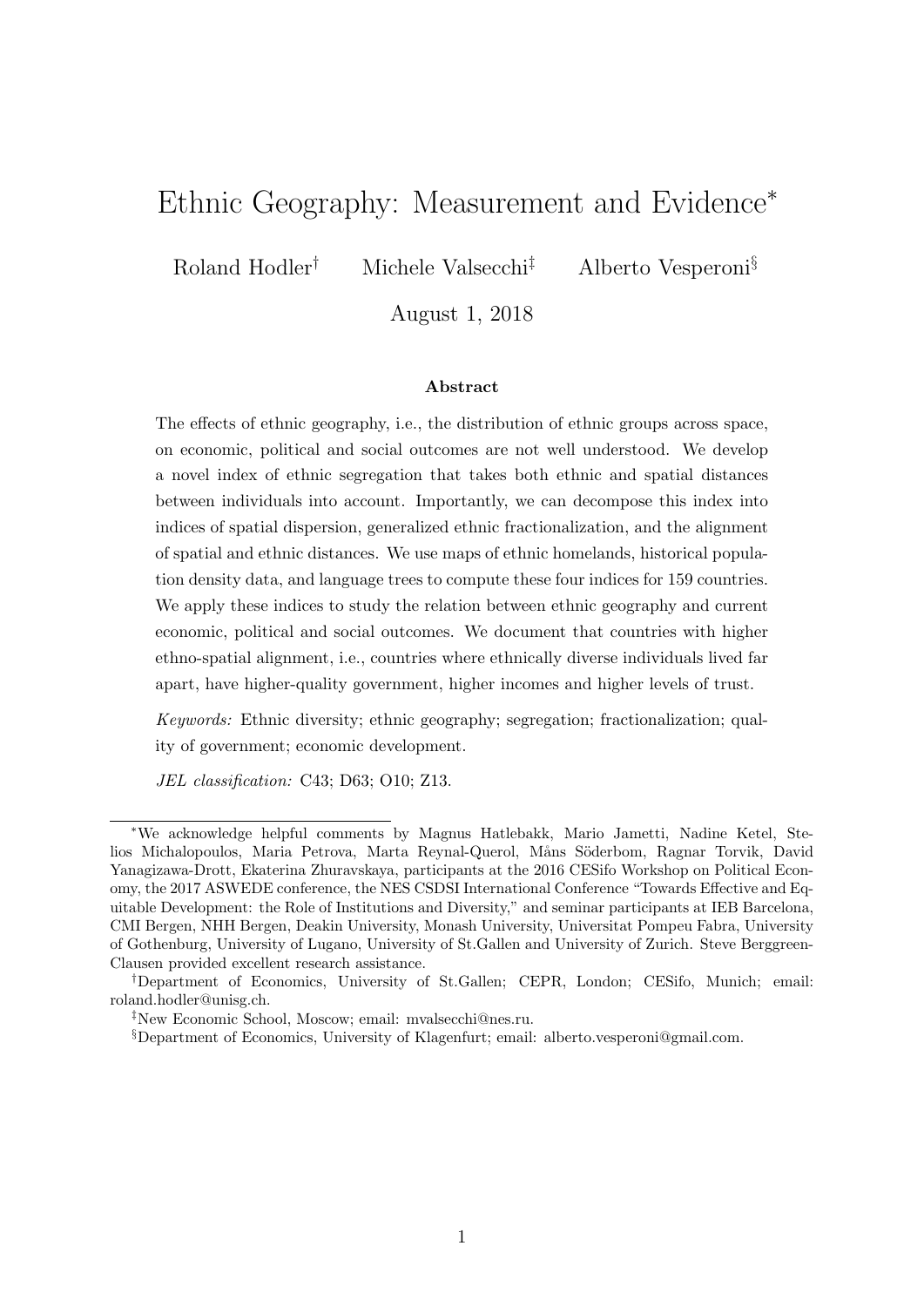# 1 Introduction

There is a vast literature on how a country's ethnic diversity affects economic, political and social outcomes. This literature provides evidence for negative effects of ethnic diversity on, e.g., peace, public goods provision, redistribution, the quality of government, and economic development in general. In these studies, ethnic diversity is typically quantified by indices based on the different ethnic groups' country-wide population shares.<sup>1</sup> By definition, these indices ignore ethnic geography, i.e., the distribution of ethnic groups across space.

Ethnic geography may however play an important role. Consider first a country that is ethnically diverse in all locations. The spatial proximity of ethnically diverse individuals could be a cause of friction and mutual distrust, making cooperation at the local level hard to achieve and possibly leading to dysfunctional communities and local governments.<sup>2</sup> As a result of weak social cohesion and poor governance in most locations, this country might well end up with poor governance and poor economic performance at the national level.

Alternatively, consider a country that is equally ethnically diverse (based on the different ethnic group's country-level population shares), but in which all locations are ethnically homogeneous, as the different ethnic groups are separated from one another. In this country, individual communities may be more functional and local governance better. However, at the country level, divisions may be larger and a sense of community harder to achieve, among other things, because the less cumbersome cooperation and preference aggregation at the local level may make it easier for ethnic groups to recruit resources to fight (peacefully or violently) for their own interests at the national level.

These two hypothetical countries suggest that the effects of ethnic geography on governance at the national level are unclear from a theoretical perspective. The notion that the second (more segregated) country would be worse-off at the national level is consistent with the findings of Alesina and Zhuravskaya  $(2011)$ , who make an important first step towards taking ethnic geography into account. They construct an index of ethnic segregation that is based on the various ethnic groups' population shares in different subnational units. Using this index, which depends on ethnic geography and "internal administrative borders which, in turn, are at a government's discretion" (Alesina and Zhuravskaya, 2011, p. 1889), they find that the quality of government is lower in more ethnically segregated countries.

<sup>1</sup>Prominent examples are the index of ethnic fractionalization (e.g., Easterly and Levine 1997, Alesina et al. 2003, Desmet et al. 2012) and the indices of ethnic polarization (e.g., Esteban and Ray 1994, Montalvo and Reynal-Querol 2005). See Alesina and La Ferrara (2005) for a review of the early literature on ethnic diversity and economic performance.

<sup>2</sup>Studies exploiting within-country variation indeed show that higher local ethnic diversity goes handin-hand with lower local public goods provision, less trust, less social capital, less cooperation, weaker social norms, and weaker social sanctioning (e.g., Alesina and La Ferrara 2000, 2002, Miguel and Gugerty 2005, Algan et al. 2016, Gershman and Rivera 2017).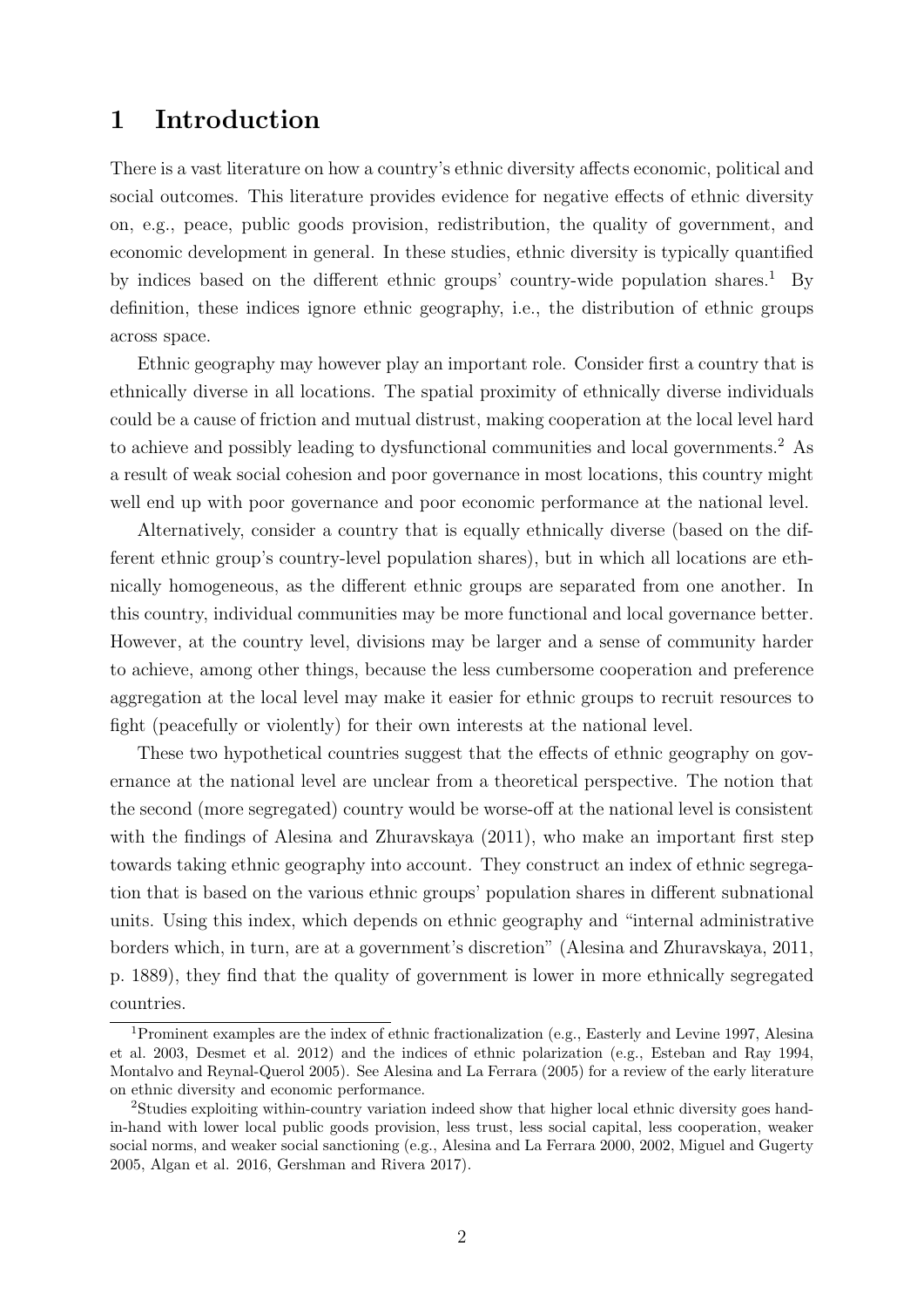We contribute to the literature on ethnic diversity by proposing a set of indices that capture important aspects of ethnic geography. Our first contribution is a methodological one: we derive a new segregation index that is based on both spatial and ethnic distances between pairs of individuals. There is indeed evidence that both these distances matter (see, e.g., White, 1983, for spatial distances and Desmet et al., 2009, for ethnolinguistic distances).

To develop our index, we consider a society divided into ethnic or, more generally, social groups and scattered over a territory. The starting point is a general class of indices that are expressions of the relation between a randomly selected pair of individuals. The basic idea is that the relation of two individuals depends on whether they are  $(i)$ unlikely to interact personally due to high spatial distance and  $(ii)$  unlikely to share a common ethnocultural background due to high ethnic distance. We then uniquely characterize an index from this class via a set of axioms that are intuitive properties of a segregation measure. These axioms capture the notions that segregation is higher when individuals in the same locations are more ethnically homogeneous and when ethnically diverse individuals are located farther apart from one another. Our segregation index can be interpreted as the probability that two randomly selected individuals neither interact personally, nor share a common ethnocultural background.<sup>3</sup>

This index has two prominent features. To understand the first, we make use of the terminology used by Reardon and O'Sullivan (2002, 2004). They call segregation measures "a-spatial" if they are based on population shares in administrative units, and "spatial" if they are based on spatial distances between individuals.<sup>4</sup> Our index is a spatial segregation measure. It thereby avoids standard problems of a-spatial segregation measures, in particular the border dependence mentioned by Alesina and Zhuaravskya (2011) and the checkerboard problem (White 1983, Reardon and O'Sullivan 2004).<sup>5</sup> Second, our index can be decomposed into three (sub-)indices: an index of spatial dispersion, a well-known index of generalized ethnic fractionalization (see below), and a measure of the alignment of spatial and ethnic distances between individuals (i.e., ethno-spatial alignment or, simply, alignment hereinafter). Figure 1 illustrates these components and the corresponding properties of our segregation index.

#### Figure 1 about here

First consider part (a) of this figure. Our index suggests that the society in the right

<sup>3</sup>Such probabilistic interpretation simply requires that ethnic and spatial distances are normalized to take values in the unit interval.

<sup>4</sup>Reardon and Firebaugh (2002) and Reardon and O'Sullivan (2004) review a-spatial and spatial segregation measures, respectively.

<sup>&</sup>lt;sup>5</sup>There are at least two reasons why overcoming border dependence is important: First, administrative borders are the result of policy choices that may be endogenous to ethnic geography. Second, borderdependent segregation measures can lead to different rankings of ethnic segregation across countries depending on the administrative units used (e.g., provinces/states versus districts). Online Appendix A illustrates border dependence and the checkerboard problem of a-spatial segregation indices.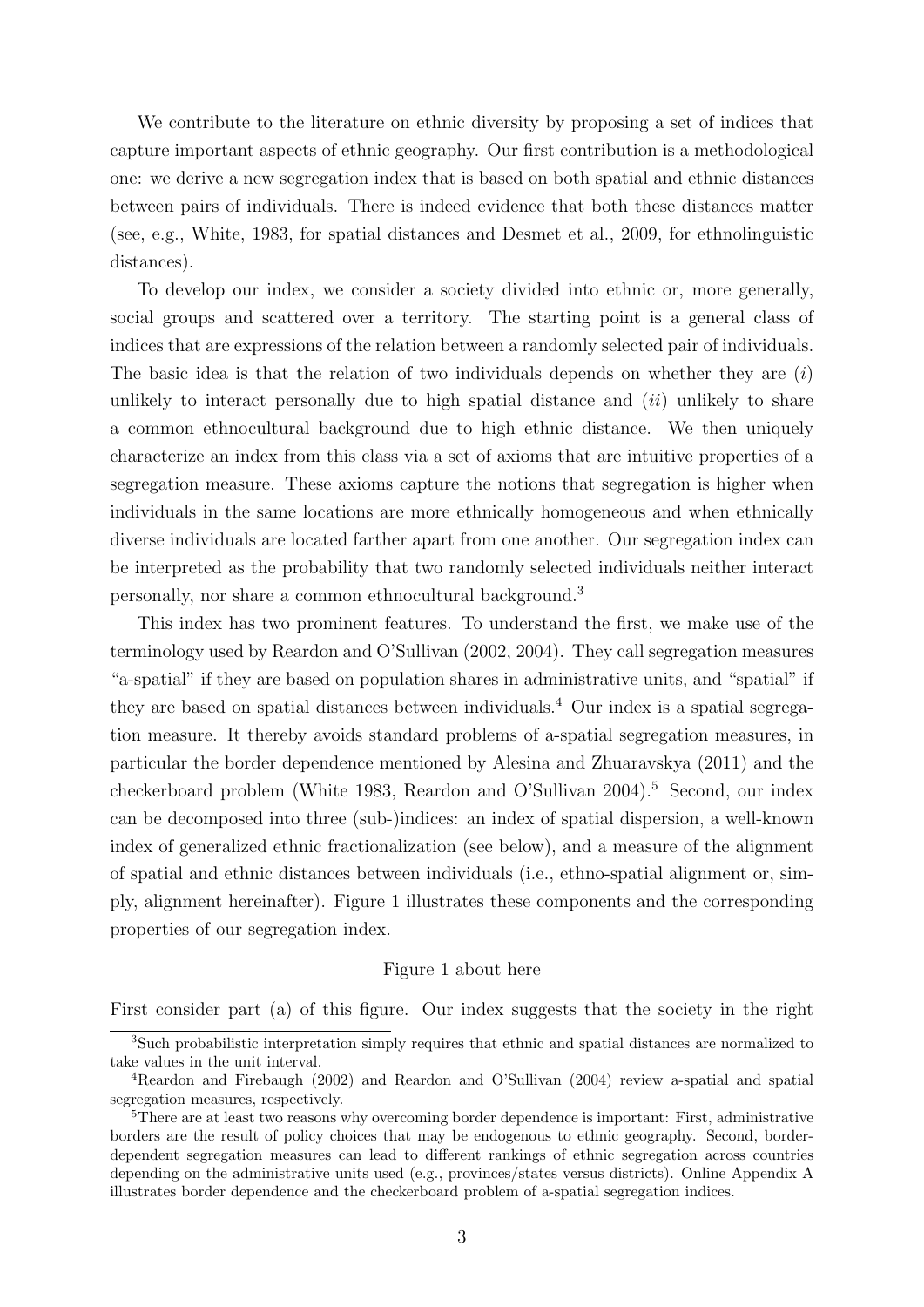diagram is less segregated than the society in the left diagram because the spatial distance between individuals from ethnically distinct groups (represented by different tones of gray) is lower, all else being equal. This feature is captured by the spatial dispersion component of our segregation index. In part (b) our index suggests that the society in the right diagram is less segregated than the society in the left diagram, because of the lower ethnic distance between individuals in different locations (represented by more similar tones of gray), all else equal. This is captured by the generalized ethnic fractionalization component. Part (c) illustrates the important role that ethno-spatial alignment plays in our conceptualization. On average, ethnic and spatial distances are identical in the societies in the left and the right diagrams. However, in the society in the left diagram ethno-spatial alignment is high, as individuals that are ethnically most distant are also located furthest apart. Ethno-spatial alignment is lower in the society in the right diagram, where ethnically distant individuals live spatially relatively close to one another, while spatially distant individuals are ethnically relatively close.

Our second contribution is that we compute and provide these four indices of ethnic geography for 159 countries from all over the world.<sup>6</sup> We define as ethnic groups the language groups listed in the Ethnologue (Gordon, 2005). To measure ethnolinguistic distances, we rely on the Ethnologue's language trees. To measure spatial distances, we use the World Language Mapping System's (WLMS) map that represents "the region within each country, which is the traditional homeland of each indigenous language" listed in the Ethnologue (WMLS, version 19, n.p.).<sup>7</sup> We further use population density data for 1900 from the History Database of the Global Environment (Klein Goldewijk et al. 2010). The combination of using the WLMS map of traditional homelands and population density data for 1900 implies that our indices measure traditional ethnic segregation and its three components.

Our third contribution is an application of our indices of ethnic geography. We use them in cross-country regressions to improve our understanding of the role ethnic geography plays in economic, political and social outcomes around the globe. Our indices are well suited to this purpose thanks to the various precautions we took in designing and computing them. First, they are based on spatial distances rather than administrative borders. They are therefore not driven by the drawing of administrative borders, which is a policy choice that may be endogenous to ethnic geography. Second, our indices are computed by using a map of the homelands of ethnolinguistic groups and historical population density data. They are therefore independent of more recent (voluntary or forced) migration and urbanization, which might again be endogenous to ethnic geogra-

 $6$ We do not compute our indices for small countries with a current population of less than 250,000 or a land surface area of less than  $5,000 \text{ km}^2$ .

<sup>&</sup>lt;sup>7</sup>In some former colonies where many Europeans settled, native groups got largely displaced and the WLMS map shows the new territories of these language groups as their traditional homelands. We show below that our results are robust (and even tend to become stronger) when excluding 25 settler colonies.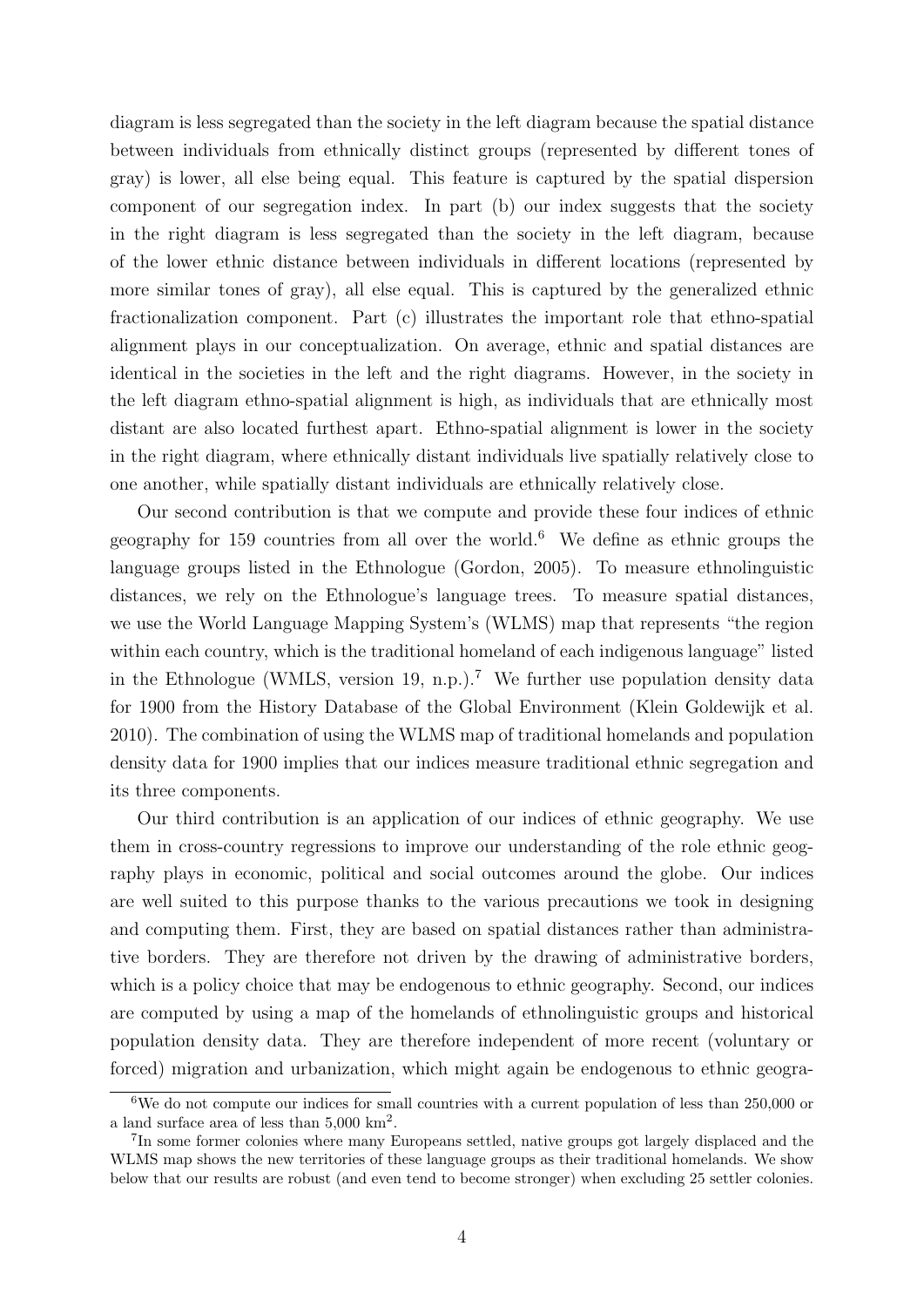phy. Third, we have computed these indices for many countries, so that we have a sample with almost full global coverage.

We first focus on the associations between our index of ethnic segregation on the one hand, and the quality of government, incomes and generalized trust on the other. We find a negative (but typically not statistically significant) relation between ethnic segregation and the quality of government, similar to Alesina and Zhuravskaya (2011) with their index of a-spatial segregation in their sample of 97 countries. We further find that our index of ethnic segregation tends to be negatively associated with incomes, but positively with trust.

More importantly, we study the relation between the three components of ethnic segregation and these economic, political and social outcome variables. Ethnic fractionalization tends to be associated with worse outcomes, but this association is not robust when we control for biological, climatic, geographical or historical variables that may shape ethnic diversity and ethnic geography. Spatial dispersion is not associated with the quality of government or incomes, but positively with trust.<sup>8</sup> Most strikingly, we find a positive and statistically significant association between the alignment of ethnic and spatial distances between individuals on the one hand, and the quality of government, incomes and trust on the other. Hence, societies in which ethnically diverse people lived far apart in the past are, on average, better governed, richer and more trusting today.

Our work is related to other contributions on the measurement of segregation that incorporate the spatial dimension. Several contributions introduce spatial distances into well-known a-spatial models of segregation (e.g., Jakubs 1981 for the dissimilarity index; White 1983 for the isolation index; Reardon and O'Sullivan 2004 for the dissimilarity index, the Theil index and the interaction index). Moreover, Echenique and Fryer Jr  $(2007)$  develop a segregation index based on proximity in networks.<sup>9</sup> To our knowledge, there is, however, no other segregation measure that presents both ethnic/social and spatial distances in the same framework.<sup>10</sup>

Our framework is also related to prominent models of fractionalization and polarization (e.g., Esteban and Ray 1994, Duclos et al. 2004, Bossert et al. 2011), as we introduce ethnic/social distances in the very same way they do. In particular, the generalized ethnic fractionalization component of our ethnic segregation index coincides with the generalized

<sup>8</sup>The positive association between spatial dispersion and trust contributes to the positive association between our index of ethnic segregation and trust.

<sup>&</sup>lt;sup>9</sup>In their model spatial distances are binary, but the degree of isolation of an individual depends on the isolation of every other individual in the network. Blumenstock and Fratamico (2013) also rely on network data for providing a-spatial segregation measures.

<sup>&</sup>lt;sup>10</sup>Methodologically, our approach is in the tradition of exposure measurement, being loosely based on the isolation-interaction models of Bell (1954), White (1983), and Philipson (1993). Most axiomatic work on segregation focuses on another class of models, known as evenness indices (e.g., Hutchens 2004, Chakravarty and Silber 2007, and Frankel and Volij 2011). While some evenness measures are extended to introduce spatial distances, they do not lend themselves naturally to the introduction of both spatial and ethnic distances.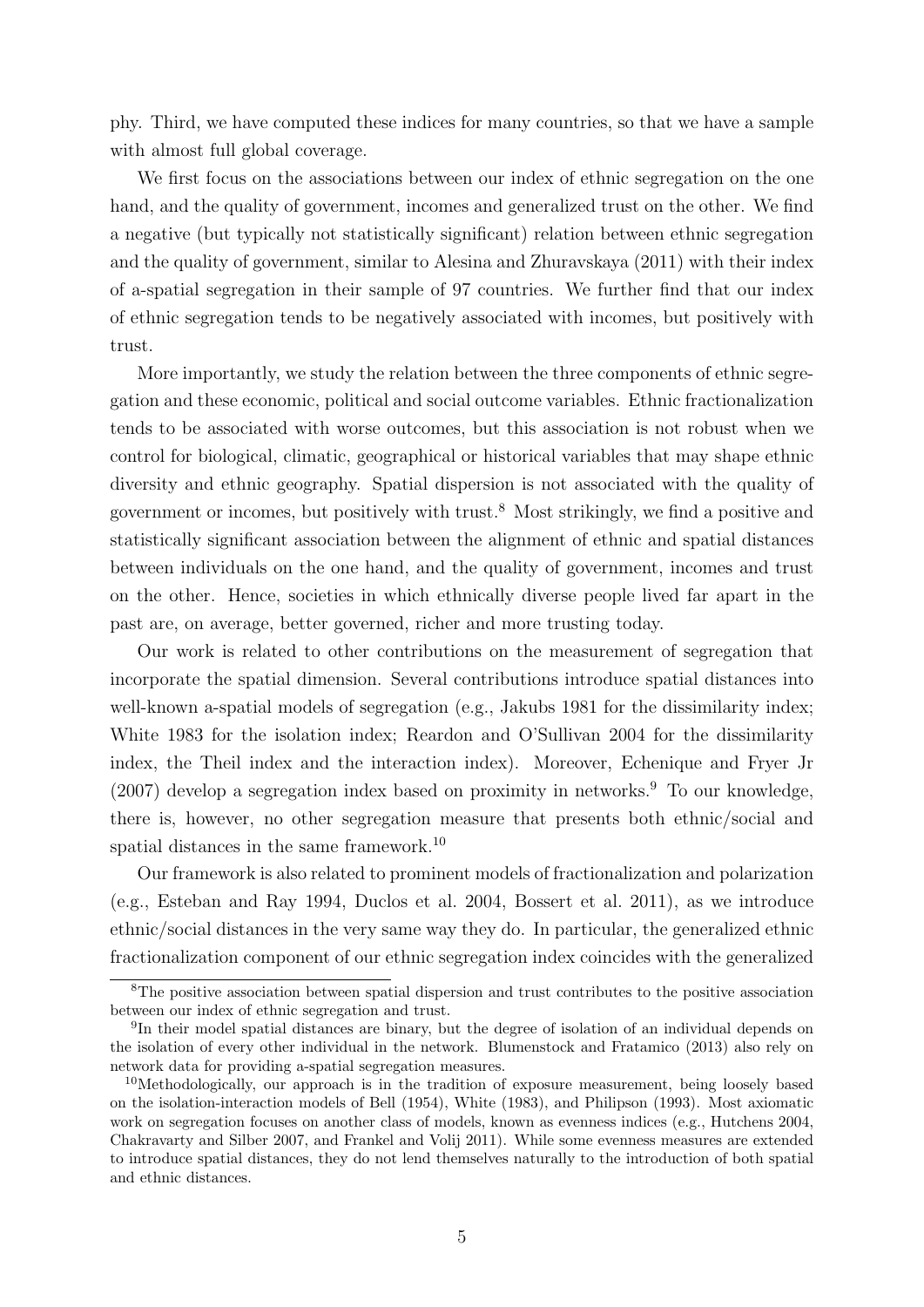fractionalization index introduced by Greenberg (1956) and later axiomatized by Bossert et al. (2011), which in turn is equivalent to the standard fractionalization index when ethnic distances are binary.<sup>11</sup>

As mentioned earlier, this paper is related to the extensive literature on the relation between ethnic diversity and economic, political and social outcomes. We contribute to this literature by developing, computing and applying our spatial index of ethnic segregation and its three sub-indices – all with global coverage and based on historical data. There are two complementary strands of the literature that also rely on ethnographic maps to study the role of ethnic geography. The first of these strands chooses subnational ethnographic regions as units of analysis. Prominent examples include studies on the relation between the location of ethnic groups and conflict (e.g., Cederman et al. 2009, Weidmann 2009, Michalopoulos and Papaioannou 2016, König et al. 2017), on the effect of pre-colonial and current institutions on development (Michalopoulos and Papaioannou 2013, 2014), and on ethnic favoritism (De Luca et al. 2018). These contributions provide interesting insights into the effect of ethnic geography on within-country variation while our segregation index allows for comparing ethnic geography across countries and understanding the country-level effects of ethnic geography.

Just as we do, contributions to the second strand combine ethnographic maps with population density maps to construct country-level measures of ethnic diversity and ethnic geography. Matuszeki and Schneider (2006) compute a measure of average subnational ethnic fractionalization, and study how this measure relates to conflict at the country level. Desmet et al. (2016) develop a measure that captures the average exposure of an individual to members of the country's different ethnic groups with an emphasis on weighting this exposure according to the representation of these groups at the individual's location. They study how this measure relates to public goods provision. There are two main differences between these approaches and ours: First, we focus on conceptualizing ethnic segregation and introducing the novel concept of ethno-spatial alignment, while they extend the fractionalization framework. Matuszeki and Schneider (2006) do so in a straightforward way, and Desmet et al. (2016) by introducing population weights in a non-linear fashion. Second, spatial (and ethnic) distances are continuous in our approach, but binary in Matuszeki and Schneider (2006) and Desmet et al. (2016). We thus see our spatial segregation index as complementary to their measures, which capture alternative important aspects of ethnic diversity and ethnic geography.<sup>12</sup>

<sup>&</sup>lt;sup>11</sup>From a purely mathematical view point, the generalized fractionalization index axiomatized in Bossert et al. (2011) is essentially an unnormalized Gini index. Analogously, our segregation index can be seen as a particular type of multivariate Gini index (see, e.g., Gajdos and Weymark 2005). However, as it violates standard majorization criteria of multivariate inequality measurement, it should not be interpreted as an inequality measure.

<sup>&</sup>lt;sup>12</sup>Montalvo and Reynal-Querol (2016) use ethnographic maps to look at ethnic geography by computing ethnic fractionalization in grid cells of different sizes. Alesina et al. (2016) and Guariso and Rogall (2016) use ethnographic maps to measure inequality across ethnic groups and to study the country-level effects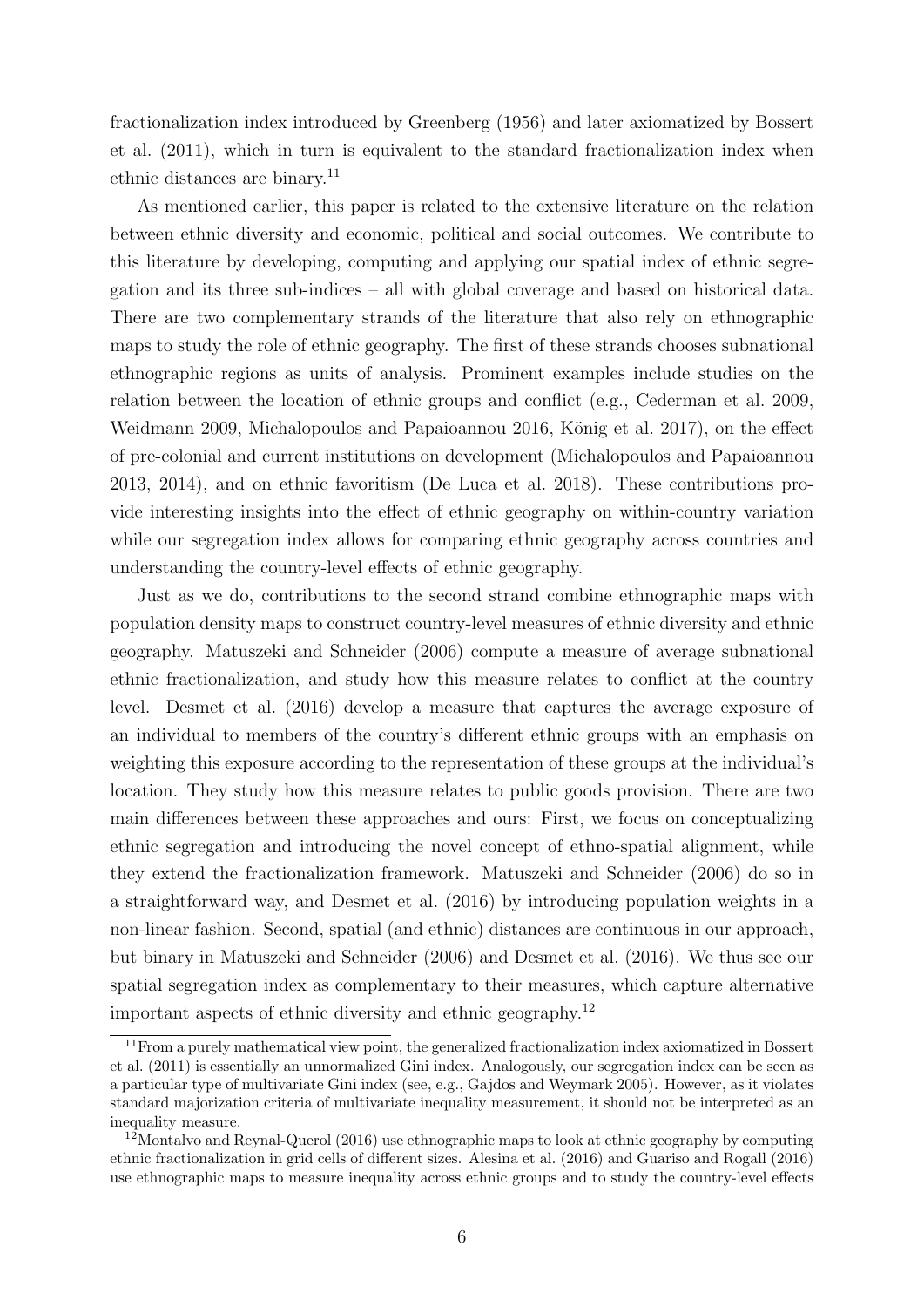Section 2 presents the theoretical framework, derives our segregation index, and establishes its decomposability into indices of generalized ethnic fractionalization, spatial dispersion, and ethno-spatial alignment. Section 3 explains the data and the methodology used to construct our four indices of ethnic geography. It also offers a first look at these indices and how they are related to other measures of ethnic diversity. Section 4 reports the cross-country estimates, and Section 5 concludes.

# 2 Development of indices of ethnic geography

### 2.1 General model

A population is partitioned into *n* ethnic or, more generally, social groups  $G := \{1, \ldots, n\}$ and distributed over t locations on a territory  $T := \{1, \ldots, t\}$ , where  $n, t \geq 1$ . Denote by  $\mu_p^g \in [0,1]$  the share of population that corresponds to group  $g \in G$  in location  $p \in T$ . Let  $\mu_p := \sum_{g \in G} \mu_p^g$  and  $\mu^g := \sum_{p \in T} \mu_p^g$  be the total population shares of location  $p \in T$ and group  $g \in G$  respectively, where  $\sum_{p \in T} \mu_p = \sum_{g \in G} \mu^g = 1$ . Then, the  $n \times t$  matrix of population shares

$$
\mu := \left[ \begin{array}{ccc} \mu_1^1 & \cdots & \mu_t^1 \\ \vdots & \ddots & \vdots \\ \mu_1^n & \cdots & \mu_t^n \end{array} \right]
$$

defines a mass distribution, where  $\mathcal M$  is the space of all mass distributions. For any pair of locations  $p, q \in T$ , let  $\lambda_{p,q} \in [0,1]$  be the (normalized) spatial distance between them. A spatial distribution is defined by the  $t \times t$  matrix of spatial distances between all pairs of locations

$$
\lambda := \left[\begin{array}{ccc} \lambda_{1,1} & \cdots & \lambda_{1,t} \\ \vdots & \ddots & \vdots \\ \lambda_{t,1} & \cdots & \lambda_{t,t} \end{array}\right],
$$

where  $\mathcal L$  is the space of all spatial distributions. For any pair of groups  $g, h \in G$ , let  $\gamma^{g,h} \in [0,1]$  be the (normalized) ethnic distance between them. The  $n \times n$  matrix of ethnic distances between all pairs of groups

$$
\gamma := \left[ \begin{array}{ccc} \gamma^{1,1} & \cdots & \gamma^{1,n} \\ \vdots & & \ddots & \vdots \\ \gamma^{n,1} & \cdots & \gamma^{n,n} \end{array} \right]
$$

of between-group inequality on economic development and conflict, respectively. Due to the focus of these studies, they take neither the spatial distances between individuals from different ethnic homelands nor the linguistic distances between individuals from different ethnic groups into account.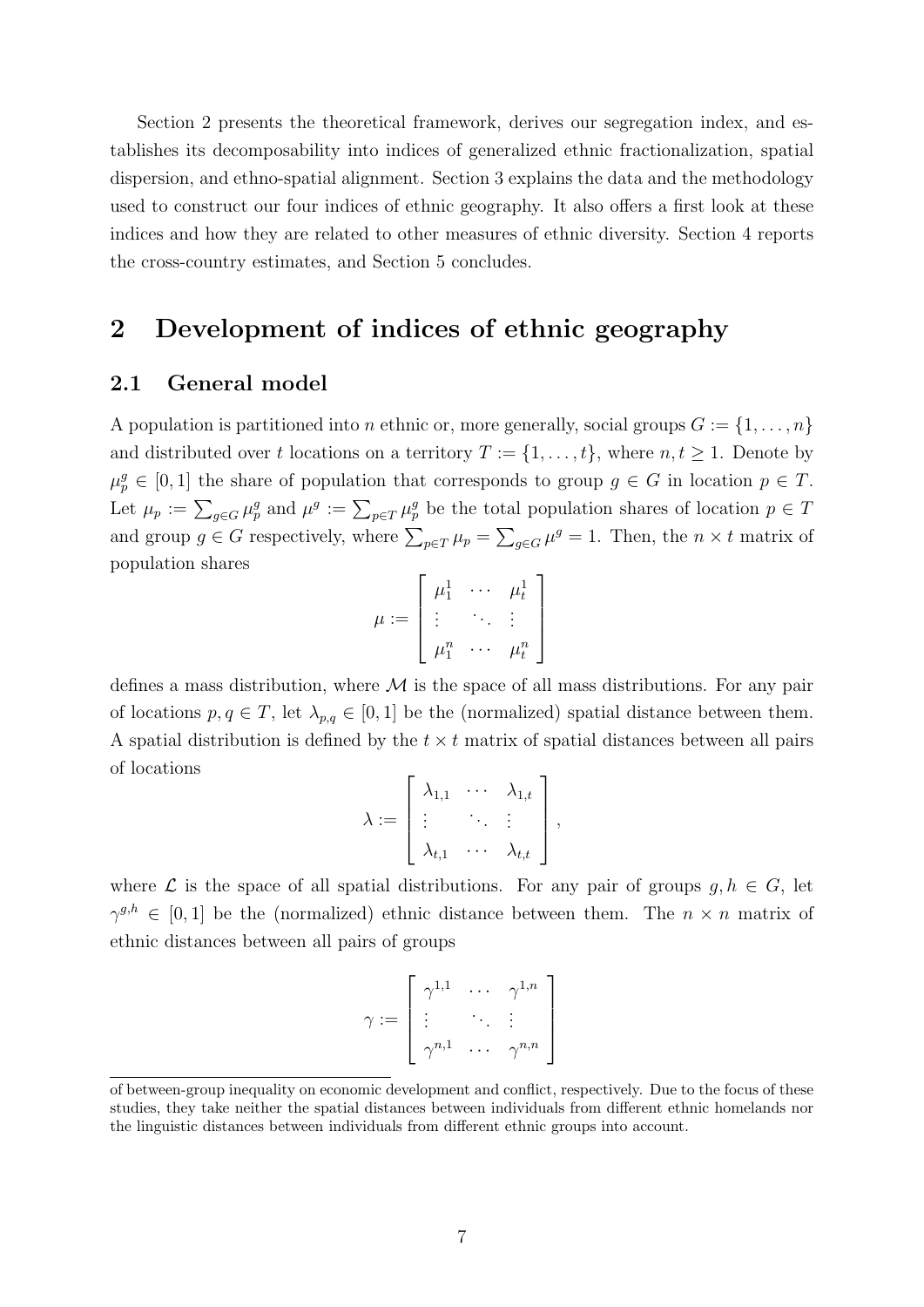defines an ethnic distribution, and the space of all ethnic distributions is  $\mathcal{G}$ . Finally, a joint distribution is a triple of mass, spatial and ethnic distributions, and an index is a function  $S : (\mathcal{M}, \mathcal{L}, \mathcal{G}) \to \mathbb{R}_+$ , where  $S(\mu, \lambda, \gamma)$  quantifies some property of the joint distribution  $(\mu, \lambda, \gamma) \in (\mathcal{M}, \mathcal{L}, \mathcal{G}).$ 

To give meaning to our framework we now impose some more structure. We assume (a relevant feature of) the relation between each pair of individuals is determined by the distances between their groups and locations.<sup>13</sup> For each pair of individuals that inhabit locations  $p, q \in T$  and belong to groups  $q, h \in G$ , we quantify the relation between them by  $\pi(\lambda_{p,q}, \gamma^{g,h})$ , where the function  $\pi : [0,1]^2 \to \mathbb{R}_+$  is continuous and non-decreasing in each argument and satisfies  $\pi(0,0) = 0$ . Among the various interpretations of the function  $\pi$ , one possibility is to see it as the degree of alienation (i.e., lack of common interests) between a pair of individuals, which naturally increases with their spatial and ethnic distances. Given this, we consider the class of indices that are expression of the relation between a randomly selected pair of individuals, taking the form

$$
\mathcal{S}(\mu,\lambda,\gamma) := \sum_{(p,q)\in T^2} \sum_{(g,h)\in G^2} \mu_p^g \mu_q^h \pi(\lambda_{p,q},\gamma^{g,h}) \tag{1}
$$

for each joint distribution  $(\mu, \lambda, \gamma) \in (\mathcal{M}, \mathcal{L}, \mathcal{G})$ .

We will introduce a set of axioms that pin down a particular index (up to positive scalar multiplications) from the class of measures (1) as our segregation index. As function  $\pi$  is generic (e.g., logarithmic, exponential, multiplicative, additive, etc.), class (1) is vast. Nevertheless, the focus on class (1) considerably narrows the set of indices under consideration by taking pairs of individuals as the relevant unit of analysis and by imposing that any pair's contribution to segregation depends on their spatial and ethnic distances only.<sup>14</sup> We are not concerned by these restrictions. First, we think of segregation as a measure of the extent to which ethnically diverse individuals are located far apart, which captures the notion that society becomes more segregated when the interaction between ethnically diverse individuals becomes less likely. Second, we deliberately take spatial (and ethnic) distances as primitives of the model in order to build a segregation measure that is based on continuous distances rather than arbitrary borders between locations (and ethnic groups). As our unit of analysis is the pair of individuals, function  $\pi$  could only be generalized by making it dependent on some elements of the mass distribution  $\mu$ . However, by introducing some element of  $\mu$  in function  $\pi$ , we would implicitly assume that the relation between two individuals is discontinuous at some borders between locations (or ethnic groups).<sup>15</sup> Any generalization of function  $\pi$  would therefore (re-)introduce

 $13$ For related approaches, see Esteban and Ray (1994), Duclos et al. (2004), and Bossert et al. (2011).

<sup>&</sup>lt;sup>14</sup>To see this, one can rewrite S as a function of distances between pairs of individuals rather than groups and locations. With some abuse of notation, let  $\lambda_{i,j}$  and  $\gamma^{i,j}$  denote the spatial and ethnic distances between each pair of individuals i, j from a finite population P. Then,  $S = (1/|P|^2) \sum_{(i,j) \in P^2} \pi(\lambda_{i,j}, \gamma^{i,j}).$ 

<sup>15</sup>As pointed out in Footnote 14, class (1) can be written as a function of spatial and ethnic distances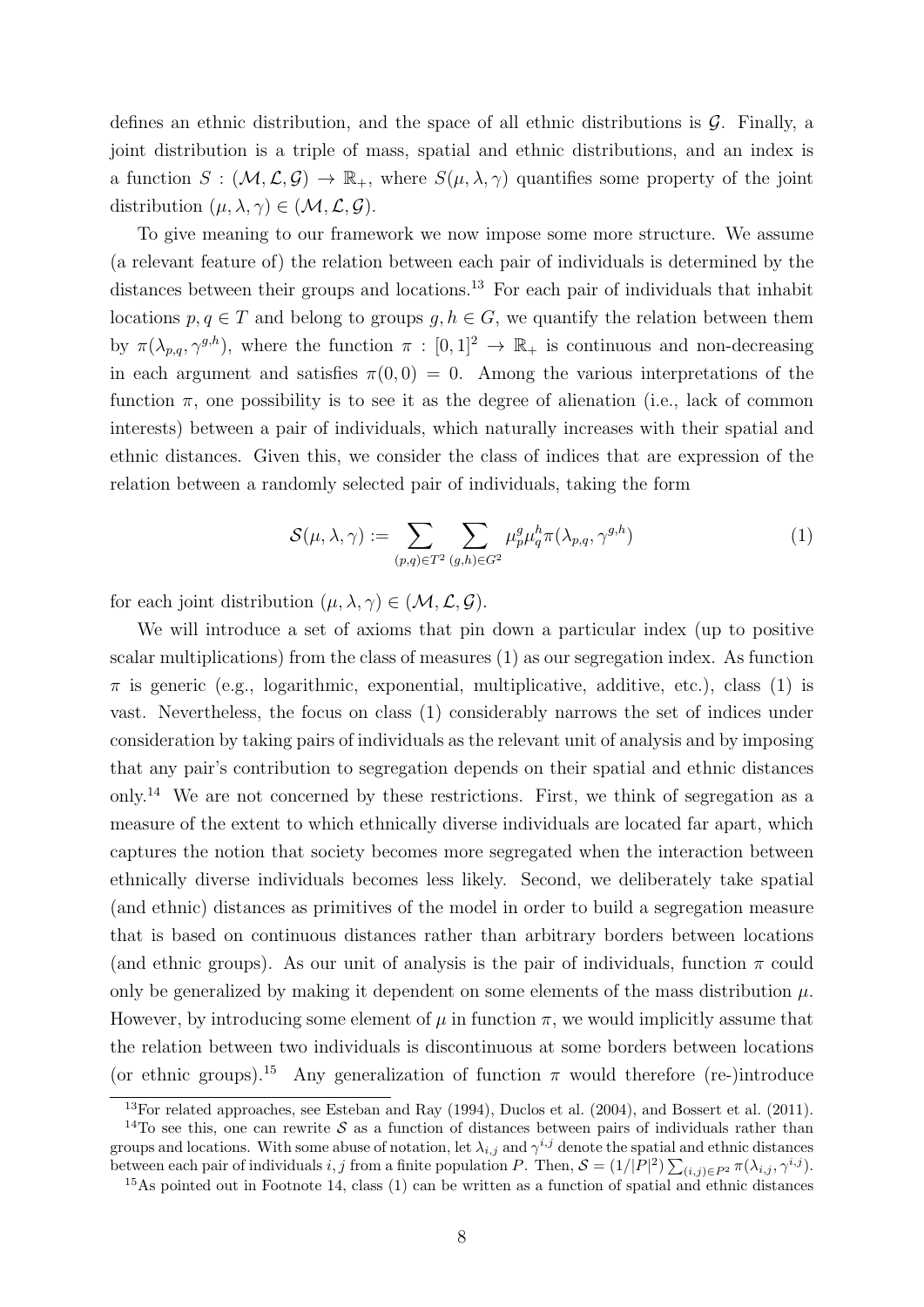border dependence "through the back door."

### 2.2 Axiomatization of the segregation index

We now introduce a set of axioms that are desirable properties of a segregation measure. In the statements of the axioms, we write  $(\mu, \lambda, \gamma) \prec (\tilde{\mu}, \tilde{\lambda}, \tilde{\gamma})$  to say that a segregation measure should assign to joint distribution  $(\mu, \lambda, \gamma)$  a strictly lower degree of segregation than to joint distribution  $(\tilde{\mu}, \tilde{\lambda}, \tilde{\gamma})$ . For simplicity of exposition, our axioms define desirable properties of segregation through simple examples of distributions with two or three mass points. The first two axioms consider pairs of groups and locations, thereby focusing on obtaining ethnic homogeneity within a location. In particular, segregation should increase when the population becomes ethnically homogeneous in all locations, so that there is no interaction between ethnically diverse individuals within any location. Axiom 1 formalizes this property and, in addition, requires this to hold when the ethnic distance between the two groups is reduced by an arbitrarily small amount.

Axiom 1 (Local ethnic homogeneity and ethnic distances) *Data:* Consider a joint distribution  $(\mu, \lambda, \gamma) \in (\mathcal{M}, \mathcal{L}, \mathcal{G})$  with two locations  $p, q \in \mathcal{T}$  and two groups  $g, h \in \mathcal{G}$ such that

$$
\mu_p^g = \mu_p^h = \mu_q^h = 1/3,
$$
  

$$
\lambda_{p,q} > \lambda_{p,p} = \lambda_{q,q} \text{ and } \gamma^{g,h} > \gamma^{g,g} = \gamma^{h,h},
$$

while letting  $\tilde{\mu} \in \mathcal{M}, \tilde{\gamma} \in \mathcal{G}$  and  $\epsilon \geq 0$  satisfy

$$
\tilde{\mu}_p^g = \mu_p^g, \, \tilde{\mu}_q^h = \mu_p^h + \mu_q^h,
$$
  

$$
\tilde{\gamma}^{g,g} = \tilde{\gamma}^{h,h} = \gamma^{g,g} \text{ and } \tilde{\gamma}^{g,h} = \gamma^{g,h} - \epsilon.
$$

*Statement:* We require  $(\mu, \lambda, \gamma) \prec (\tilde{\mu}, \lambda, \tilde{\gamma})$  for  $\epsilon > 0$  arbitrarily small.

Let us discuss Axiom 1, whose distributions are depicted in Figure 2(a). There are two locations (left and right) and two ethnic groups (represented by dark and light tones of gray). Initially, in distribution  $(\mu, \lambda, \gamma)$ , two-thirds of the population are in the left location, whose ethnic composition is perfectly balanced (half dark, half light), while the remaining one-third of the population is in the right location and is homogeneously dark. Given this, we transfer all individuals of the dark group into the right location, so that the left location becomes homogeneously light while the right location remains

between pairs of individuals. In applications, categorizing individuals in a limited number of locations and ethnicities (i.e., introducing arbitrary borders) is a necessary approximation. Ideally, this should not lead to systematic biases in the computation of the index. While these biases are minimal for class (1) as they tend to "average out" due to the linearity in each element of  $\mu$ , they would be magnified if we had some element of  $\mu$  in function  $\pi$  due to the non-linearity.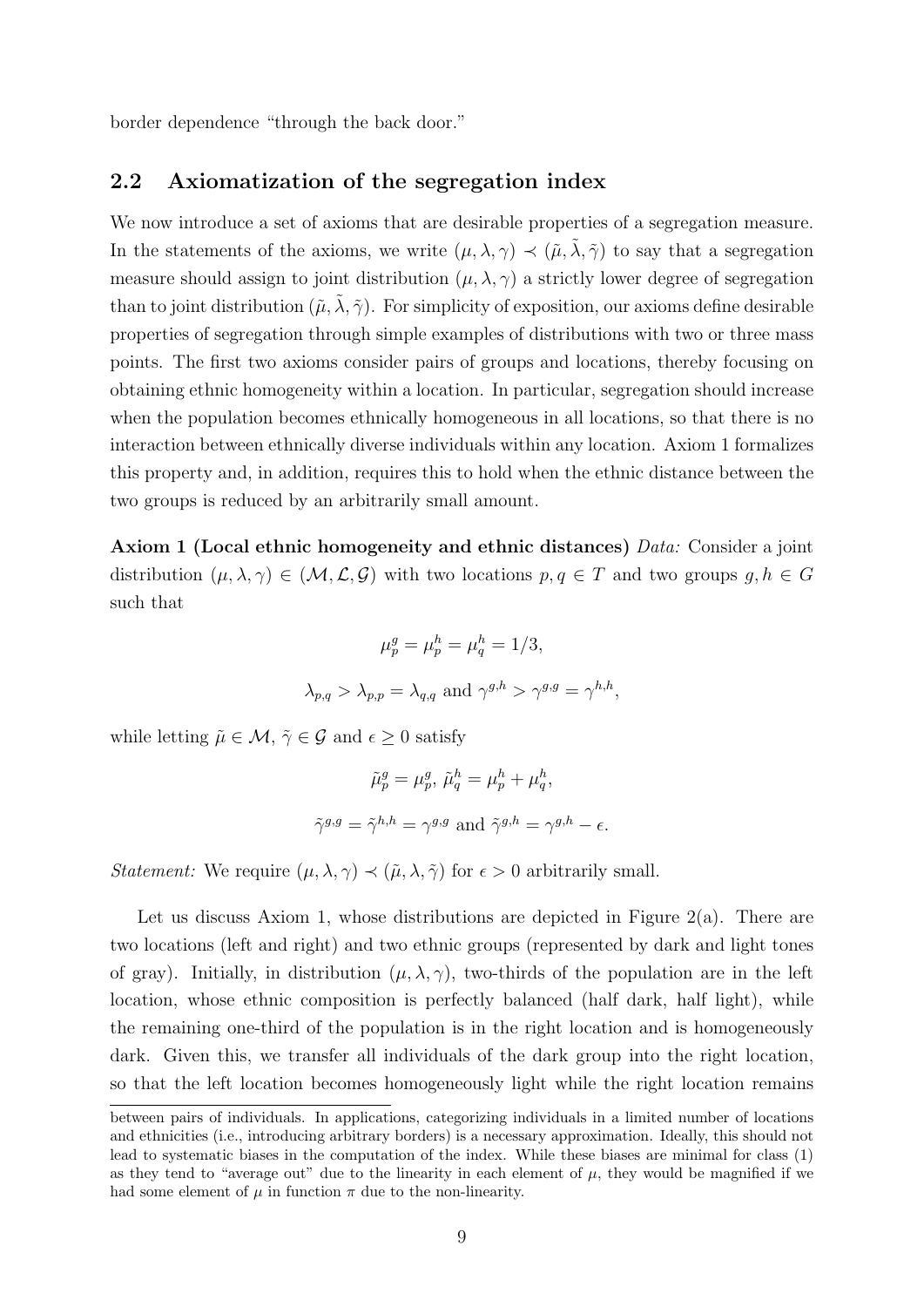homogeneously dark. Moreover, we reduce the ethnic distance between the light and the dark group by an arbitrarily small amount  $\epsilon$  (represented by the slightly lighter tone of gray of the dark group in the right diagram). Axiom 1 requires segregation to increase as a consequence of this transformation. Intuitively, the axiom considers a trade off between ethnic homogeneity within locations and the ethnic distance across groups, requiring the former to dominate the trade off when the reduction in ethnic distance is arbitrarily small.

#### Figure 2 about here

Axiom 2 is very similar to Axiom 1. It is based on the same initial distribution and the same transfer of population from the left to the right location. The only difference is that, instead of reducing the ethnic distance between the light and the dark groups, we reduce the spatial distance between the left and right locations by an arbitrarily small amount.

Axiom 2 (Local ethnic homogeneity and spatial distances)  $Data:$  Consider a joint distribution  $(\mu, \lambda, \gamma) \in (\mathcal{M}, \mathcal{L}, \mathcal{G})$  with two locations  $p, q \in \mathcal{T}$  and two groups  $g, h \in \mathcal{G}$ such that

$$
\mu_p^g = \mu_p^h = \mu_q^h = 1/3,
$$
  

$$
\lambda_{p,q} > \lambda_{p,p} = \lambda_{q,q} \text{ and } \gamma^{g,h} > \gamma^{g,g} = \gamma^{h,h},
$$

while letting  $\tilde{\mu} \in \mathcal{M}$ ,  $\tilde{\lambda} \in \mathcal{L}$  and  $\epsilon \geq 0$  satisfy

$$
\tilde{\mu}_p^g = \mu_p^g, \, \tilde{\mu}_q^h = \mu_p^h + \mu_q^h,
$$
  

$$
\tilde{\lambda}_{p,p} = \tilde{\lambda}_{q,q} = \lambda_{p,p} \text{ and } \tilde{\lambda}_{p,q} = \lambda_{p,q} - \epsilon.
$$

*Statement:* We require  $(\mu, \lambda, \gamma) \prec (\tilde{\mu}, \tilde{\lambda}, \gamma)$  for  $\epsilon > 0$  arbitrarily small.

These distributions are depicted in Figure 2(b). Intuitively, this axiom considers a trade off between ethnic homogeneity within locations and the spatial distance across locations, requiring the former to dominate the trade off when the reduction in the spatial distance is arbitrarily small.

The next two axioms are still inspired by the generally desirable property that segregation should increase whenever the interaction between ethnically diverse individuals becomes less likely. However, unlike Axioms 1 and 2, they consider triples of groups and locations, thereby focusing on changes in distributions that foster the alignment of spatial and ethnic distances across pairs of individuals. The basic idea is that, to obtain higher segregation, closely located pairs of individuals should be ethnically closer, while ethnically distant pairs should be spatially further apart. Axioms 3 and 4 formalize this idea.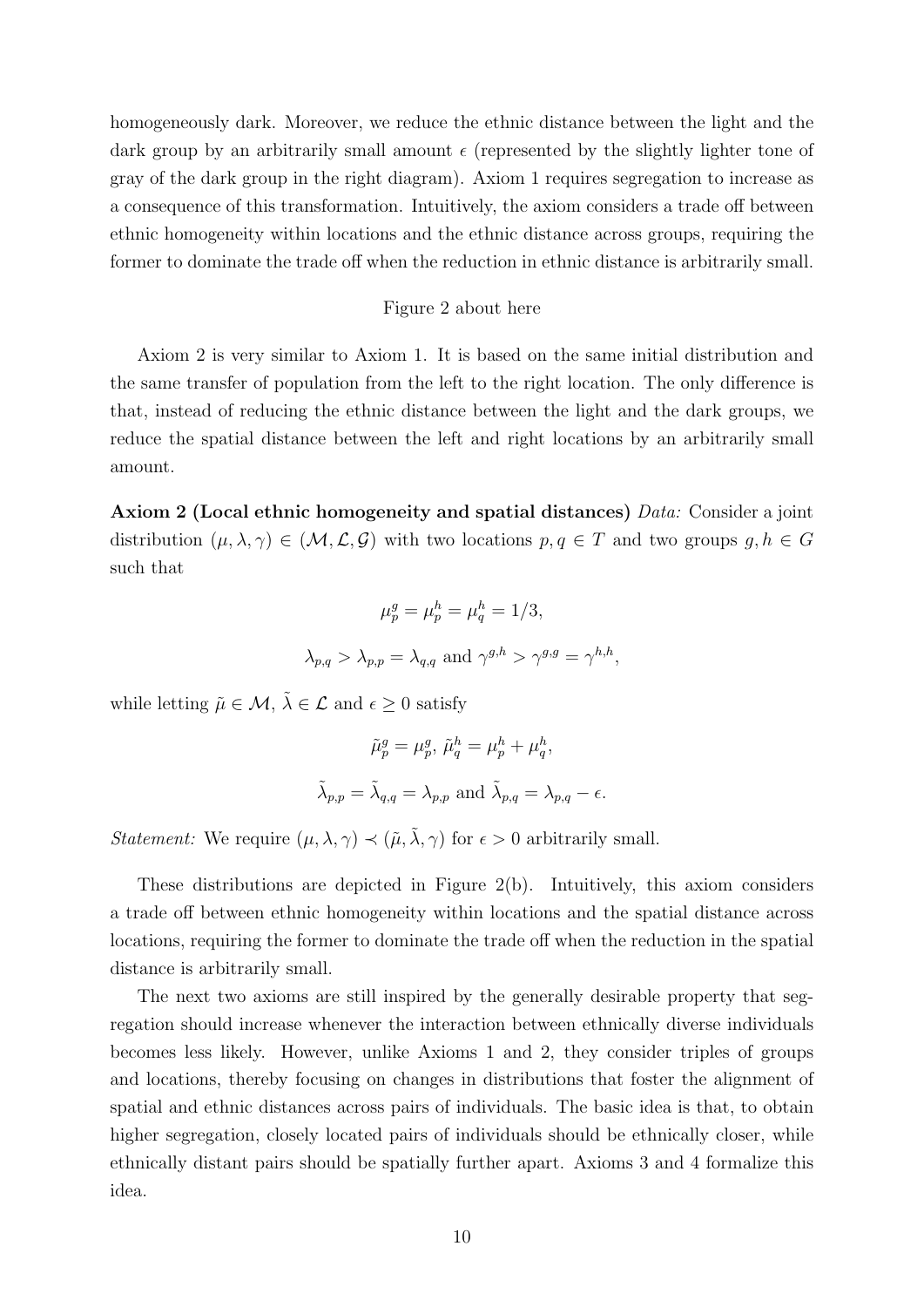Axiom 3 (Alignment of ethnic distances) Data: Consider any joint distribution  $(\mu, \lambda, \gamma) \in (\mathcal{M}, \mathcal{L}, \mathcal{G})$  with three locations  $p, q, r \in \mathcal{T}$  and three groups  $g, h, i \in \mathcal{G}$  such that

$$
\mu_p^g = \mu_q^h = \mu_r^i = 1/3,
$$
  
\n
$$
\lambda_{p,q} > \lambda_{q,r} > \lambda_{p,p} = \lambda_{q,q} = \lambda_{r,r} \text{ and } \lambda_{p,r} = \lambda_{p,q} + \lambda_{q,r},
$$
  
\n
$$
\gamma^{g,h} = \gamma^{h,i} = \gamma^{g,i}/2 > \gamma^{g,g} = \gamma^{h,h} = \gamma^{i,i},
$$

and let  $\tilde{\gamma} \in \mathcal{G}$  and  $\epsilon \geq 0$  satisfy

$$
\tilde{\gamma}^{g,g} = \gamma^{g,g}, \ \tilde{\gamma}^{h,h} = \gamma^{h,h}, \ \tilde{\gamma}^{i,i} = \gamma^{i,i},
$$
  

$$
\tilde{\gamma}^{g,i} = \gamma^{g,i}, \ \tilde{\gamma}^{g,h} = \gamma^{g,h} + \epsilon, \ \tilde{\gamma}^{h,i} = \gamma^{h,i} - \epsilon.
$$

*Statement:* We require  $(\mu, \lambda, \gamma) \prec (\mu, \lambda, \tilde{\gamma})$  for all  $\epsilon \in (0, \gamma^{h,i} - \gamma^{g,g}).$ 

Let us discuss Axiom 3, whose distributions are depicted in Figure  $2(c)$ . The population mass is uniformly distributed on three locations (left, central and right) and three ethnic groups (represented by dark, medium and light tones of gray), where the left location is homogeneously light, the central location is homogeneously medium and the right location is homogeneously dark. The three locations are on a line, where the central location is closer to the right than to the left. Regarding ethnic distances, the medium group is halfway between the other two groups in the left diagram representing distribution  $(\mu, \lambda, \gamma)$ . Axiom 3 requires segregation to increase when we change ethnic distances so that the medium group becomes ethnically closer to the dark group (represented by the darker tone of gray of the middle location in the right diagram). This is intuitive: as the medium group already inhabits a location that is spatially closer to the location of the dark group than to the location of the light group, the interaction between ethnically diverse individuals becomes less likely.

Axiom 4 (Alignment of spatial distances) Data: Consider any joint distribution  $(\mu, \lambda, \gamma) \in (\mathcal{M}, \mathcal{L}, \mathcal{G})$  with three locations  $p, q, r \in \mathcal{T}$  and three groups  $g, h, i \in \mathcal{G}$  such that

$$
\mu_p^g = \mu_q^h = \mu_r^i = 1/3,
$$
  
\n
$$
\lambda_{p,q} = \lambda_{q,r} = \lambda_{p,r}/2 > \lambda_{p,p} = \lambda_{q,q} = \lambda_{r,r},
$$
  
\n
$$
\gamma^{g,h} > \gamma^{h,i} > \gamma^{g,g} = \gamma^{h,h} = \gamma^{i,i}, \text{ and } \gamma^{g,i} = \gamma^{g,h} + \gamma^{h,i},
$$

and let  $\tilde{\lambda} \in \mathcal{L}$  and  $\epsilon \geq 0$  satisfy

$$
\tilde{\lambda}_{p,p} = \lambda_{p,p}, \ \tilde{\lambda}_{q,q} = \lambda_{q,q}, \ \tilde{\lambda}_{r,r} = \lambda_{r,r},
$$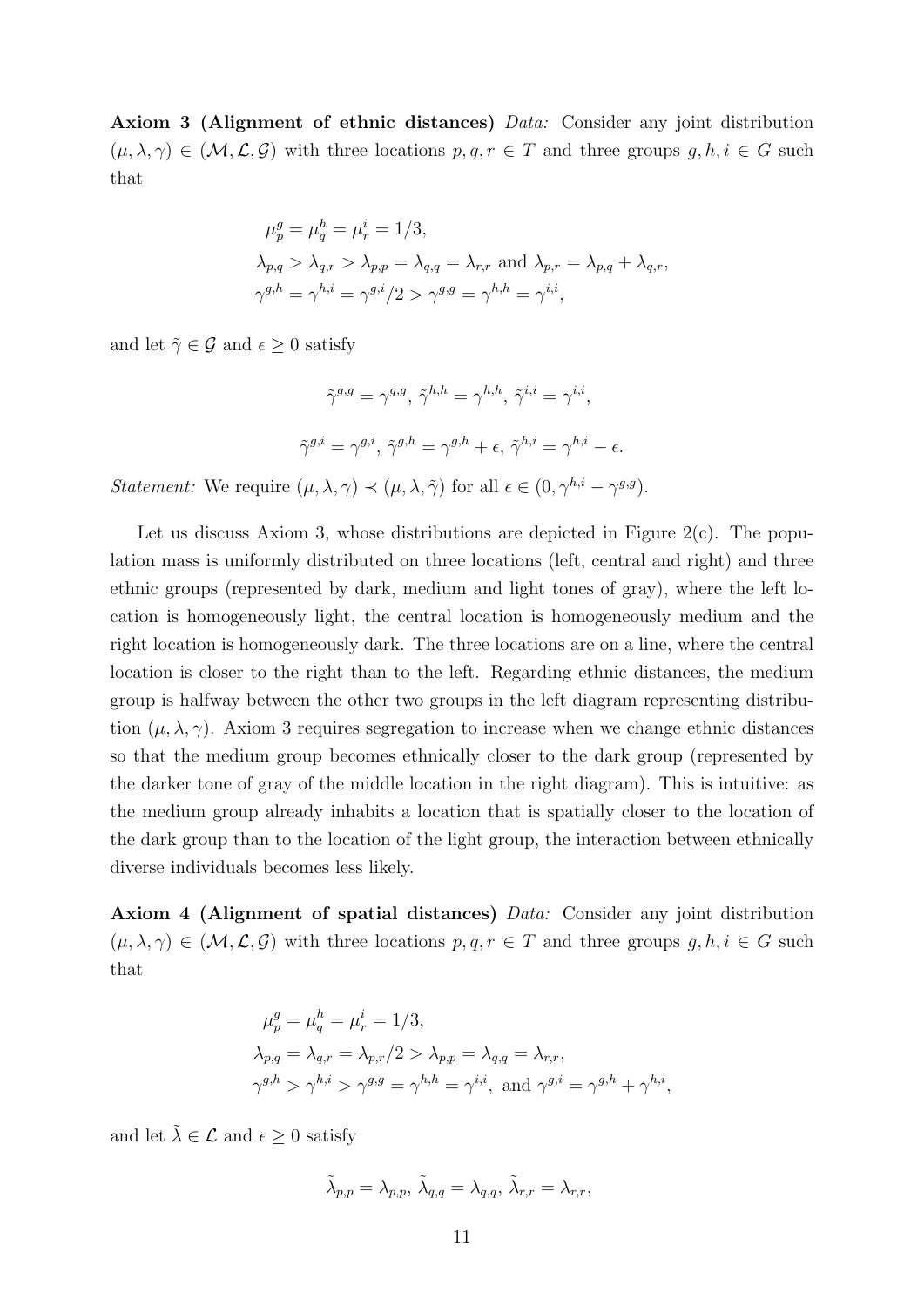$$
\tilde{\lambda}_{p,r}=\lambda_{p,r},\,\tilde{\lambda}_{p,q}=\lambda_{p,q}+\epsilon,\,\tilde{\lambda}_{q,r}=\lambda_{q,r}-\epsilon.
$$

*Statement:* We require  $(\mu, \lambda, \gamma) \prec (\mu, \tilde{\lambda}, \gamma)$  for all  $\epsilon \in (0, \lambda_{q,r} - \lambda_{p,p})$ .

Figure 2(d) represents Axiom 4 graphically. Again, there are three locations respectively inhabited by three equally sized ethnic groups. The medium group is ethnically closer to the dark group than to the light, while the central location is halfway between the right and the left location. Axiom 4 requires segregation to increase if the central location is moved closer to the right location. Similarly to the previous axiom, the intuition is that as the spatial distance between ethnically diverse individuals increases, their interaction becomes less likely.

Our four axioms identify our segregation index from the class of measures  $(1)$ :<sup>16</sup>

**Theorem 1** Let  $n, t \geq 3$ . An index from class (1) satisfies Axioms 1-4 if and only if it takes the form

$$
S(\mu, \lambda, \gamma) := \sum_{(p,q)\in T^2} \sum_{(g,h)\in G^2} \mu_p^g \mu_q^h \lambda_{p,q} \gamma^{g,h}, \qquad (2)
$$

up to a positive scalar multiplication.

This theorem implies that our segregation index always provides unambiguous rankings of joint distributions  $(\mu, \lambda, \gamma) \in (\mathcal{M}, \mathcal{L}, \mathcal{G})$ . Further, it implies that ethnic and spatial distances are complementary forces in the determination of the relation of a pair of individuals, so that segregation is high only if pairs of individuals that are ethnically heterogeneous are systematically located apart from each other.

Given  $\lambda_{p,q} \in [0,1]$  and  $\gamma^{g,h} \in [0,1]$ , the function  $\pi(\lambda_{p,q}, \gamma^{g,h}) = \lambda_{p,q} \gamma^{g,h}$  always takes a value in [0, 1]. It can thus be interpreted probabilistically. Intuitively, the relation between two individuals depends on  $(i)$  whether they do not interact personally and  $(ii)$ whether they do not share a common ethnocultural background. Given this, it is natural to interpret the function  $\pi$  as the probability that *both* these events are realized, where the spatial distance  $\lambda_{p,q}$  is the probability of event (i) and the ethnic distance  $\gamma^{g,h}$  is the probability of event  $(ii)$ . Then, our segregation index S represents the probability that two randomly selected individuals neither interact personally nor share an ethnocultural background.

### 2.3 Decomposition of the segregation index

By construction, our segregation index is strongly related to the fractionalization literature. Let  $\mathbf{1}_t \in \mathcal{L}$  be the spatial distribution where the spatial distance between each pair of locations is equal to 1. It is easy to show that, when all locations are equidistant (so

<sup>&</sup>lt;sup>16</sup>The proof of Theorem is 1 in the Appendix.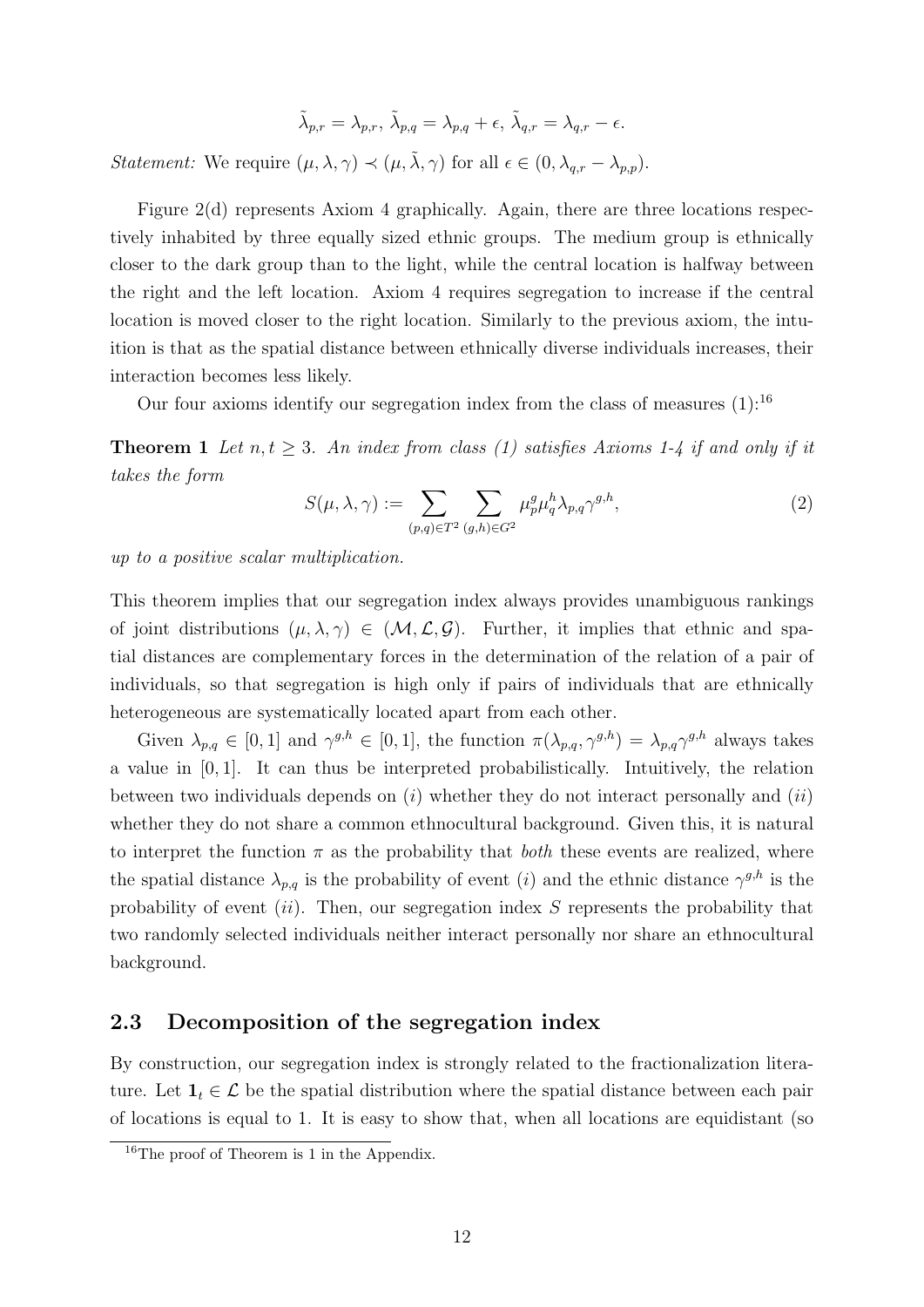that space "does not matter"), our index is equivalent to the generalized fractionalization index by Bossert et al. (2011),

$$
F(\mu, \gamma) := S(\mu, \mathbf{1}_t, \gamma) = \sum_{(g, h) \in G^2} \mu^g \mu^h \gamma^{g, h}.
$$
 (3)

This generalized fractionalization index represents the average ethnic distance between pairs of individuals, and can be interpreted as the probability that two randomly selected individuals do not share a common ethnocultural background. If we also impose ethnic distances to take value in  $\{0, 1\}$ , our index reduces to the standard fractionalization index, which has been widely applied to measure ethnic fractionalization based on categorical data (see, e.g., Alesina et al. 2004 and references therein).<sup>17</sup>

Applying the same reasoning to the other dimension, and letting  $\mathbf{1}_n \in \mathcal{G}$  be the ethnic distribution where the distance between each pair of groups is 1 (so that ethnicity "does not matter"), we can define the spatial dispersion index as

$$
D(\mu, \lambda) := S(\mu, \lambda, \mathbf{1}_n) = \sum_{(p,q) \in T^2} \mu_p \mu_q \lambda_{p,q}.
$$
 (4)

This index measures the average spatial distance between pairs of individuals and can be interpreted as the probability that two randomly selected individuals will not interact personally. Notice that spatial dispersion depends on the average spatial distance between locations and the scattering of individuals across locations.<sup>18</sup>

Our segregation index tends to be high if spatial distances between locations and ethnic distances between groups are high, i.e., when  $F$  and  $D$  are high. Moreover, it also depends on the alignment between spatial and ethnic distances, i.e., on whether a high spatial distance between two individuals tends to go hand-in-hand with a high ethnic distance between them. For each  $\mu \in \mathcal{M}$ , denote by  $\overline{\mu} \in \mathcal{M}$  the uniform mass distribution corresponding to  $\mu$ , where  $(i)$  groups and locations have the same mass as in  $\mu$ , i.e.,  $\overline{\mu}^g = \mu^g$  and  $\overline{\mu}_p = \mu_p$  for all  $g \in G$  and  $p \in T$ ; and  $(ii)$  groups are proportionally represented at each location, i.e.,  $\overline{\mu}_p^g/\overline{\mu}_p = \overline{\mu}^g$  for all  $g \in G$  and  $p \in T$ . We propose as a measure of ethno-spatial alignment

$$
A(\mu, \lambda, \gamma) := \begin{cases} S(\mu, \lambda, \gamma) / S(\overline{\mu}, \lambda, \gamma) & \text{if } S(\overline{\mu}, \lambda, \gamma) > 0, \\ 1 & \text{if } S(\overline{\mu}, \lambda, \gamma) = 0. \end{cases}
$$
(5)

<sup>&</sup>lt;sup>17</sup>To see this, let  $\mathbf{1}_n^0 \in \mathcal{G}$  be the ethnic distribution, where  $\gamma^{g,h} = 1$  if  $h \neq g$  and  $\gamma^{g,g} = 0$  for each  $g \in G$ , so that  $F(\mu, \mathbf{1}_n^0) = S(\mu, \mathbf{1}_t, \mathbf{1}_n^0) = 1 - \sum_{g \in G} (\mu^g)^2$ , which is the standard fractionalization index, i.e., the probability that two randomly selected individuals belong to different ethnic groups.

<sup>&</sup>lt;sup>18</sup>The average spatial distance between locations is  $L(\lambda) := (1/|T^2|) \sum_{(p,q) \in T^2} \lambda_{p,q}$ , which could be seen as a measure of the size of the territory. Hence, a simple size-independent measure of the scattering of individuals on the territory is  $K(\mu, \lambda) := D(\mu, \lambda)/L(\lambda)$ . In our robustness analysis, we present some estimates in which we decompose spatial dispersion  $D(\mu, \lambda)$  into the average spatial distance between locations  $L(\lambda)$  and the scattering of individuals  $K(\mu, \lambda)$ .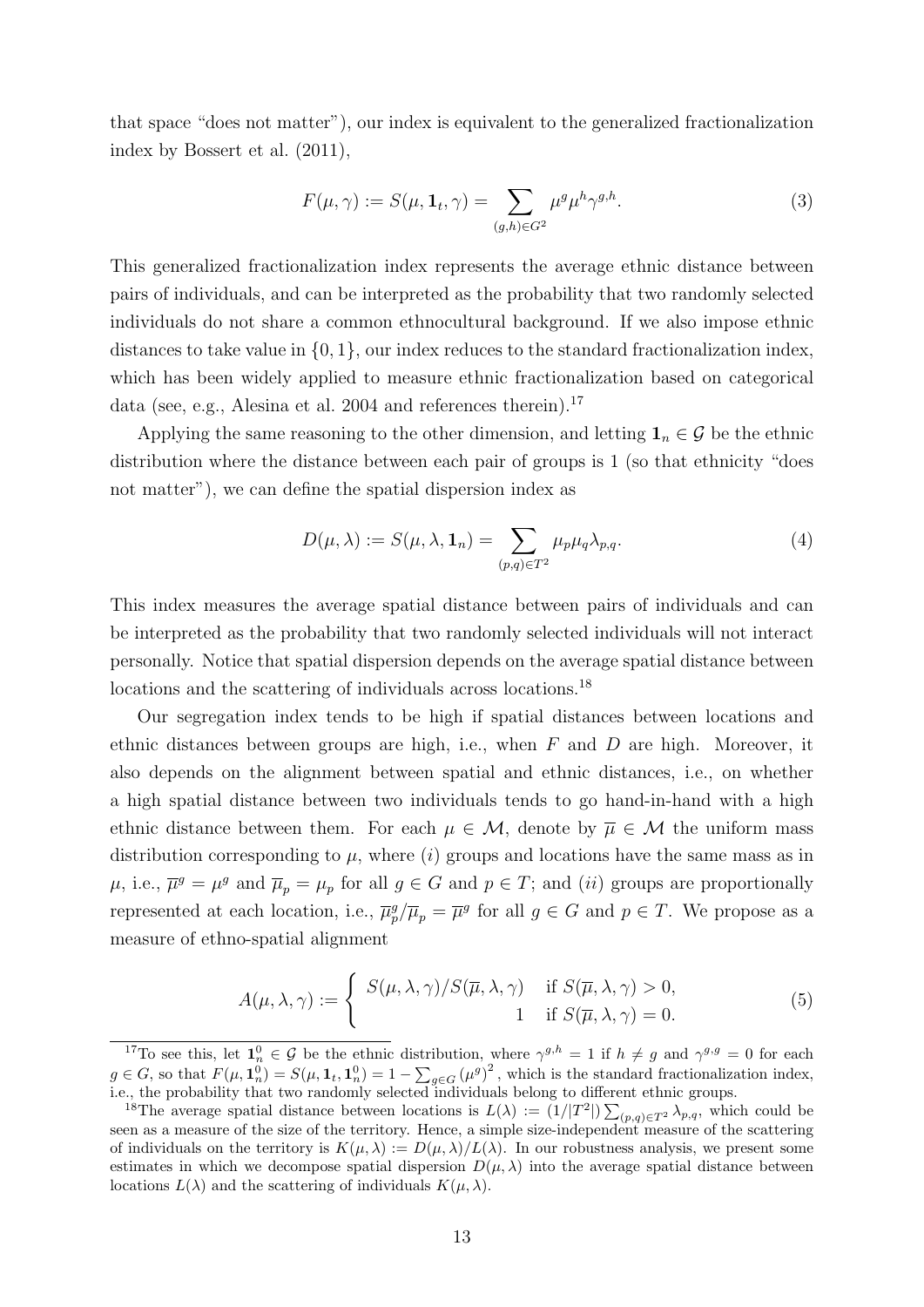Given our probabilistic interpretation of S, A can be seen as a likelihood ratio: it is the probability that two randomly selected individuals do not interact personally and do not share an ethnocultural background given mass distribution  $\mu$ , relative to the probability of the same event given mass distribution  $\bar{\mu}$ , which is identical to  $\mu$  except that the ethnic composition is the same everywhere. Intuitively, focusing on the likelihood ratio should "neutralize" the magnitude effects of average spatial and ethnic distances. In fact,  $A(\mu, k\lambda, k'\gamma) = A(\mu, \lambda, \gamma)$  for all  $k, k' > 0$ , while  $S(\mu, k\lambda, k'\gamma) = kk'S(\mu, \lambda, \gamma)$  for all  $k, k' > 0$ . Hence, our measure of alignment satisfies scale invariance with respect to both spatial and ethnic distances, while our segregation index does not. Other properties of our measure of alignment directly follow from the axioms in the previous section, which are all satisfied in the sense that alignment increases whenever segregation increases.

Lastly, we show how the various measures are related to one other:<sup>19</sup>

Proposition 1 It holds that

$$
S(\mu, \lambda, \gamma) = \begin{cases} F(\mu, \gamma)D(\mu, \lambda)A(\mu, \lambda, \gamma) & \text{if } F(\mu, \gamma) > 0 \text{ and } D(\mu, \lambda) > 0, \\ 0 & \text{if } F(\mu, \gamma) = 0 \text{ or } D(\mu, \lambda) = 0. \end{cases}
$$
(6)

This proposition shows that our segregation index S can be decomposed into the generalized ethnic fractionalization index  $F$ , the spatial dispersion index  $D$ , and the alignment index  $A$  in a multiplicative fashion.<sup>20</sup>

# 3 Computing our indices of ethnic geography

### 3.1 Data and computation

We aim at computing our indices of ethnic geography, i.e., the segregation index and its three components, for a large and diverse set of countries from all over the world. For these countries, we need information on locations and ethnic groups, so that we can then derive mass distribution  $\mu$ , spatial distribution  $\lambda$ , and ethnic distribution  $\gamma$ . These distributions are the inputs required for the computation of our indices.

We therefore combine two data sources. First, we use the Ethnologue (Gordon, 2005), which provides a comprehensive list of the world's known living languages. We consider the language groups listed in the Ethnologue as ethnic groups. It is important to remember that language is more than just a communication device. Common language often implies common ancestry, homeland, cultural heritage, norms, and values.<sup>21</sup> The advantages in

<sup>19</sup>The proof of Proposition 1 is in the Appendix.

<sup>&</sup>lt;sup>20</sup>We discuss in Online Appendix B how this decomposition relates to the interpretation of our segregation index as a geometric projection and to a decomposition of S based on the Euclidean norms of vectors of spatial and ethnic distances.

<sup>21</sup>Desmet et al. (2017) find that ethnic identity is an important determinant of responses to many questions on cultural norms, values and preferences in the World Value Surveys.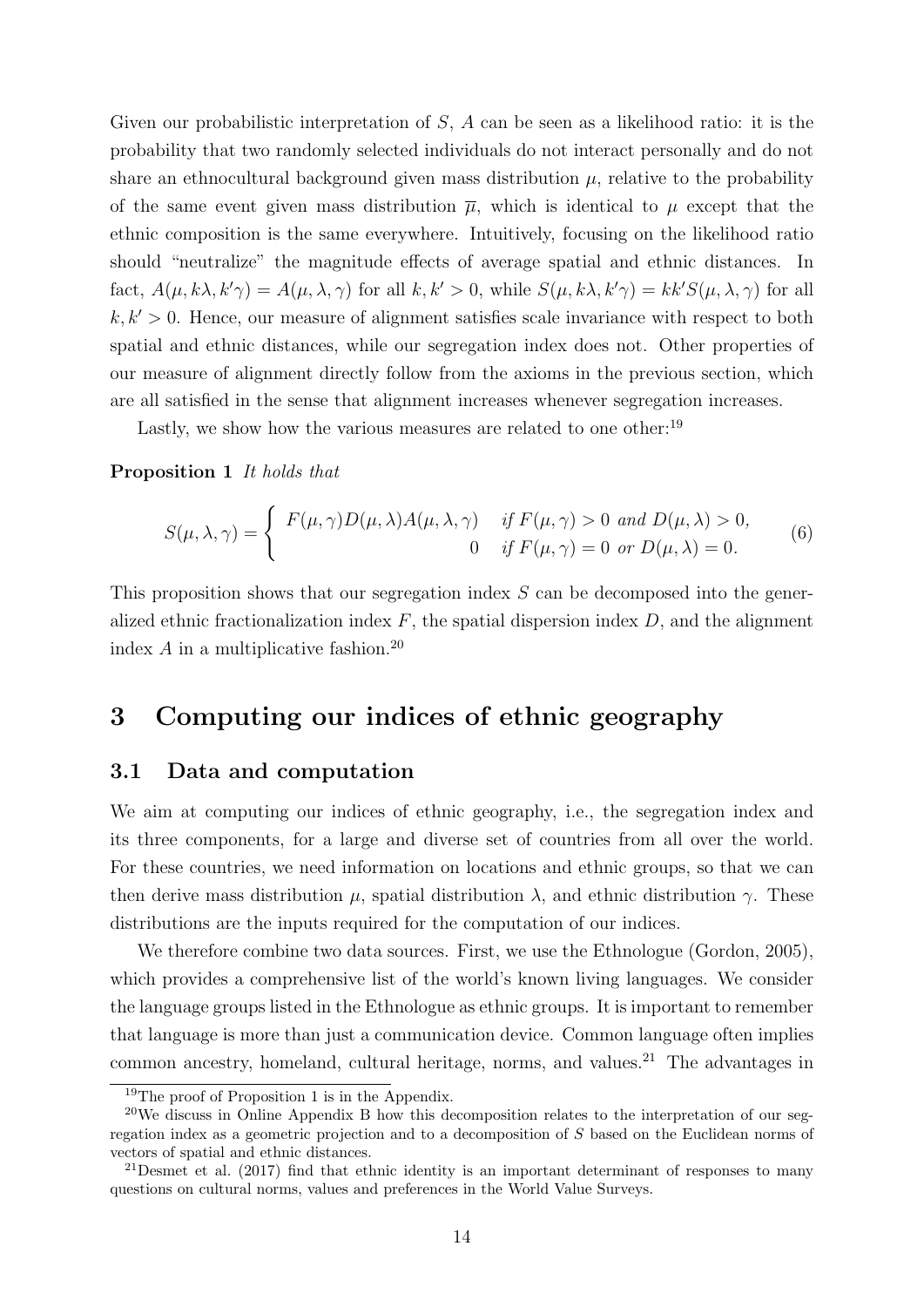relying on the Ethnologue for classifying ethnic groups are fourfold: First, the Ethnologue provides a comprehensive rather than a selective list of ethnolinguistic groups. Second, the Ethnologue provides linguistic trees for the different language families which show the historical relation between all languages. These linguistic trees are thus helpful in measuring linguistic distances between ethnic groups. Third, the World Language Mapping System (WLMS, version 19) provides a map representing the homelands of the language groups in the Ethnologue. This map allows measuring spatial distances between locations inhabited by different groups. Last, but not least, this map represents "the region within each country, which is the traditional homeland of each indigenous language" (WLMS, version 19, n.p.), while populations living away from their traditional homelands, e.g., migrations to cities and refugees, are not mapped. This focus on traditional homelands makes this map a useful tool for constructing indices of traditional ethnic geography.

There is however one issue with the WLMS map. In some former colonies where many Europeans settled, native groups got largely displaced and the WLMS map shows the new territories of these language groups as their traditional homelands. In some specifications, we therefore exclude 25 settler colonies, defined as former colonies where more than 10 percent of the year 2000 population have ancestors from former European colonial powers according to the world migration matrix by Putterman and Weil (2010). We find that our main result – the positive association of ethno-spatial alignment with the rule of law, income and trust – tends to be even stronger in these specifications. We also show that our results are robust to the exclusion of other sets of countries, e.g., individual continents. Hence, it is unlikely that our results are driven by the inappropriate mapping of traditional homelands in settler colonies or elsewhere.

The second data source is the History Database of the Global Environment (HYDE, version 3.2) by Klein Goldewijk et al. (2010). This database, which has previously been used by, e.g., Fenske (2013), provides historical population density and land use for grid cells of  $0.5 \times 0.5$  arc minutes (corresponding to around  $9 \times 9$  km near the equator).<sup>22</sup>

The combination of using a map of traditional homelands and population density data for 1900 implies that our indices will measure key dimensions of traditional ethnic geography. Hence, our indices are mainly shaped by biological, climatic, geographical and historical forces that shaped the distribution of people in space in times of lower mobility within countries rather than by the more recent mass migration of individuals to cities.<sup>23</sup>

We take as ethnic groups in each country all the language groups with more than 100 native speakers listed in the Ethnologue and with a homeland mapped within this country. The median and average number of ethnic groups per country are 9 and 30, respectively.

<sup>22</sup>The population density estimates in HYDE are based on previous work by McEvedy and Jones (1978), Maddison (2003), Lahmeyer (2006), and others. See also Klein Goldewijk (2005) for information on the construction of historical population densities.

<sup>&</sup>lt;sup>23</sup>The urbanization rate increased from below 30 percent to above 50 percent from 1950 to 2000, not least because of a large increase in urbanization rates in poorer countries (Glaeser, 2014).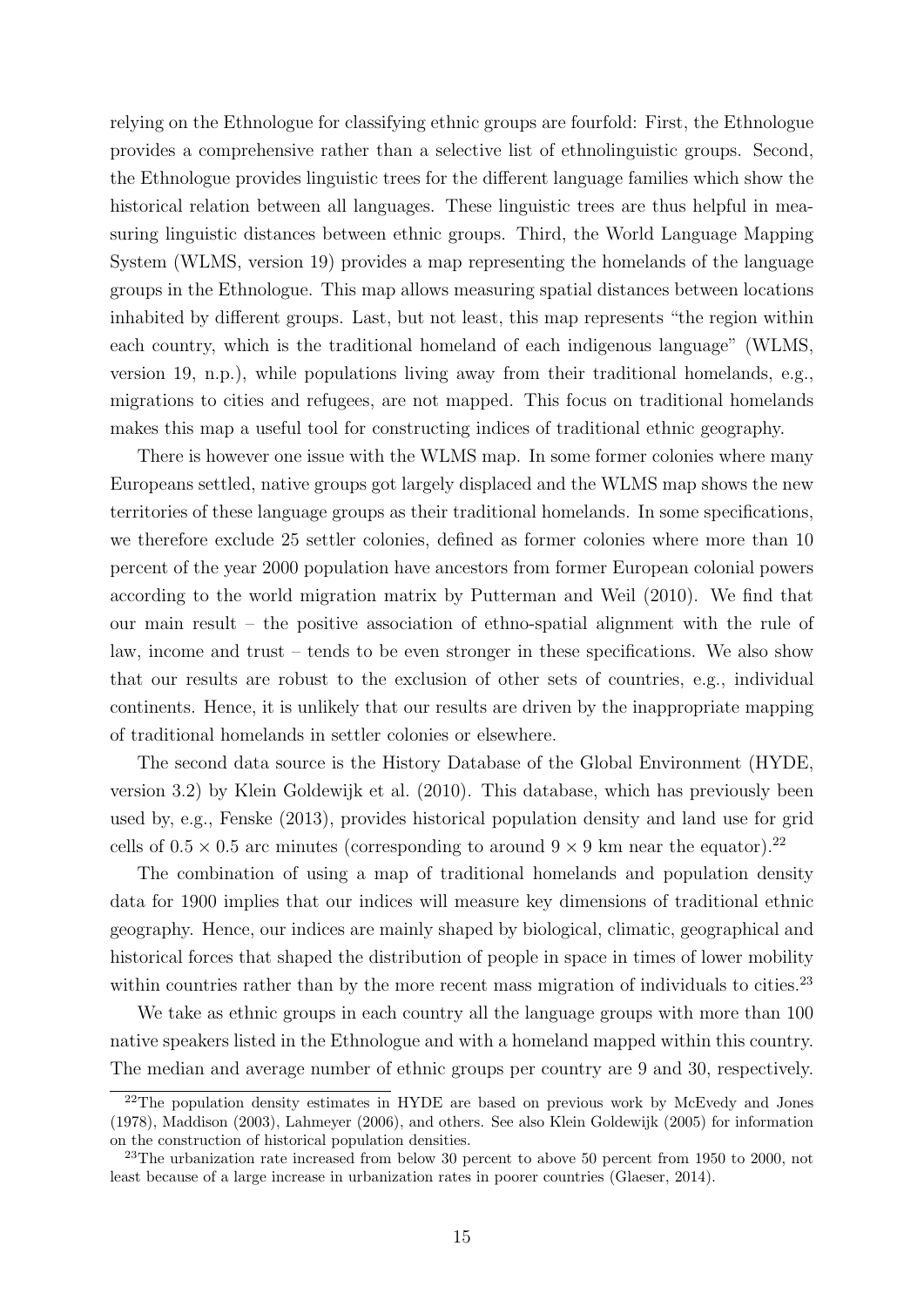There is however a lot of variability in the number of groups: Some countries (15 out of 159 in our sample) have only one ethnic group, while Papua New Guinea, Indonesia and Nigeria have 734, 607 and 450 ethnic groups, respectively.

To determine locations, we use the HYDE grid cells and cut them at country borders and at the boundaries between different ethnic homelands. We thereby get "proper" cells of  $0.5 \times 0.5$  arc minutes as well as smaller "squiggly" cells (due to country borders or ethnic homeland boundaries). We take each of these (proper or squiggly) cells as a location.

To determine the mass distribution  $\mu$ , we rely on the population density data for 1900 from HYDE. Let  $m$ ,  $m_p$  and  $m_p^g$  denote the total population of a country, the population in cell  $p$  and the population of language group  $g$  in cell  $p$ , respectively. Assigning population  $m_p$  to proper cells of  $0.5 \times 0.5$  arc minutes is straightforward. To obtain population  $m_p$ for squiggly cells, which are subsets of HYDE grid cells, we assume that population is uniformly distributed across squiggly cells belonging to the same HYDE grid cell.

Figure 3 illustrates the ethnic homelands and the HYDE grid cells for Togo (left) and Benin (right). Moreover, it indicates the historical population in each proper and squiggly cell.<sup>24</sup>

#### Add Figure 3 around here

Ultimately, we do not need population  $m_p$  per cell p, but population  $m_p^g$  per cell p and group g. For cells p that are part of a homeland of a single language group  $g$ , it is straightforward that  $m_p^g = m_p$ . The WMLS map indeed suggests that most homelands have only one language group, but other homelands contain more than one and up to seven language groups. We find that 90 percent of our proper and squiggly cells belong to the homeland of a single group. The remaining 10 percent of our cells belong to ethnic homelands of multiple ethnic groups. Let  $n_p$  denote the number of ethnic groups whose ethnic homeland includes cell p. We find that for 9 percent of cells  $n_p = 2$ , while  $n_p > 2$ for 1 percent of cells. For these groups and cells, we simply assume  $m_p^g = \frac{m_p}{n_p}$  $\frac{m_p}{n_p}$ .<sup>25</sup> We then compute population shares as  $\mu_p^g = \frac{m_p^g}{m}$ , where  $m = \sum_{p \in \mathcal{I}} m_p$ .

To derive the spatial distribution  $\lambda$ , we use ArcGIS to determine the centroid of each (proper or squiggly) cell  $p$ . We then use the latitude and the longitude of these centroids to compute the geodesic distance  $\lambda_{p,q}$  between any two cells p and q of any given country.<sup>26</sup>

To derive the ethnic distribution  $\gamma$ , we rely on the Ethnologue's linguistic trees for the different language families. Linguistic trees characterize each language by a series of nodes and thereby contain information about the evolution of languages and the historical relation between ethnolinguistic groups. Two languages share no common node if they belong to different language families, e.g., the Indo-European and the Uralic language fam-

<sup>&</sup>lt;sup>24</sup>Figure 3 further provides information on the spatial distribution of different language groups in Togo and Benin. We will make use of this information in our discussion in Section 3.2.

<sup>&</sup>lt;sup>25</sup>This simple rule may lead us to overestimate the local population of very small language groups, which is the main reason for dropping languages spoken by no more than 100 individuals.

<sup>&</sup>lt;sup>26</sup>We measure geodesic distances in  $1,000$  miles or  $1,600$  km, respectively.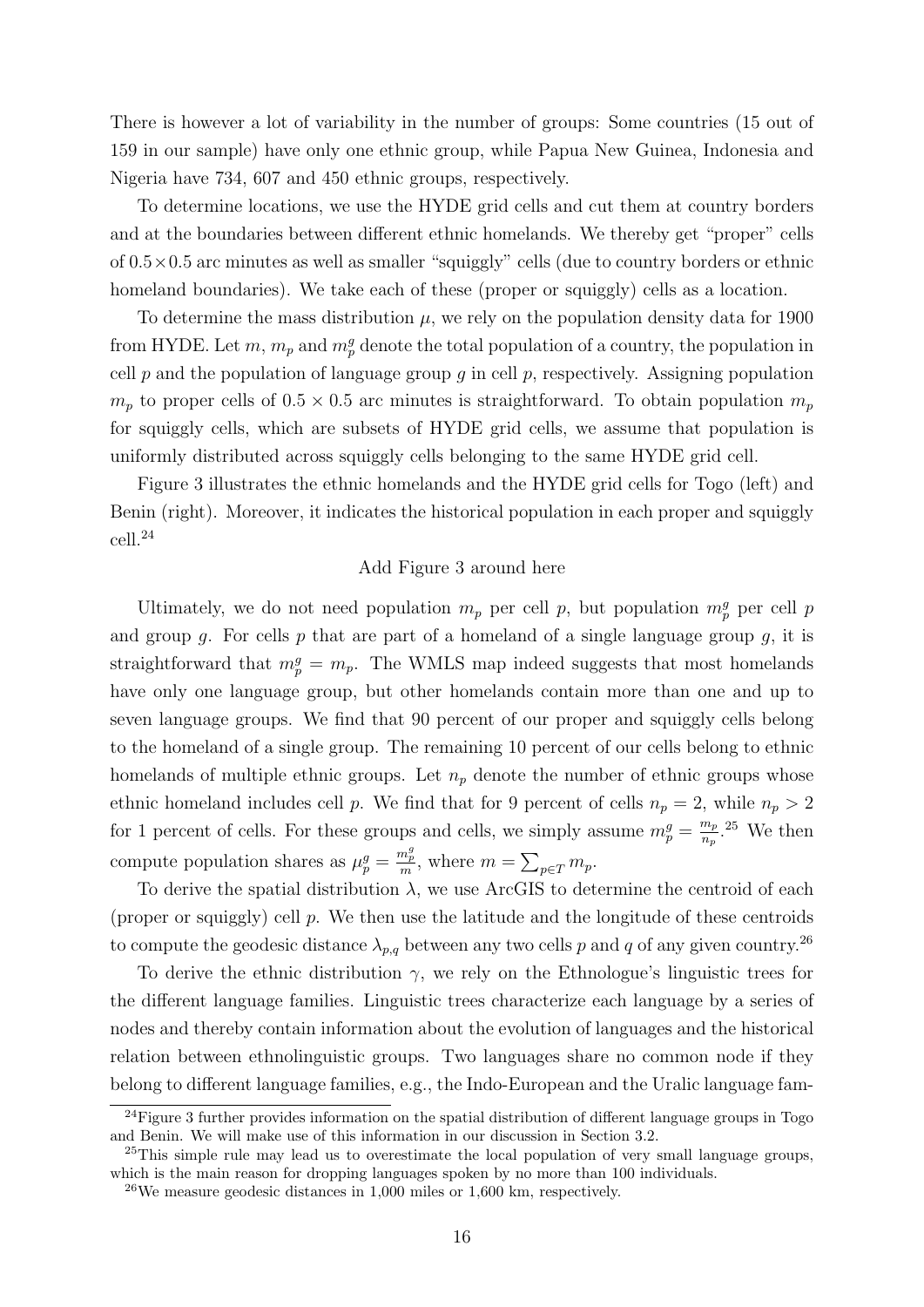ily. Such coarse divisions suggest that the language groups separated early and interacted little. In contrast, languages with many common nodes, e.g., Norwegian and Swedish, suggest that the language groups separated late or interacted regularly. Following Fearon (2003), it has become common practice to calculate linguistic distance between groups as a function of the number of common nodes of their languages and to use the linguistic distance between groups as a proxy for their cultural distance more broadly defined. We follow Putterman and Weil (2010, Appendix C) in defining the ethnic distance between ethnic groups q and  $h$  as

$$
\gamma^{g,h}:=1-\sqrt{2\tilde{\eta}^{g,h}/(\eta^g+\eta^h)},
$$

where  $\eta^i$  is the number of nodes of language  $i \in \{g, h\}$  and  $\tilde{\eta}^{g,h}$  the number of common nodes.<sup>27</sup>

Using mass distribution  $\mu$ , spatial distribution  $\lambda$ , and ethnic distribution  $\gamma$ , we derive our indices of ethnic geography for 159 countries with a land surface area of more than 5,000 km<sup>2</sup> and a current population of more than 250,000.<sup>28</sup>

### 3.2 A first look at our indices

Table 1 provides some summary statistics for our indices of ethnic geography, and Figure 4 provides scatter plots illustrating the empirical relation between our index of ethnic segregation and its three components.

#### Add Table 1 and Figure 4 around here

The ten most ethnically segregated countries according to our index of ethnic segregation are (in decreasing order of segregation) India, Peru, Mali, Kazakhstan, Indonesia, Papua New Guinea, China, Nigeria, Democratic Republic of the Congo (DRC), and Canada. The two scatter plots in the top row of Figure 4 show positive correlations between ethnic segregation, on the one hand, and ethnic fractionalization and spatial dispersion, on the other hand. They suggest that Mali, Nigeria, Papua New Guinea, and Peru are among the most ethnically segregated countries mainly because they are highly ethnically fractionalized, while Canada, China, DRC, Indonesia, and Kazakhstan are among the most ethnically segregated countries mainly because they are highly spatially dispersed. India is both highly ethnically fractionalized and highly spatially dispersed.

 $27$ Fearon (2003) proposes a slightly different formula. Online Appendix G (Table G.2) shows that our cross-country results are robust to using his formula.

<sup>28</sup>See Online Appendix C for a list of the 159 countries for which we provide our indices of ethnic geography. We view HYDE as unsuitable for small countries due its spatial resolution and its incomplete coverage of small island states. Besides small countries, we also exclude Austria, because the homelands in the WMLS map cover only a small portion of the area, and Serbia, because of the many changes to its borders in recent years. For the 15 countries with only one traditional ethnic homeland, alignment  $A(\mu, \lambda, \gamma)$  is equal to 1 by definition although it is not very informative. Online Appendix G (Tables G.3–G.5) shows that our cross-country results are robust to dropping these 15 countries.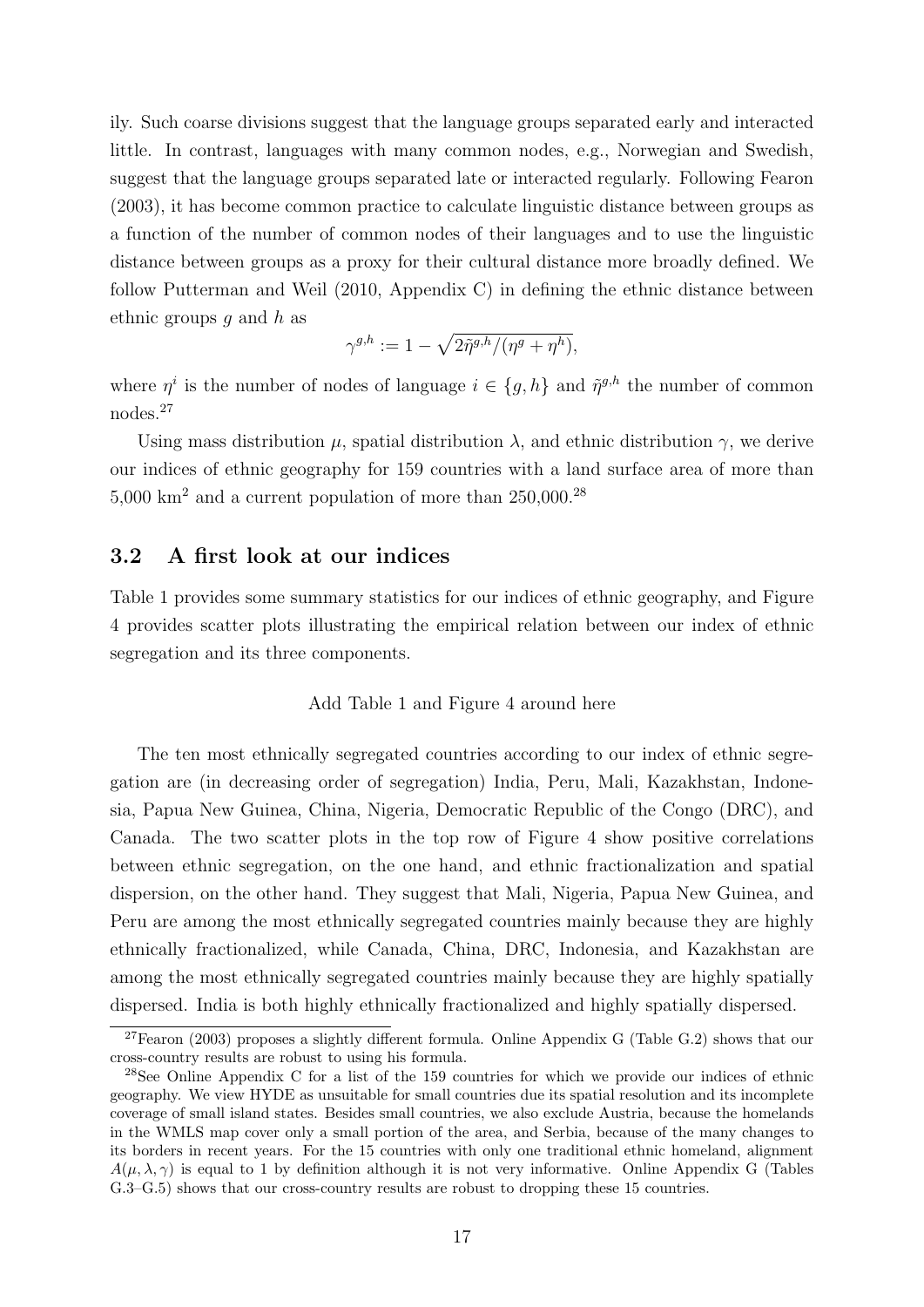These two scatter plots also illustrate that neither high ethnic fractionalization, nor high spatial dispersion is sufficient for high ethnic segregation. Good examples are Australia and Belize: Australia is a large country with high spatial dispersion, but is characterized by a high share of English speakers, such that ethnic fractionalization is very low, thus leading to low ethnic segregation. Belize is a country with high linguistic distances between various ethnic groups and, therefore, high generalized ethnic fractionalization. But it is also a rather small country with little spatial dispersion, such that ethnic segregation is relatively low nevertheless.

The scatter plot on the bottom left of Figure 4 shows the relation between our index of ethnic segregation and the alignment between ethnic and spatial distances. It documents an empirically negative relation between ethnic segregation and ethno-spatial alignment. We have seen in Proposition 1 in Section 2 that, all else being equal, segregation increases with ethno-spatial alignment. This scatter plot now shows that, all else not being equal, more aligned countries tend to be less ethnically segregated. The scatter plot on the bottom right of Figure 4 shows that, as we would expect, the relation between ethnic segregation and ethno-spatial alignment becomes positive once we partial out  $F \times D$ .

Norway is one of the countries with high ethno-spatial alignment. Most people speak Norwegian, which is a language from the Indo-European language family, and they used to live and still live relatively close to one another in the South of the country (e.g., around Bergen or Oslo). There are however some small language groups that speak Kven Finnish and Sami. Like Finnish, these languages belong to the Uralic language family. Moreover, the homelands of these language groups are in the far North of Norway. The members of these groups were therefore both linguistically and spatially very far from the Norwegian speakers in the South, such that the linguistic distance of a pair of individuals was a very good predictor of the spatial distance, and vice versa.

Interestingly, there are also countries where alignment is less than one, implying that the ethnic distance between spatially distant pairs of individuals tends to be smaller than the ethnic distance between spatially close pairs of individuals. One example is Turkmenistan, where the Turkmen are the largest language group. Moreover, there are three minority groups, speaking Balochi, Kurdish, and Uzbek. Balochi and Kurdish belong to the Indo-European language family, while Turkmen and Uzbek belong to the Altaic language family. Because the homelands of the two Indo-European languages are in fairly central and densely populated areas, pairs of linguistically diverse individuals lived on average closer to one another than pairs of individuals speaking the same or very similar languages.

Of course, Norway and Turkmenistan differ in many dimensions. Let us therefore look at Benin and Togo, which differ in their ethno-spatial alignment, but are similar along many other dimensions. They are neighboring countries located in West Africa, with comparable climatic, geographic and demographic characteristics. Moreover, they were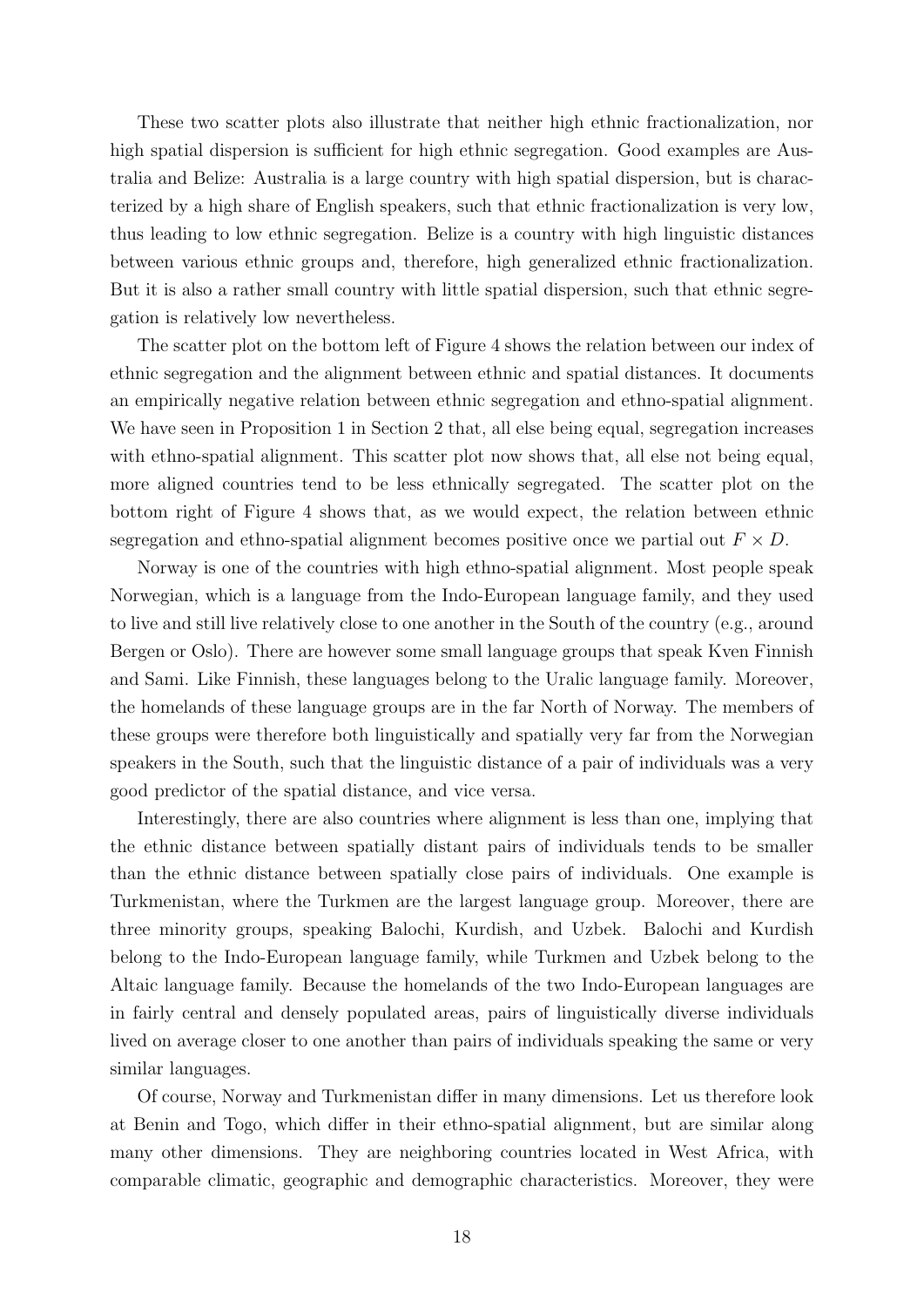both French colonies after WWI, became independent in 1960, and started their postcolonial history in tumultuous ways that culminated in coups by French-trained military figures: Mathieu Kérékou in Benin and Gnassingbé Eyedéma in Togo (Meredith, 2005). These autocrats both managed to stay in power for many years. Benin and Togo are also comparable in terms of generalized ethnic fractionalization (0.31 vs 0.27) and spatial dispersion (both 0.13). Ethno-spatial alignment is however considerably higher in Benin than in Togo (1.32 vs 1.11). Figure 3 shows the different ethnic homelands and the main language groups to which these ethnic homelands belong to. Ethno-spatial alignment is relatively high in Benin as there is a relatively clear divide between Kwa speaking groups in the south, Defoid speaking groups in the center, Gur speaking groups in the north, and some smaller groups speaking very different languages in the north east. As a result of this divide, linguistically distant individuals tended to live far apart from one another. In contrast, ethno-spatial alignment is relatively low in Togo, mainly because there are Gur and Kwa speaking groups in the country's south, its center and its north. As a result of these large and widespread language groups, linguistically distant individuals often lived relatively close to one another.

Finally, let us briefly compare our indices to alternative measures of ethnic diversity and geography. Figure 5 illustrates the relation between our index of ethnic segregation and the one by Alesina and Zhuravskaya (2011), and the relation between our index of generalized ethnic fractionalization and the corresponding index as computed in Esteban et al.  $(2012)$ , which they call Greenberg-Gini index.<sup>29</sup>

#### Add Figure 5 around here

The correlation between the two indices of ethnic segregation is relatively low (0.256). Broadly speaking, the reasons can be conceptual differences between the two indices or differences in the data used to compute them. Conceptual differences include our focus on ethnic and spatial distances, which both enter as binary variables (with a discontinuity at administrative boundaries in case of the spatial distances) in the segregation index used by Alesina and Zhuravskaya (2011). We use the Ethnologue's list of ethnic groups and the historical population data by HYDE, while Alesina and Zhuravskaya (2011) use data from recent censuses and surveys. As a result there are differences in  $(i)$  the underlying ethnic groups,  $(ii)$  the relative size of the groups that are present in both datasets, and  $(iii)$ the spatial distribution of these groups, e.g., due to the recent migration to cities. The first two of these data differences also exist between the two indices of generalized ethnic fractionalization. Nevertheless, the correlation between these two indices is relatively high  $(0.656)$ , and it would be even higher  $(0.746)$  if we computed ethnic distances using the

 $^{29}$ Online Appendix D (Table D.1) reports correlation coefficients between our four indices and various alternative indices. Notice the low correlation between ethno-spatial alignment and all other indices.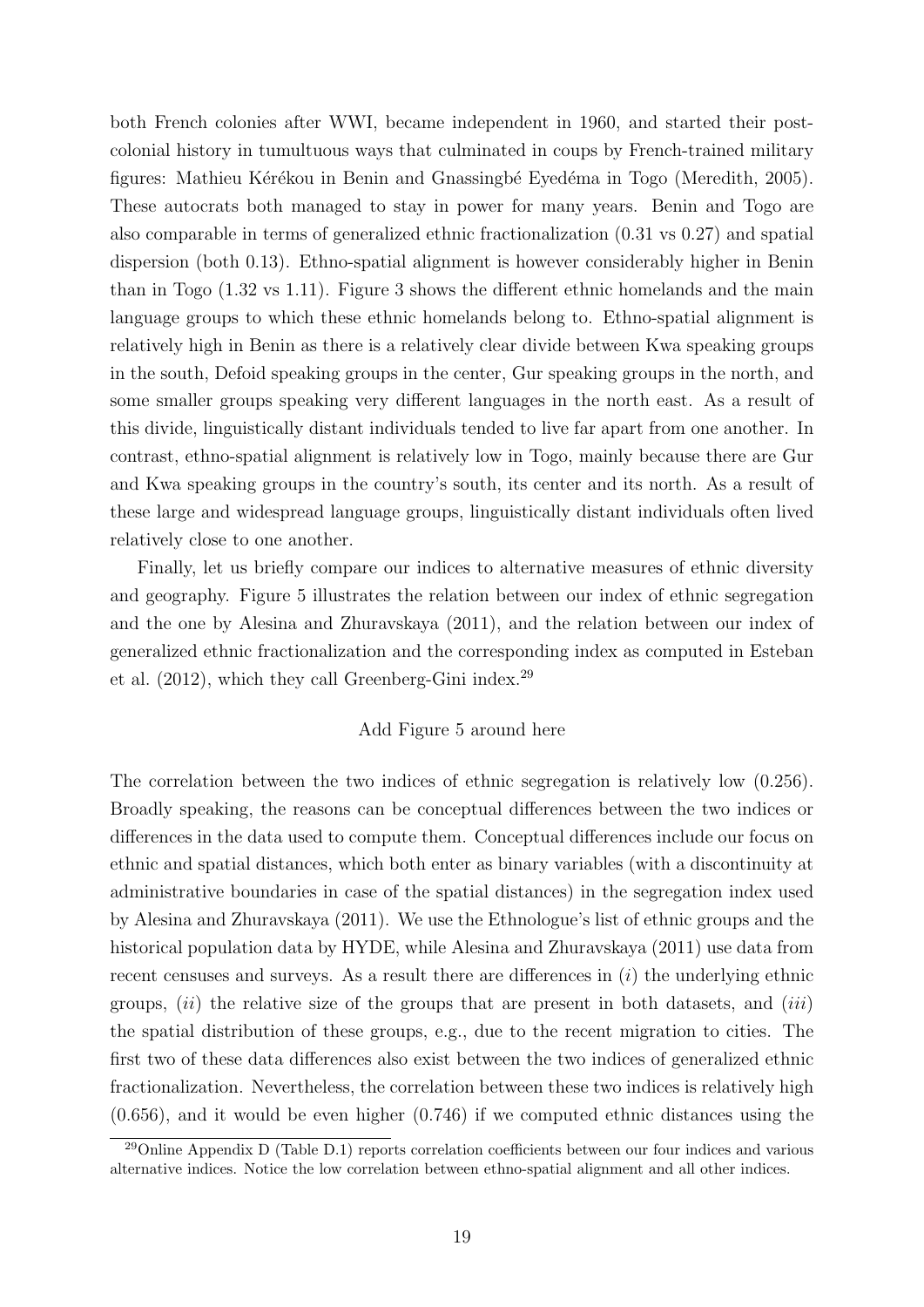same formula as Esteban et al. (2012). An explanation consistent with this pattern is that the difference between the two indices of ethnic segregation is mainly driven by their conceptual differences and the spatial distribution of the ethnic groups rather than other data differences.<sup>30</sup>

# 4 Cross-country evidence

We now turn to applications of our indices of ethnic geography to see whether they are helpful in understanding cross-country differences in the quality of government and economic outcomes. The use of cross-country regressions is common in the literature on the effects of ethnic heterogeneity, as is the caveat that the estimated coefficients may not necessarily represent causal effects despite efforts to reduce the risk of reverse causality or omitted variable biases. In our case, the risk of reverse causality is reduced by our reliance on traditional ethnic homelands and historical population data in the computation of the indices.

In most specifications we control for absolute latitude and dummy variables for the different continents. These variables proxy for a host of geographical, climatic and (arguably) cultural aspects, and are known to be strong predictors of economic and institutional outcomes. To address omitted variable bias, we control for additional variables that are known determinants of ethnic heterogeneity or ethnic geography, and may have direct effects on current economic and institutional outcomes. We use five groups of additional control variables that relate to a country's climate and geography or its history. First, we add temperature and precipitation to control more explicitly for climate. Nettle (1998) argues that the length of the growing season is a key determinant of the number of ethnic groups in a territory, and he calculates this length based on temperature and precipitation. In addition, climate is known to have more direct effects on economic outcomes as well (e.g., Dell et al., 2012). Second, we control for terrain ruggedness and its interaction with a dummy variable for Africa. Nunn and Puga (2012) argue that rugged terrain generally has negative effects on economic development, although the effects were positive in Africa, as such terrain offered some protection against slave raiders. Nunn (2008) further argues that the slave trade promoted ethnic and political fragmentation

<sup>&</sup>lt;sup>30</sup>A more thorough investigation into the extent to which the low correlation between these two indices of ethnic segregation is driven by conceptual differences (as opposed to data differences) would require (i) matching the Ethnologue's list of groups to the census/survey-based list by Alesina and Zhuravskaya  $(2011);$   $(ii)$  generating a digital map of the distribution of the census/survey-based ethnic groups; and (*iii*) generating a digital map of the administrative boundaries listed in the census/survey data. Step  $(i)$ would necessitate many arbitrary decisions, as the number of groups is often very different in the two datasets. For example, we have 450 language groups for Nigeria, while Alesina and Zhuravskaya (2011) have only 4. In contrast, they have 11 language groups for Kazakhstan, while we have only 3. Steps (*ii*) and (*iii*) would require many arbitrary decisions as well, such that the entire investigation would hardly result in a clear verdict on the relative importance of conceptual differences (as opposed to data differences) in explaining the low correlation between these two indices of ethnic segregation.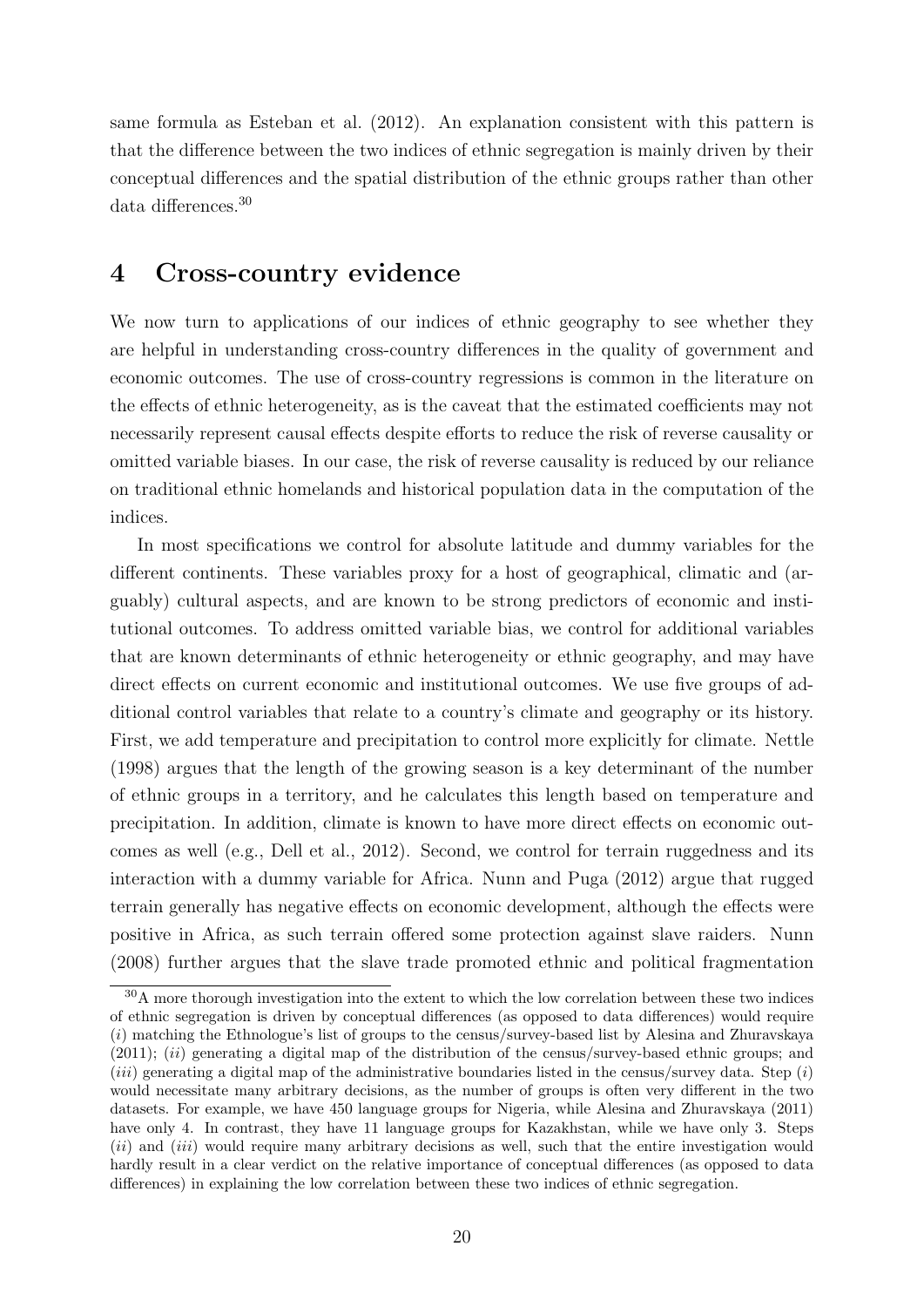and had negative effects on economic development. Third, we control for the mean and standard deviation of both elevation and soil suitability for agriculture. Michalopoulos (2012) shows that geographic variability as proxied by these variables is a key determinant of ethnic diversity across and within countries. At the same time, land productivity is likely to have direct economic effects.

Fourth, turning to historical variables, we control for the time elapsed since the agricultural transition as well as for the migratory distance to Addis Ababa (Ethiopia) and its squared term. Ahlerup and Olsson (2012) argue that the agricultural transition had strong effects on population density and ethnic heterogeneity; and the biological and geographical factors that led to the early emergence of sedentary agriculture may well have shaped economic development. Migratory distance from the cradle of humankind in East Africa is a predictor for the duration of human settlement. Ahlerup and Olsson (2012) argue that ethnic diversity increases with this duration. In addition, Ashraf and Galor (2013) show that genetic diversity is a decreasing function of the migratory distance from East Africa, and that economic development is a hump-shaped function of genetic diversity. Fifth, we control for dummy variables indicating whether the country is a former colony and, if so, whether it was a British, French, Spanish or another colony. There is considerable evidence that the random drawing of borders and divide-and-rule strategies by the colonial powers shaped ethnic heterogeneity and ethnic geography, and had longterm effects on economic and political outcomes (e.g., Michalopoulos and Papaioannou,  $2016$ ).<sup>31</sup>

### 4.1 Ethnic geography and the rule of law

Inspired by Alesina and Zhuravskaya (2011), we first look at the rule of law as a measure of the quality of government. This measure is provided by the World Bank Governance Indicators. By construction, it has a mean of 0 and a standard deviation of 1. In our sample, which excludes many small island states, its 2010 value has a mean of -0.212 and a standard deviation of 0.995. Table 2 shows our results. The columns differ in the set of control variables used. The top panel presents estimates using our index of ethnic segregation, while the bottom panel replaces this index with its three components: ethno-spatial alignment, generalized ethnic fractionalization, and spatial dispersion.

#### Table 2 around here

We see in column (1) that the rule of law is negatively associated with segregation

<sup>&</sup>lt;sup>31</sup>See Online Appendix E for more information about the control variables. We take many of the control variables from Ashraf and Galor (2013). Following them and many others, we exclude from our sample the relatively young countries Montenegro and South Sudan as well as Palestine and Taiwan, which are not UN member states, leaving us with a sample of 155 countries with a land surface area of more than 5,000 km<sup>2</sup> and a current population of more than 250,000.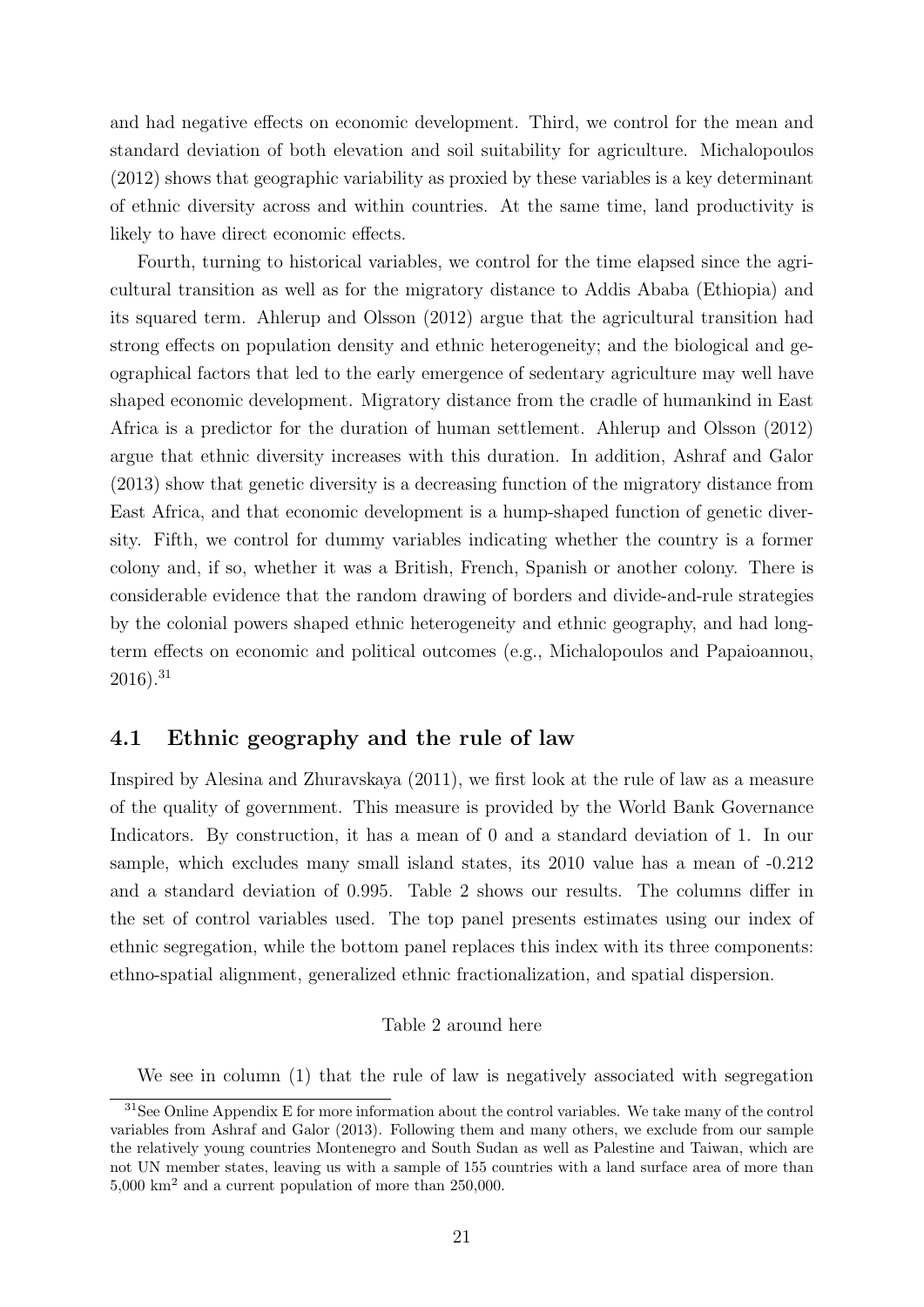in the absence of control variables. This negative association is consistent with the findings by Alesina and Zhuravskaya (2011). When decomposing segregation into its three components, we find – again consistent with the previous literature (e.g., Alesina et al., 2003) – that the rule of law is negatively associated with fractionalization. In contrast, we find no statistically significant association between spatial dispersion and the rule of law. More interestingly, we find that the rule of law is positively associated with ethno-spatial alignment. This result is novel, as is the concept of ethno-spatial alignment itself. Hence, given the levels of fractionalization and dispersion, a country has a better rule of law if individuals from very different groups lived far apart from one another.

In column (2), we add our main controls, i.e., absolute latitude and the continental dummy variables. The associations of the rule of law with segregation (in the top panel) and fractionalization (in the bottom panel) remain negative, but become much weaker and are no longer statistically significant. In contrast, the association with alignment remains almost unchanged in magnitude and becomes even more precisely estimated. The point estimate suggests that an increase of alignment by one standard deviation is associated with an increase in the rule of law by 17 percent of a standard deviation.

In columns  $(3)$ – $(7)$ , we add the additional control variables discussed above. We see that the association between ethno-spatial alignment and the rule of law is relatively stable in magnitude and remains statistically significant for any of these five additional groups of control variables.<sup>32</sup>

In column  $(8)$ , we exclude the 25 former colonies where more than 10 percent of the current population has ancestors from former European colonial powers according to Putterman and Weil's (2010) world migration matrix.<sup>33</sup> The coefficient estimate on ethnospatial alignment remains statistically significant and becomes even slight larger. Hence, our results are not driven by former colonies where many Europeans settled and where native groups may have been displaced. We conclude that high traditional alignment between ethnic and spatial distances goes hand-in-hand with high quality of government today.

### 4.2 Ethnic geography and income

We now look at the association between ethnic geography and income, measured by the log of expenditure-side real GDP per capita in USD in 2010 from the Penn World Tables

 $32$ When all 24 control variables are added jointly, the coefficient on alignment becomes statistically insignificant at the five percent level (as do all other coefficients except the negative one on the dummy variable for Asia and the positive one on mean soil suitability).

<sup>33</sup>These 25 former colonies are 19 Latin American countries, "Neo-Europe" (i.e., Australia, Canada, New Zealand and the United States) plus Namibia and South Africa. In Online Appendix G, we present additional robustness tests in which we exclude each continent individually, just "Neo-Europe," or outliers.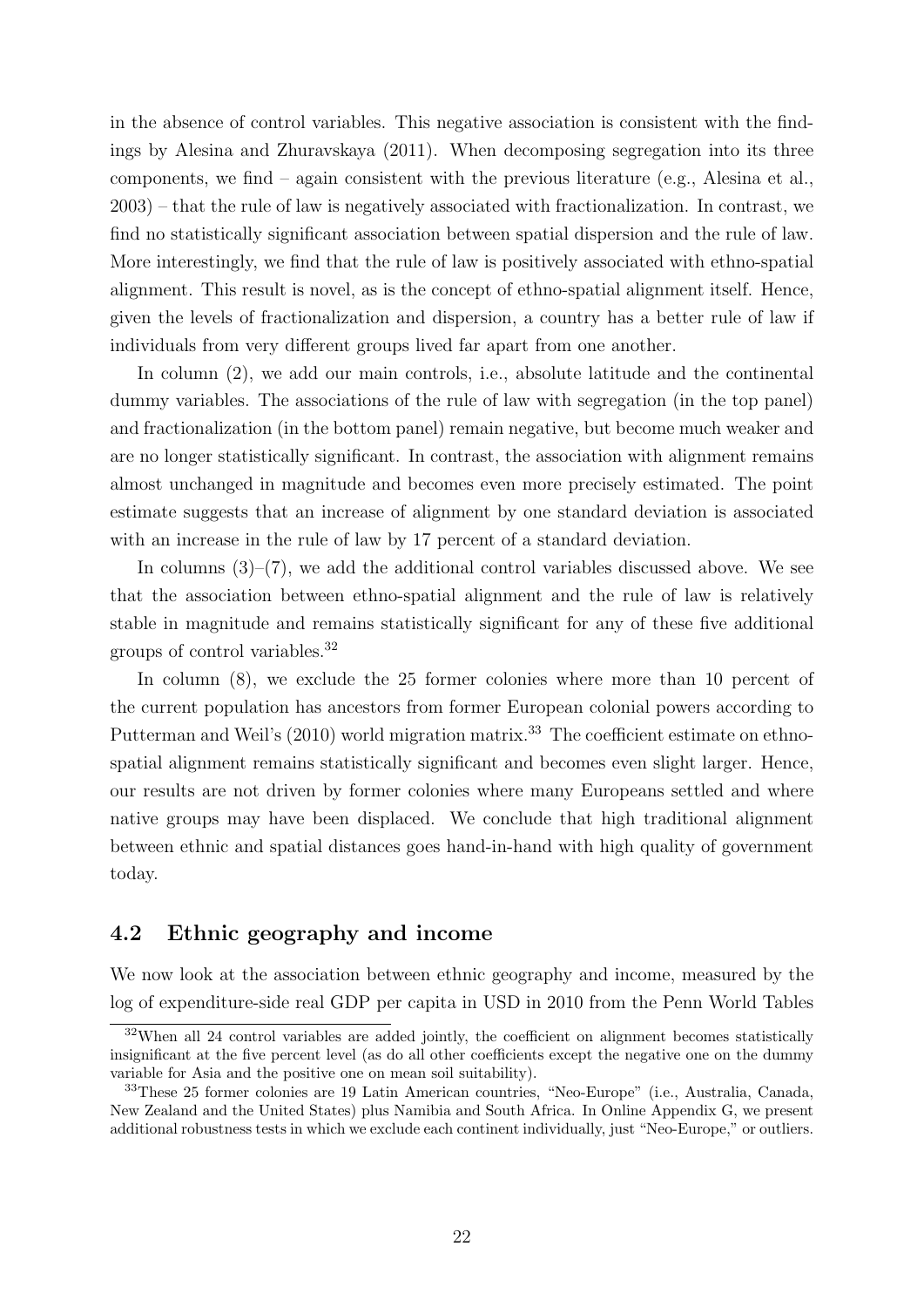9.0. Table 3, which shows the results, is organized in the same way as the previous table.

#### Table 3 around here

The results are similar as well. Ethnic segregation is negatively associated with income, but this association is only statistically significant when omitting all control variables or excluding all settler colonies. We find a similar pattern for generalized ethnic fractionalization when we decompose segregation into its three components. Moreover, the association between spatial dispersion and income is not statistically significant. The association between ethno-spatial alignment and income is however positive and statistically significant in all specifications. The point estimate in column (2) suggests that an increase in alignment by one standard deviation is associated with an increase in income by 24 percent.

Hence, high alignment between ethnic and spatial distances goes hand-in-hand with high quality of government as well as high incomes today. This pattern also holds true when comparing Benin and Togo. Remember that these neighboring countries are similar along many dimensions, but ethno-spatial alignment is higher in Benin. Our data show that Benin indeed does better in terms of quality of government  $(-0.70 \text{ vs } -0.91)$  and income per capita (USD  $1,728$  vs USD  $1,214$ ).<sup>34</sup>

### 4.3 Ethnic geography and trust

These strong associations raise the question about possible mechanisms linking traditional ethno-spatial alignment with current quality of government and current incomes. The within-country studies by Alesina and La Ferrara (2000, 2002), Miguel and Gugerty (2005), and Algan et al. (2016) document that high local ethnic diversity leads to or is at least associated with low social capital and lack of trust. High ethno-spatial alignment implies that ethnic diversity tends to be low in most locations (conditional on the level of ethnic fractionalization). As a result, trust may be higher in countries with high ethno-spatial alignment.

We use generalized trust from the World Values Surveys in the 1981–2008 time period (taken from Ashraf and Galor, 2013) to look at the role of trust. Generalized trust is measured as the fraction of people answering "most people can be trusted" (as opposed to "can't be too careful") when asked the standard trust question (see Online Appendix E for details). We have coverage for 76 countries, which implies a drop in sample size by around 50 percent. Table 4 presents the associations between our indices of historical ethnic geography and trust.

Table 4 around here

<sup>34</sup>The data on trust, introduced in Section 4.3, is missing for Benin and Togo.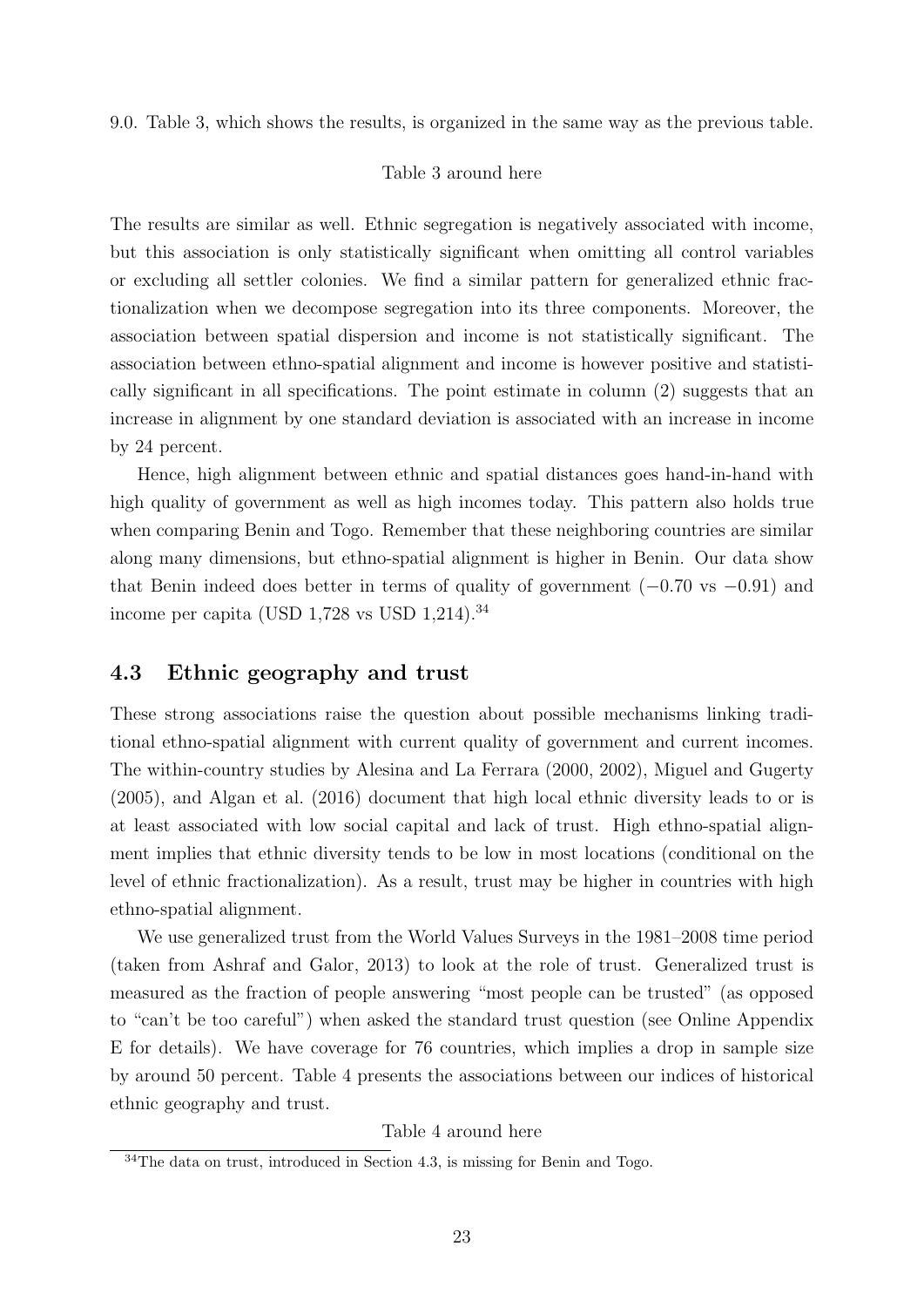Ethno-spatial alignment is indeed positively associated with generalized trust in all specifications. The point estimate in column (2) suggests that an increase in alignment by one standard deviation is associated with an increase in trust by 28 percent of a standard deviation. In addition, the estimates in the upper panel show that ethnic segregation is positively associated with trust. The reasons are that, besides ethno-spatial alignment, spatial dispersion is also positively associated with trust, while there is no clear relation between generalized ethnic fractionalization and trust.

We further explore the possibility that trust could be a mechanism linking historical ethno-spatial alignment to better governance and higher income in Online Appendix F. There, we show that the associations between ethno-spatial alignment, on the one hand, and governance or income, on the other hand, become considerably weaker once we control for trust (Table F.1). These findings are consistent with the notion that more aligned countries might be performing better because of higher trust.

#### 4.4 Robustness

We document in Online Appendix G that the results reported in Tables 2-4 are robust to the exclusion of individual continents, "Neo-Europe" (i.e., Australia, Canada, New Zealand and the United States) or outliers (Tables G.1–G.3); the use of alternative measures for the quality of government and income (Table G.4); alternative computations of our indices of ethnic geography (Table G.5); the decomposition of spatial dispersion into the average spatial distance between locations and the scattering of individuals across locations (Table G.6); the possibility of non-linear effects of generalized ethnic fractionalization and spatial dispersion (Table G.7); and the use of alternative estimators such as weighted least squares or poisson pseudo-maximum likelihood (Tables G.8 and G.9).

Furthermore, in Online Appendix H, we report various specifications that include alternative indices of ethnic diversity or ethnic geography as additional right-hand side variables (Tables H.1–H.3). The associations of ethno-spatial alignment with the rule of law, income and trust remain positive in all specifications and statistically significant in most.

# 5 Conclusions

To better understand the role of ethnic geography and to mitigate well-known problems of a-spatial segregation measures, we have developed a new segregation index that is based on ethnic distances between groups and spatial distances between locations rather than categorical data on ethnic groups and administrative units. The decomposition of our segregation index reveals that it corresponds to the product of generalized ethnic fractionalization, spatial dispersion, and the alignment between ethnic and spatial distances.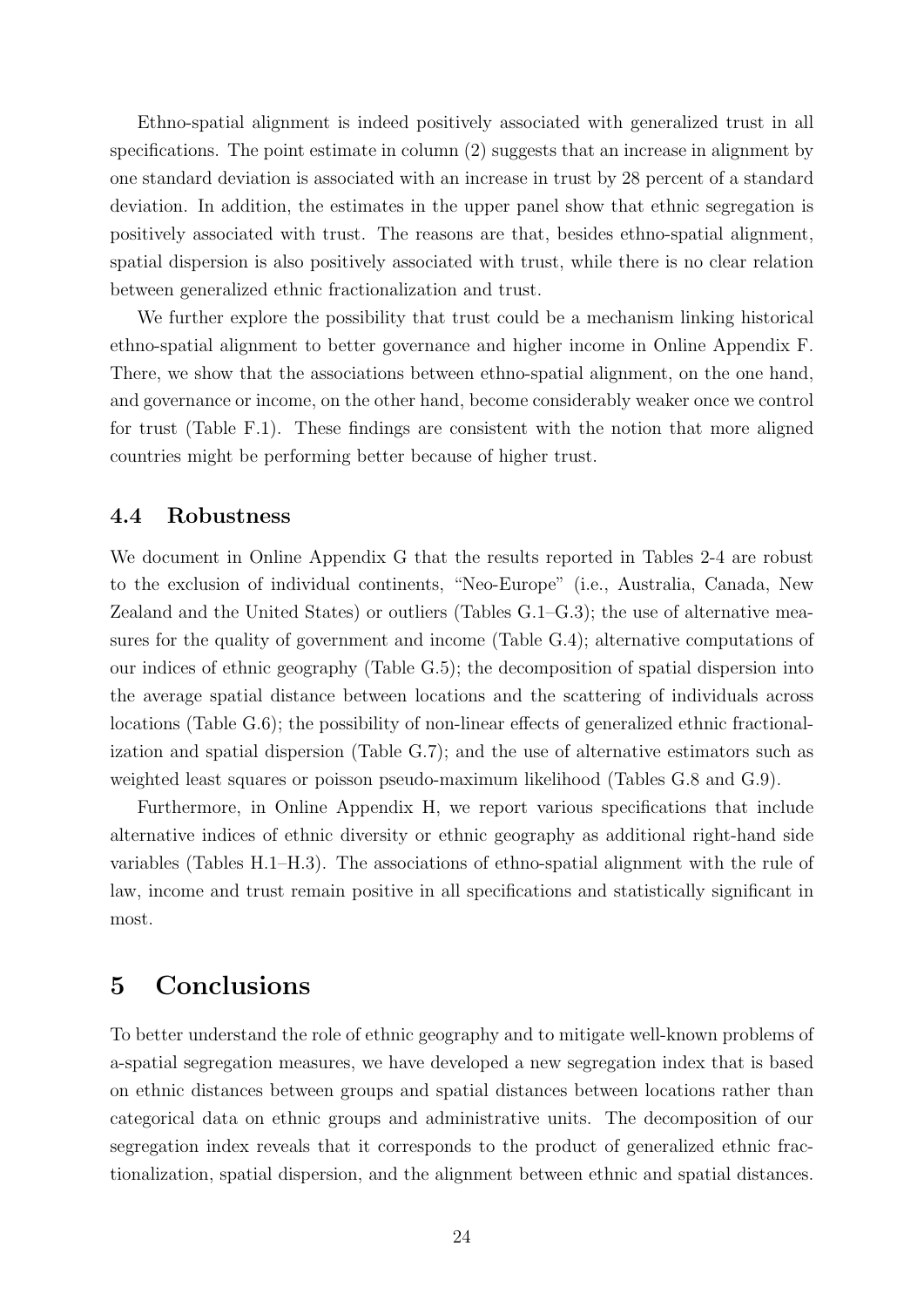This ethno-spatial alignment is a novel concept that captures, broadly speaking, whether ethnically more diverse individuals tend to live farther away from each other. We have computed these four indices using linguistic trees as well as maps of traditional ethnic homelands and historical population data. Using these indices in cross-country regressions suggests, among other things, that countries with higher ethno-spatial alignment tend to be better governed, richer, and more trusting today.

We expect our indices to become useful in future work on the role of ethnic geography in shaping economic, political and social outcomes across countries. However, we also hope to speak to the rapidly growing literature that uses ethnic homelands (or pixels) as units of analysis to achieve convincing identification strategies. To this literature, we would like to convey the message that local economic, political or social outcomes in any given ethnic homeland may well depend on the broader ethnic geography of the area or country in which this homeland is located.

Of course, the indices we have developed can also be applied for measuring the ethnic geography of cities. For example, one could use our segregation index instead of a-spatial measures to compare segregation across US metropolitan areas or within metropolitan areas over time. Given that our indices allow for non-categorical ethnicity data, they may be even more attractive in studying the ethnic geography of emerging African mega-cities, where there is typically great variability in ethnic distances across pairs of individuals.

Finally, we would like to stress that our theoretical framework is not specific to the ethnic dimension. Instead of categorizing individuals by ethnic groups and measuring linguistic distances, future research could focus on other social or socio-economic cleavages that are believed to be salient in a particular setting.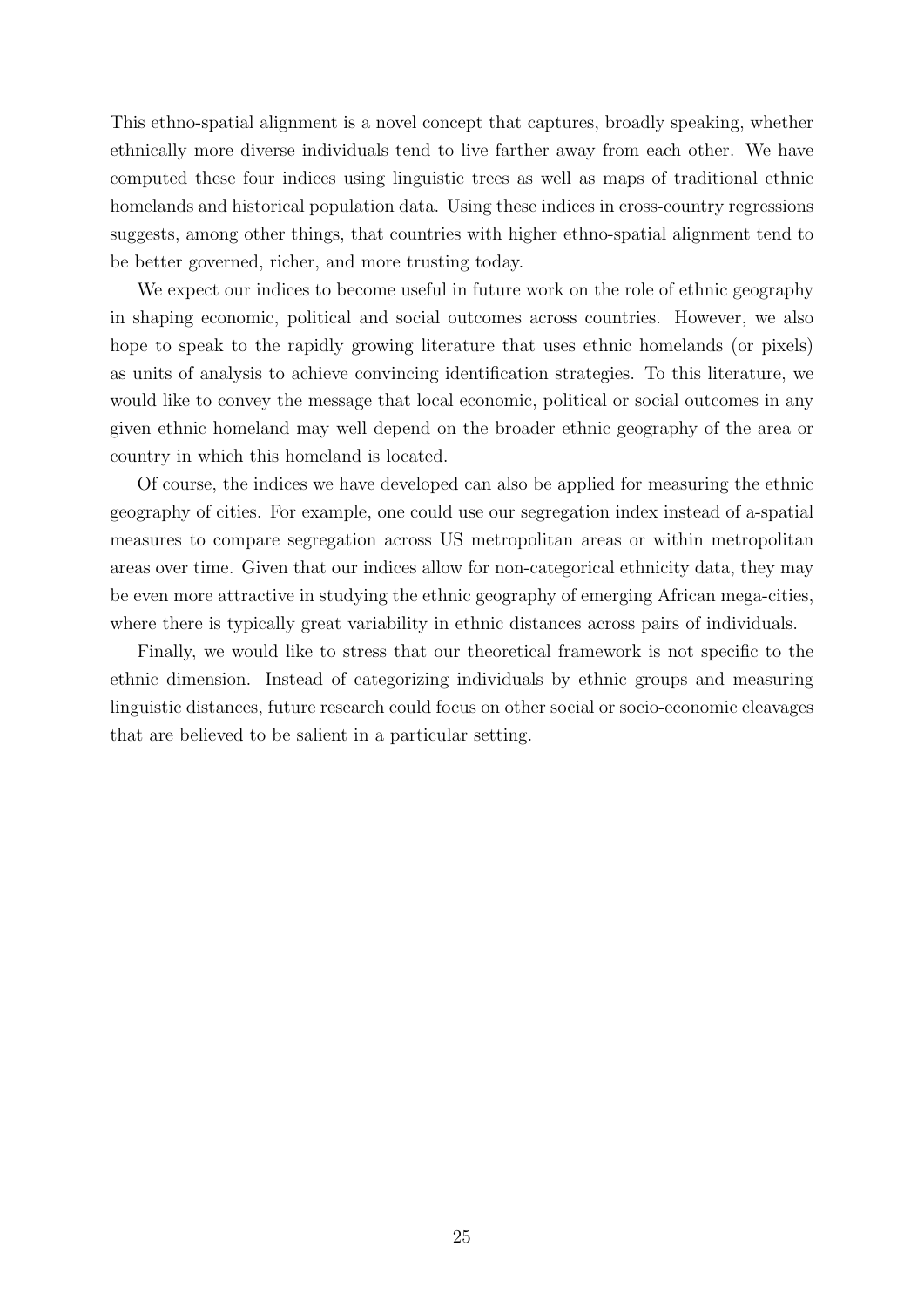# Appendix: Proofs

Proof of Theorem 1: It is easy to verify that our segregation index (2) belongs to class (1) and satisfies Axioms 1-4. Let us show that, if an index belongs to class (1) and satisfies Axioms 1-4, then it must take the form (2) up to a positive scalar multiplication. Take any index from class (1) and let  $a, b > 0$  be any scalars, where a is spatial distance and b is ethnic distance in what follows. By Axiom 1, for  $\epsilon > 0$  arbitrarily small,

$$
\pi(a, b) + \pi(0, b) + \pi(a, 0) < 2\pi(a, b - \epsilon).
$$

Letting  $a \to 0$ , by continuity of  $\pi$  and  $\pi(0,0) = 0$ , we obtain at the limit

$$
\pi(0, b) \le \pi(0, b - \epsilon).
$$

Then, since  $\pi$  is non-decreasing,  $\pi(0, b)$  must be constant in b; and by  $\pi(0, 0) = 0$  we must have

$$
\pi(0, b) = 0 \text{ for all } b \ge 0. \tag{7}
$$

Similarly, by Axiom 2, for  $\epsilon > 0$  arbitrarily small,

$$
\pi(a, b) + \pi(0, b) + \pi(a, 0) < 2\pi(a - \epsilon, b),
$$

so that letting  $b \to 0$  by the same arguments we obtain

$$
\pi(a,0) = 0 \text{ for all } a \ge 0. \tag{8}
$$

Keeping our interpretation of a as spatial distance and b as ethnic distance, let  $c > 0$  be any scalar that represents another spatial distance in the following. By Axiom 3, for all  $\epsilon \in (0, b)$ 

$$
\pi(a, b) + \pi(c, b) < \pi(a, b + \epsilon) + \pi(c, b - \epsilon) \text{ if } c < a,
$$
\n
$$
\pi(a, b) + \pi(c, b) > \pi(a, b + \epsilon) + \pi(c, b - \epsilon) \text{ if } c > a,
$$

hence by continuity of  $\pi$ 

$$
\pi(a,b) + \pi(c,b) = \pi(a,b+\epsilon) + \pi(c,b-\epsilon)
$$
 if  $c = a$ .

Rearranging terms this leads to

$$
\pi(a,b) = \frac{\pi(a,b+\epsilon) + \pi(a,b-\epsilon)}{2}
$$
 for all  $\epsilon \in (0,b)$ ,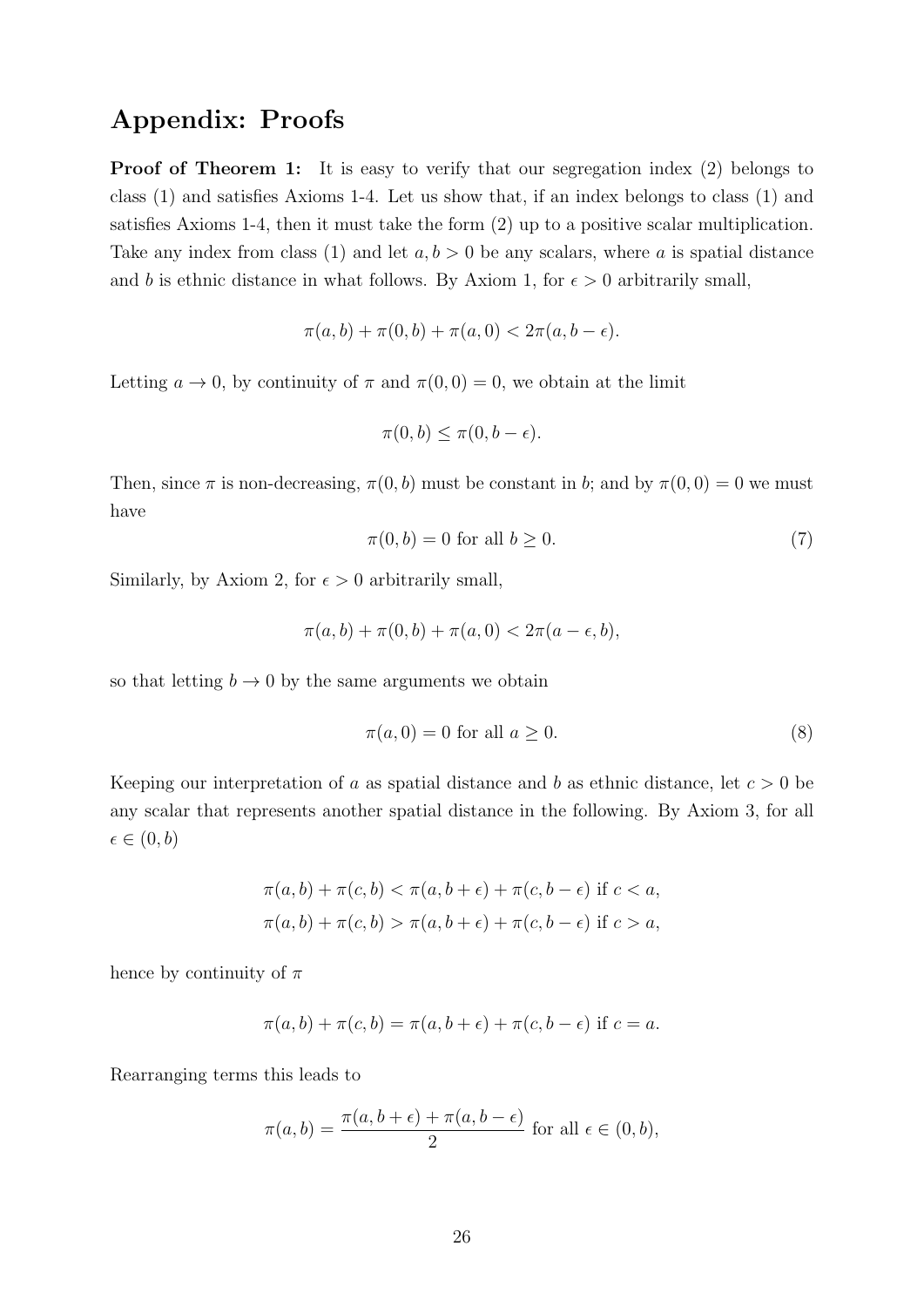hence  $\pi$  must be linear in the second argument. Jointly with (7) and (8), this implies  $\pi(a, b) = \phi(a)b$  for all  $a, b \geq 0$ , where  $\phi : [0, 1] \to \mathbb{R}_+$  is some continuous non-decreasing function that satisfies  $\phi(0) = 0$ . Similarly, by Axiom 4 (interpreting a as spatial distance, b as ethnic distance and c as another ethnic distance), for all  $\epsilon \in (0, b)$ 

$$
\pi(b, a) + \pi(b, c) = \pi(b + \epsilon, a) + \pi(b - \epsilon, c)
$$
 if  $c = a$ ,

hence  $\pi$  must also be linear in the first argument. It follows that  $\phi(a) = ka$  for some  $k > 0$ , and we obtain  $\pi(a, b) = kab$  for all  $a, b \geq 0$ .  $\Box$ 

**Proof of Proposition 1:** It is straightforward that, if  $F(\mu, \gamma) = 0$  or  $D(\mu, \lambda) = 0$ , we must have  $S(\mu, \lambda, \gamma) = 0$ . To see this, note that  $F(\mu, \gamma) = 0$  implies  $\gamma^{g,h} = 0$  for all  $g, h \in G$ . Similarly,  $D(\mu, \lambda) = 0$  implies  $\lambda_{p,q} = 0$  for all  $p, q \in T$ . Then, if  $F(\mu, \gamma) = 0$ or  $D(\mu, \lambda) = 0$ , there is either zero spatial distance or zero ethnic distance between each pair of individuals, which implies  $S(\mu, \lambda, \gamma) = 0$  by the multiplicative form of p.

We now show that, if  $F(\mu, \gamma) > 0$  and  $D(\mu, \lambda) > 0$ , we must have

$$
S(\mu, \lambda, \gamma) = F(\mu, \gamma)D(\mu, \lambda)A(\mu, \lambda, \gamma).
$$

By the definition of  $A(\mu, \lambda, \gamma)$ , this is true if and only if

$$
S(\overline{\mu}, \lambda, \gamma) = F(\mu, \gamma)D(\mu, \lambda),\tag{9}
$$

where the uniform mass distribution  $\bar{\mu}$  corresponding to  $\mu$  is such that (i)  $\bar{\mu}^g = \mu^g$  and  $\overline{\mu}_p = \mu_p$  for all  $g \in G$  and  $p \in T$ ; and  $(ii)$   $\overline{\mu}_p^g / \overline{\mu}_p = \overline{\mu}^g$  for all  $g \in G$  and  $p \in T$ . Combining the definition of our index with  $(ii)$  we obtain

$$
S(\overline{\mu}, \lambda, \gamma) = \sum_{(p,q)\in T^2} \sum_{(g,h)\in G^2} (\overline{\mu}_p \overline{\mu}^g) (\overline{\mu}_q \overline{\mu}^h) \lambda_{p,q} \gamma^{g,h}
$$
  
= 
$$
\left( \sum_{(p,q)\in T^2} \overline{\mu}_p \overline{\mu}_q \lambda_{p,q} \right) \left( \sum_{(g,h)\in G^2} \overline{\mu}^g \overline{\mu}^h \gamma^{g,h} \right),
$$

which together with (i) implies (9).  $\square$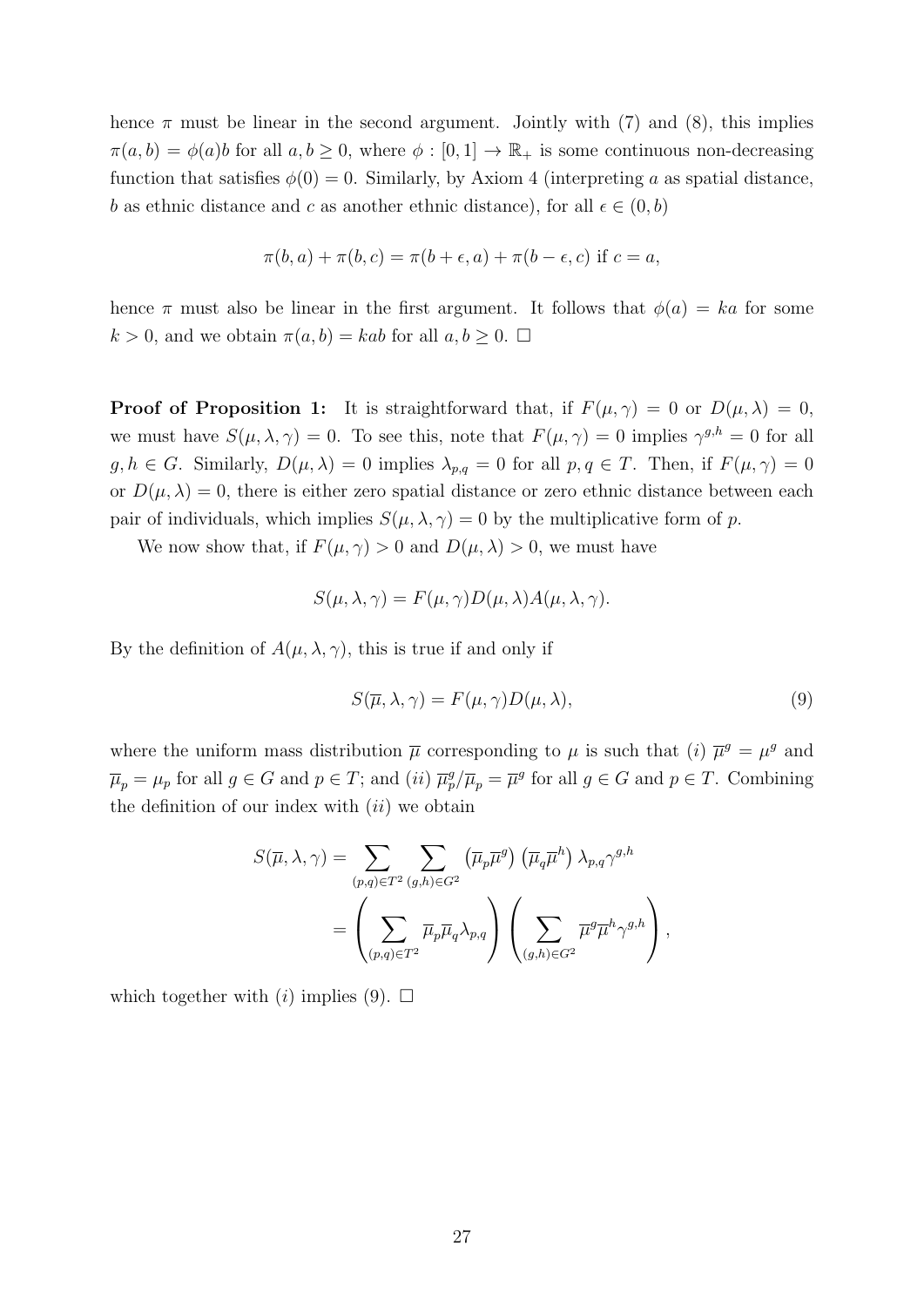# References

- Ahlerup, Pelle, and Ola Olsson, "The Roots of Ethnic Diversity," Journal of Economic Growth, 17 (2012), 71–102.
- Alesina, Alberto, Arnaud Devleeschauwer, William Easterly, Sergio Kurlat, and Romain Wacziarg, "Fractionalization," Journal of Economic Growth, 8 (2003), 155–194.
- Alesina, Alberto, and Eliana La Ferrara, "Participation in Heterogeneous Communities," Quarterly Journal of Economics, 115 (2000), 847–904.
- Alesina, Alberto, and Eliana La Ferrara, "Who Trusts Others?" Journal of Public Economics, 85 (2002), 207–234.
- Alesina, Alberto, and Eliana La Ferrara, "Ethnic Diversity and Economic Performance," Journal of Economic Literature, 43 (2005), 762–800.
- Alesina, Alberto, Stelios Michalopoulos, and Elias Papaioannou, "Ethnic Inequality," Journal of Political Economy, 124 (2016), 428–488.
- Alesina, Alberto, and Ekaterina Zhuravskaya, "Segregation and the Quality of Government in a Cross Section of Countries," American Economic Review, 101 (2011), 1872– 1911.
- Algan, Yann, Camille Hémet, and David Laitin, "The Social Effects of Ethnic Diversity at the Local Level: A Natural Experiment with Exogenous Residential Allocation," Journal of Political Economy, 124 (2016), 696–733.
- Ashraf, Quamrul, and Oded Galor, "The 'Out of Africa' Hypothesis, Human Genetic Diversity, and Comparative Economic Development," American Economic Review, 103  $(2013), 1-46.$
- Bell, Wendell, "A Probability Model for the Measurement of Ecological Segregation," Social Forces, 32 (1954), 357–364.
- Blumenstock, Joshua, and Lauren Fratamico, "Social and Spatial Ethnic Segregation: A Framework for Analyzing Segregation with Large-Scale Spatial Network Data," Proceedings of the 4th Annual Symposium on Computing for Development, 4 (2013), 11.
- Bossert, Walter, Conchita D'Ambrosio, and Eliana La Ferrara, "A Generalized Index of Fractionalization," Economica, 78 (2011), 723–750.
- Cederman, Lars-Erik, Halvard Buhaug, and Jan K. Rød, "Ethno-Nationalist Dyads and Civil War: A GIS-based Analysis," Journal of Conflict Resolution, 53 (2009), 496–525.
- Chakravarty, Satya R., and Jacques Silber, "A Generalized Index of Employment Segregation," Mathematical Social Sciences, 53 (2007), 185–195.
- De Luca, Giacomo, Roland Hodler, Paul A. Raschky, and Michele Valsecchi, "Ethnic Favoritism: An Axiom of Politics?" Journal of Development Economics, 132 (2018), 115–129.
- Dell, Melissa, Benjamin F. Jones, and Benjamin A. Olken, "Temperature Shocks and Economic Growth: Evidence from the Last Half Century," American Economic Journal: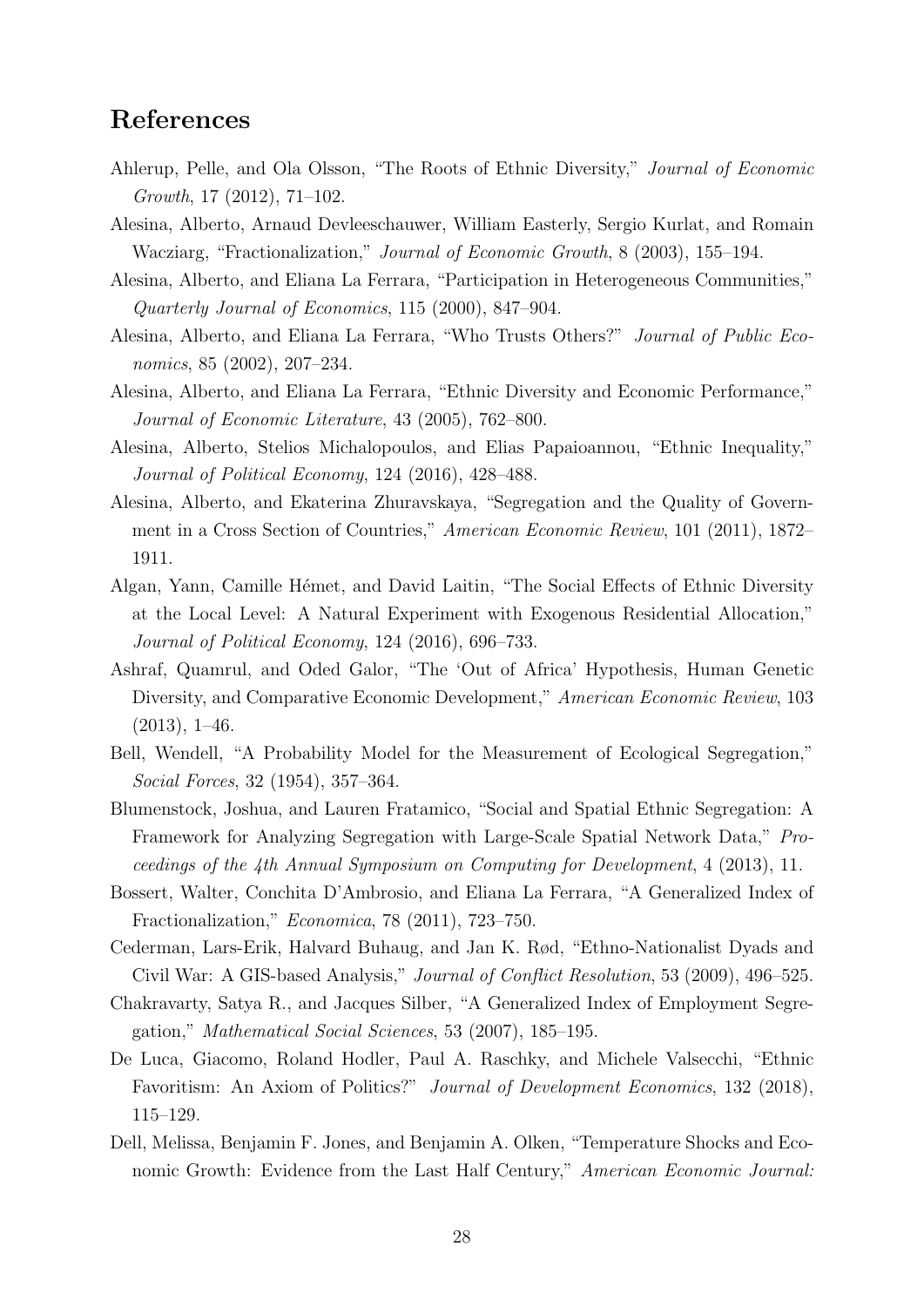Macroeconomics, 4 (2012), 66–95.

- Desmet, Klaus, Joseph Gomes, and Ignacio Ortuño-Ortín, "The Geography of Linguistic Diversity and the Provision of Public Goods," CEPR Discussion Paper 11683 (2016).
- Desmet, Klaus, Ignacio Ortuño-Ortín, and Romain Wacziarg, "The Political Economy of Linguistic Cleavages," *Journal of Development Economics*, 97 (2012), 322–338.
- Desmet, Klaus, Ignacio Ortuño-Ortín, and Romain Wacziarg, "Culture, Ethnicity and Diversity," American Economic Review, 107 (2017), 2479–2513.
- Desmet, Klaus, Shlomo Weber, and Ignacio Ortuño-Ortín, "Linguistic Diversity and Redistribution," Journal of the European Economic Association, 7 (2009), 1291–1318.
- Duclos, Jean-Yves, Joan Esteban, and Debraj Ray, "Polarization: Concepts, Measurement, Estimation," Econometrica, 72 (2004), 1737–1772.
- Easterly, William, and Ross Levine, "Africa's Growth Tragedy: Policies and Ethnic Divisions," Quarterly Journal of Economics, 112 (1997), 1203–1250.
- Echenique, Federico, and Roland G. Fryer, Jr., "A Measure of Segregation Based on Social Interactions," Quarterly Journal of Economics, 122 (2007), 441–485.
- Esteban, Joan, Laura Mayoral, and Debraj Ray, "Ethnicity and Conflict: An Empirical Study," American Economic Review, 102 (2012), 1310–1342.
- Esteban, Joan, and Debraj Ray, "On the Measurement of Polarization," Econometrica, 62 (1994), 819–851.
- Fearon, James D., "Ethnic and Cultural Diversity by Country," *Journal of Economic* Growth, 8 (2003), 195–222.
- Fenske, James, "Does Land Abundance Explain African Institutions?" Economic Journal, 123 (2013), 1363–1390.
- Frankel, David M., and Oscar Volij, "Measuring School Segregation," Journal of Economic Theory, 146 (2011), 1–38.
- Gajdos, Thibault, and John A. Weymark, "Multidimensional generalized Gini indices," Economic Theory, 26 (2005), 471–496.
- Gershman, Boris, and Diego Rivera, "Subnational Diversity in Sub-Saharan Africa: Insights from a New Dataset," Mimeo (2017).
- Glaeser, Edward L., "A World of Cities: The Causes and Consequences of Urbanization in Poorer Countries," Journal of the European Economic Association, 12 (2014), 1154– 1199.
- Gordon, Raymond G., Jr., *Ethnologue: Languages of the World* (Dallas: SIL International, 2005).
- Greenberg, Joseph H., "The Measurement of Linguistic Diversity," Language, 32 (1956), 109–115.
- Guariso, Andrea, and Thorsten Rogall, "Rainfall Inequality, Political Power, and Ethnic Conflict in Africa," Mimeo (2016)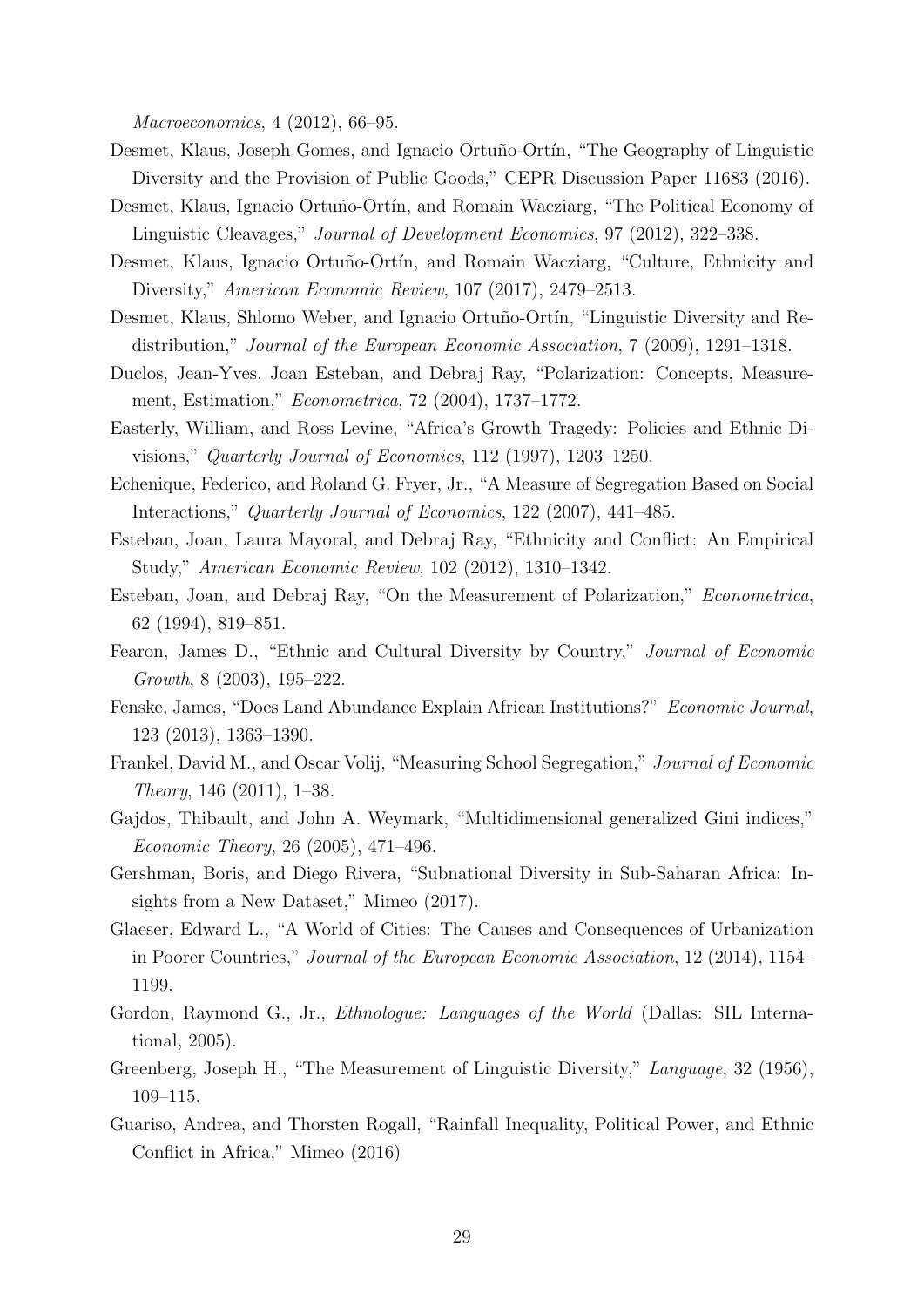- Hutchens, Robert M., "One Measure of Segregation," International Economic Review, 45  $(2004)$ , 555–578.
- Jakubs, John F., "A Distance-Based Segregation Index," Socio-Economic Planning Sciences, 15 (1981), 129–136.
- Klein Goldewijk, Kees, "Three Centuries of Global Population Growth: A Spatial Referenced Population (Density) Database for 1700–2000." Population and Environment, 26 (2005), 343–367.
- Klein Goldewijk, Kees, Arthur Beusen, and Peter Janssen. "Long-term Dynamic Modeling of Global Population and Built-up Area in a Spatially Explicit Way: HYDE 3.1," The Holocene, 20 (2010), 565–573.
- König, Michael D., Dominic Rohner, Mathias Thoenig, and Fabrizio Zilibotti, "Networks in Conflict: Theory and Evidence from the Great War of Africa." Econometrica, 85 (2017), 1093–1132.
- Lahmeyer, Jan, Populstat Database, (http://www.populstat.info, 2006).
- Maddison, Angus, Monitoring the World Economy, 1820-1992 (Paris: OECD, 1995).
- Matuszeki, Janina, and Frank Schneider, "Patterns of Ethnic Group Segregation and Civil Conflict," Mimeo (2006).
- McEvedy, Colin, and Richard Jone, Atlas of World Population History (Middlesex, UK: Penguin Books, 1978).
- Meredith, Martin, The Fate of Africa: A History of the Continent Since Independence (New York: Free Press, 2005).
- Michalopoulos, Stelios, "The Origins of Ethnolinguistic Diversity," American Economic Review, 102 (2012), 1508–1539.
- Michalopoulos, Stelios, and Elias Papaioannou, "Pre-Colonial Ethnic Institutions and Contemporary African Development," Econometrica, 81 (2013), 113–152.
- Michalopoulos, Stelios, and Elias Papaioannou, "National Institutions and Subnational Development in Africa," Quarterly Journal of Economics, 129 (2014), 151–213.
- Michalopoulos, Stelios, and Elias Papaioannou, "The Long-Run Effects of the Scramble for Africa," American Economic Review, 106 (2016), 1802–1848.
- Miguel, Edward, and Mary Kay Gugerty, "Ethnic Diversity, Social Sanctions, and Public Goods in Kenya," Journal of Public Economics, 89 (2005), 2325–2368.
- Montalvo, Jose G., and Marta Reynal-Querol, "Ethnic Polarization, Potential Conflict, and Civil Wars," American Economic Review, 95 (2005), 796–816.
- Montalvo, Jose G., and Marta Reynal-Querol, "Ethnic Diversity and Growth: Revisiting the Evidence," Mimeo (2016).
- Nettle, Daniel, "Explaining Global Patterns of Language Diversity," Journal of Anthropological Archaeology, 17 (1998), 354–374.
- Nunn, Nathan, "The Long-term Effects of Africa's Slave Trades," Quarterly Journal of Economics, 123 (2008), 139–176.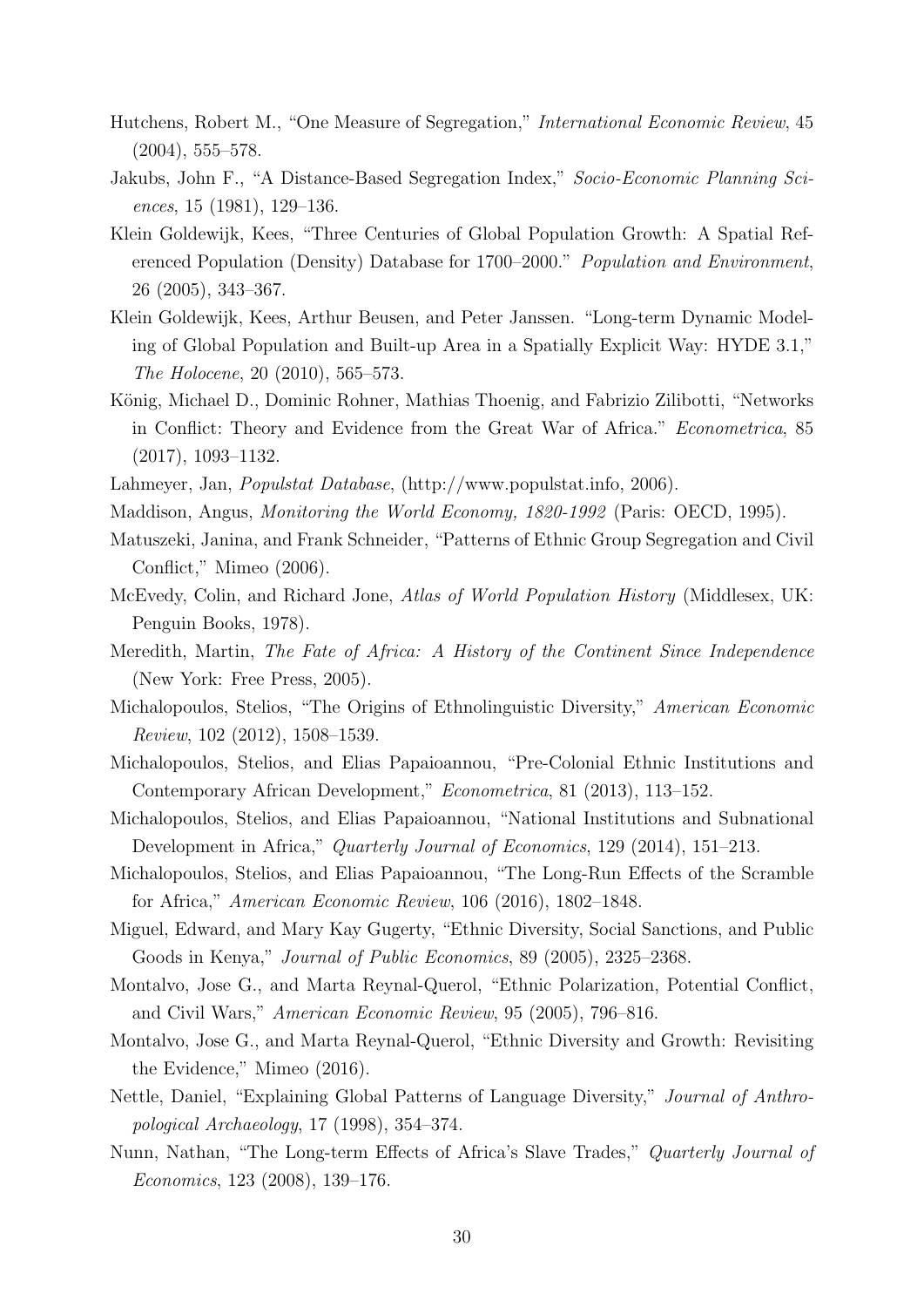- Nunn, Nathan, and Diego Puga, "Ruggedness: The Blessing of Bad Geography in Africa," Review of Economics and Statistics, 94 (2012), 20–36.
- Philipson, Tomas, "Social Welfare and Measurement of Segregation," Journal of Economic Theory, 60 (1993), 322–334.
- Putterman, Louis, and David N. Weil, "Post-1500 Population Flows and The Long-Run Determinants of Economic Growth and Inequality," Quarterly Journal of Economics, 125 (2010), 1627–1682.
- Reardon, Sean F., and Glenn Firebaugh, "Measures of Multigroup Segregation," Sociological Methodology, 32 (2002), 33–67.
- Reardon, Sean F., and David O'Sullivan, "Measures of Spatial Segregation," Sociological Methodology, 34 (2004), 121–162.
- Weidmann, Nils B., "Geography as Motivation and Opportunity: Group Concentration and Ethnic Conflict, Journal of Conflict Resolution, 53 (2009), 526–543.
- White, Michael J., "The Measurement of Spatial Segregation," American Journal of Sociology, 88 (1983), 1008–1018.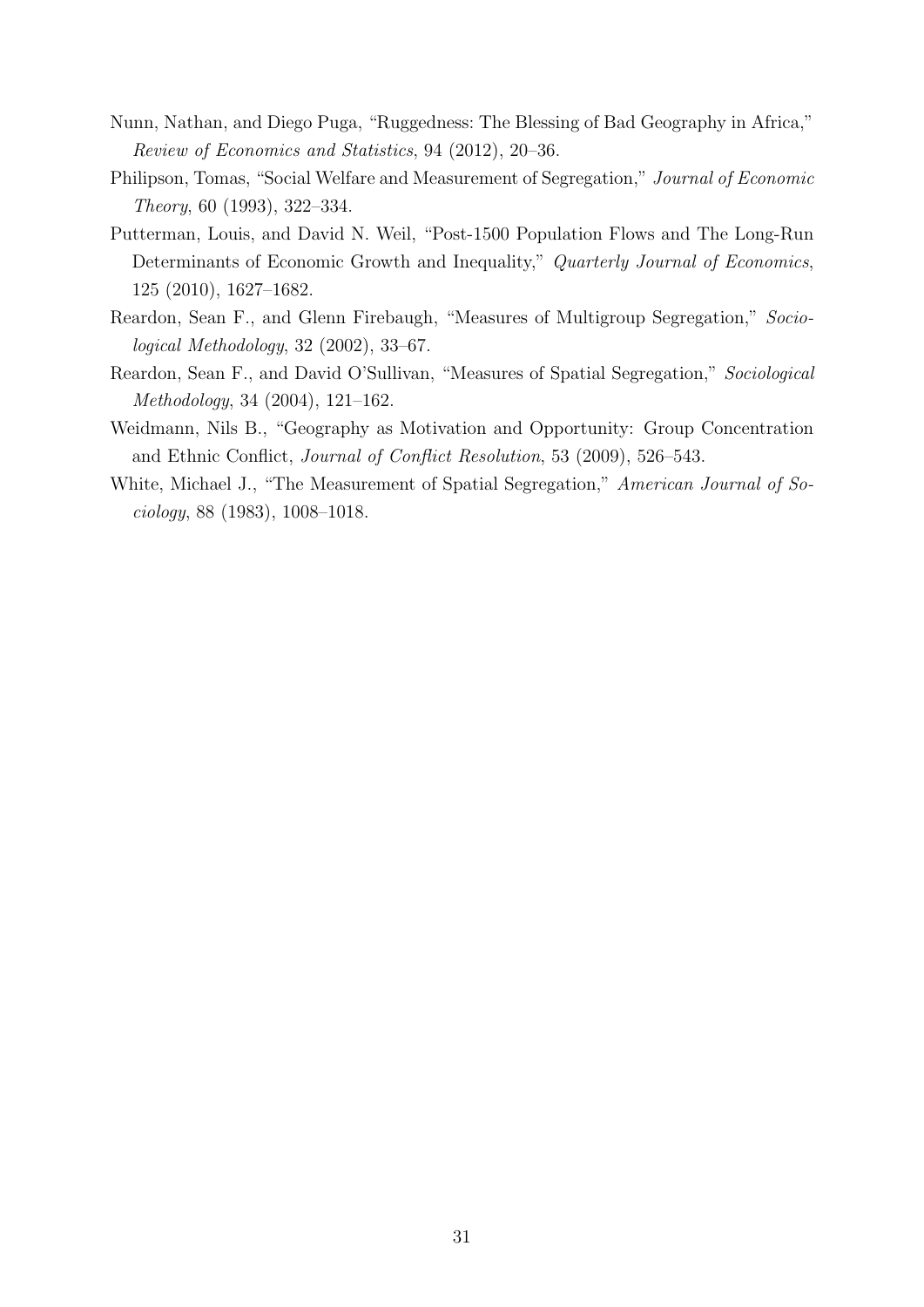# Figures and Tables



(c) Importance of alignment

Figure 1: Illustration of our segregation measure

Notes: The two diagrams of each sub-figure depict two distributions of ethnic groups in space. Each tone of gray indicates a different ethnic group, and ethnic distances between groups are given by differences in tones of gray. Spatial locations are on the horizontal axis, which also measures spatial distances, while the vertical axis measures the population mass at each location.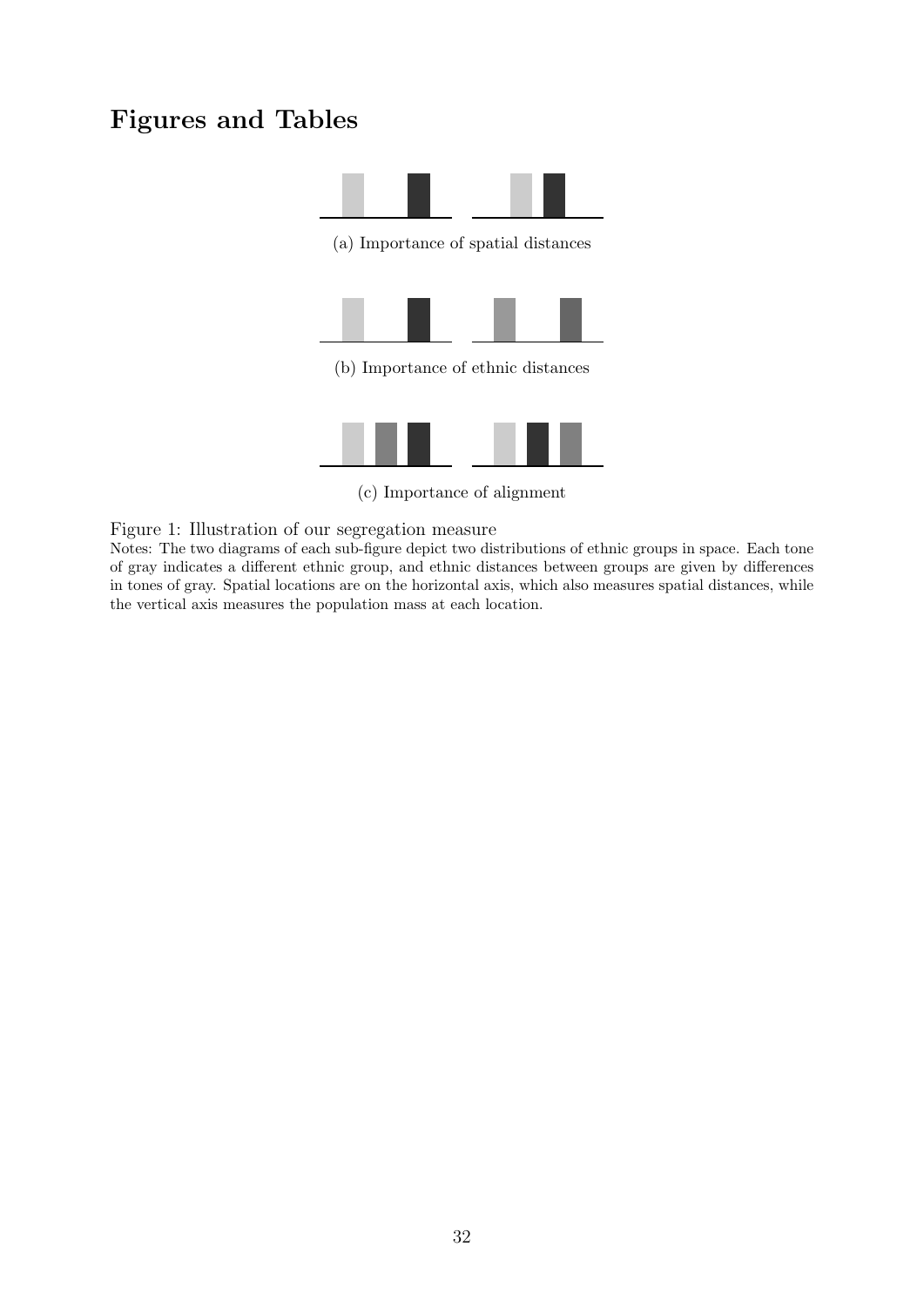

- (d) Distributions of Axiom 4.
- Figure 2: Illustration of the distributions of the axiomatization

Notes: The two diagrams of each sub-figure depict two distributions of ethnic groups in space. Each tone of gray indicates a different ethnic group, and ethnic distances between groups are given by differences in tones of gray. Spatial locations are on the horizontal axis, which also measures spatial distances, while the vertical axis measures the population mass at each location.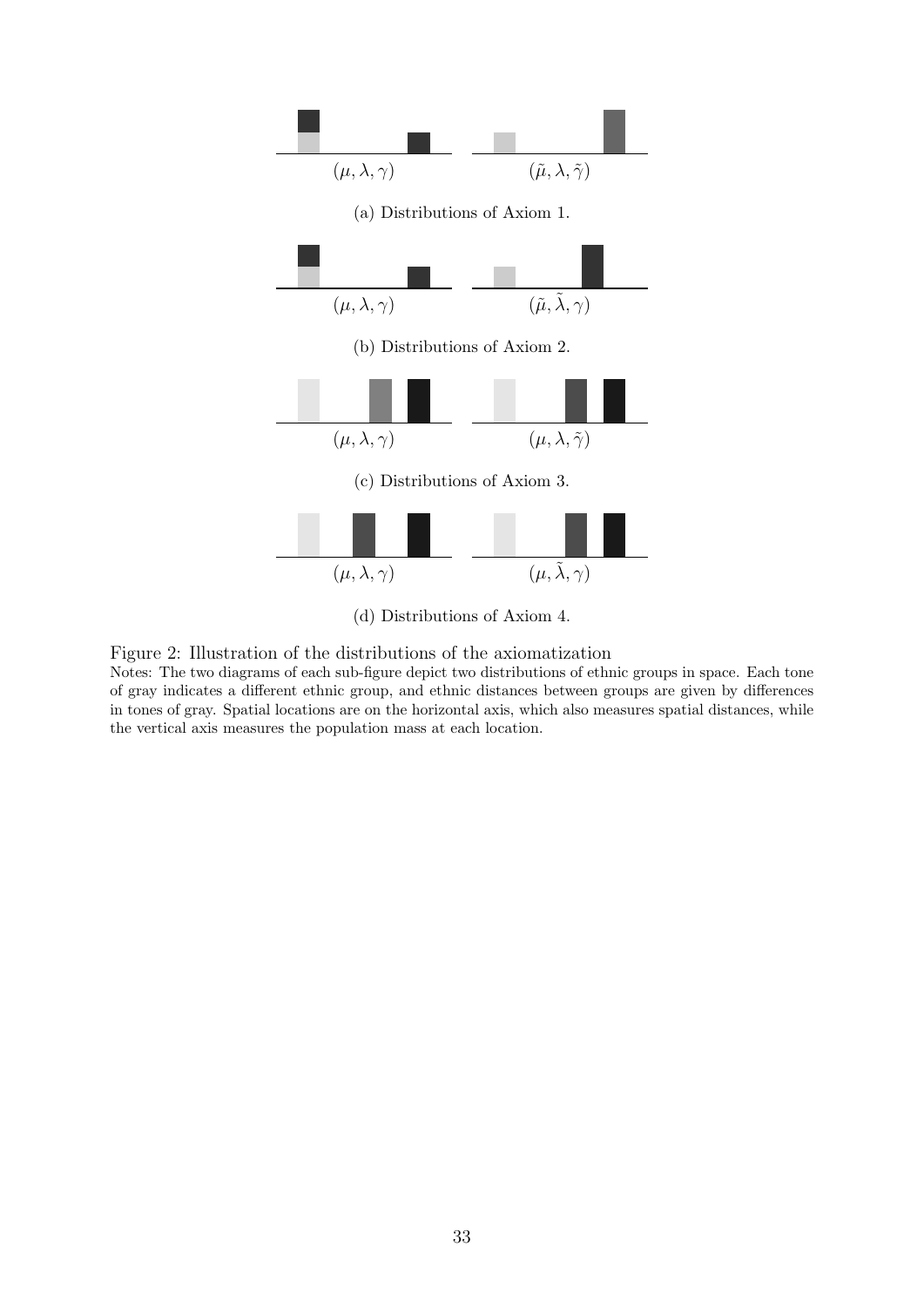

Figure 3: Traditional ethnic homelands and historical population data for Togo and Benin

Notes: Maps of Togo (left) and Benin (right) showing the traditional homelands of language groups according to WLMS and the grid cells in HYDE. Each grid cell constitutes a different location in the computation of our indices, each color indicates that the corresponding grid cell belongs to the traditional homeland of a certain language group (with the relevant language groups given in the legend), and the brightness of this color indicates the size of the population that historically inhabited the grid cell (also given in the legend). The legend entries Gur/Kwa and Gur/Defoid indicate the traditional homelands of multiple language groups, some speaking a Gur language and some a Kwa or Defoid language. WLMS indicates no traditional homelands in the white areas.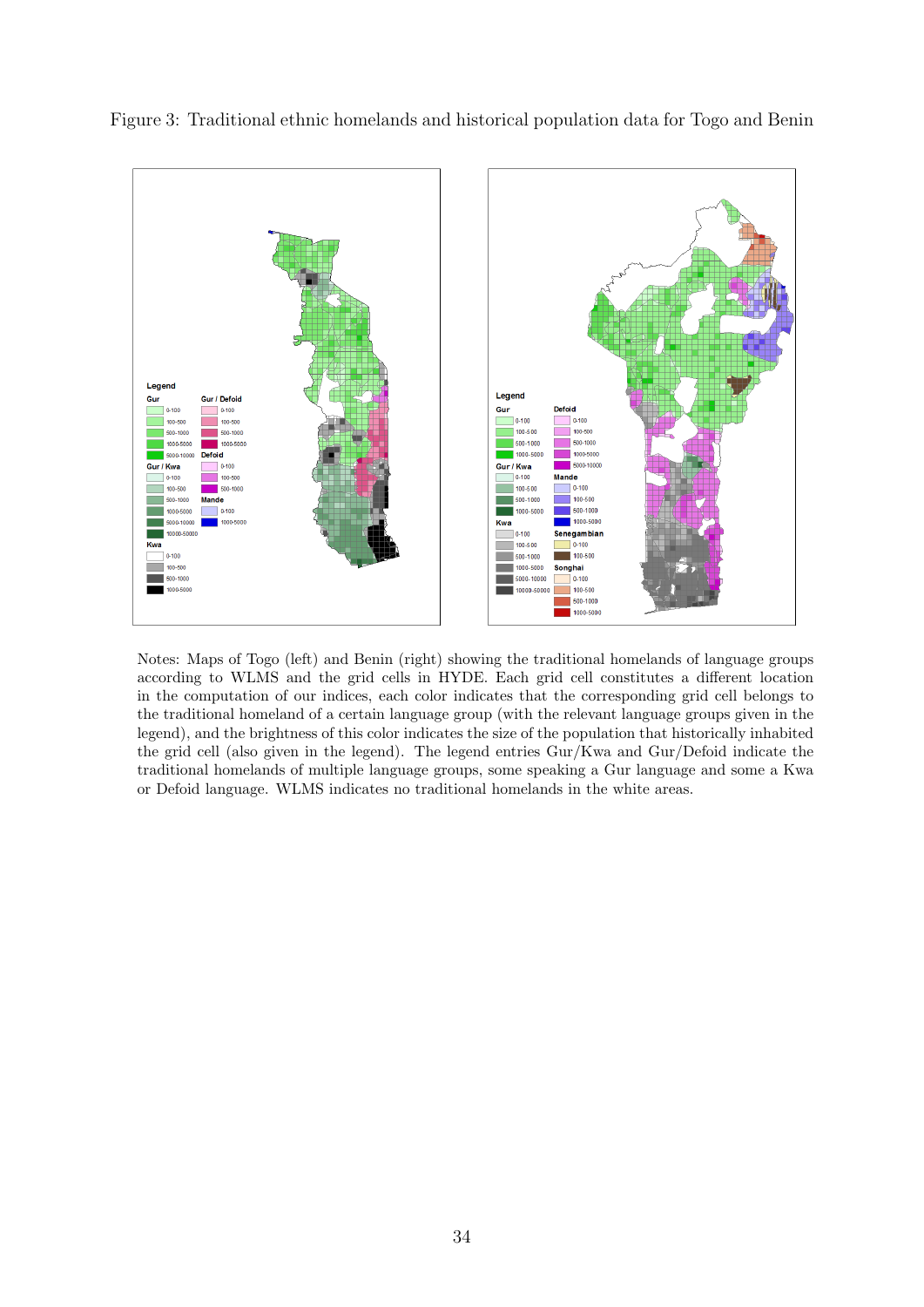

Figure 4: Scatter plots illustrating the index of ethnic segregation and its components

Notes: Scatter plots showing the associations between the index of ethnic segregation S and its three components: spatial dispersion (D, top left), generalized ethnic fractionalization (F, top right) and alignment (A, bottom left). Additional scatter plot showing the association between S and A after partialling out F×D from both S and A (bottom right). The (red) lines indicate the best linear fit.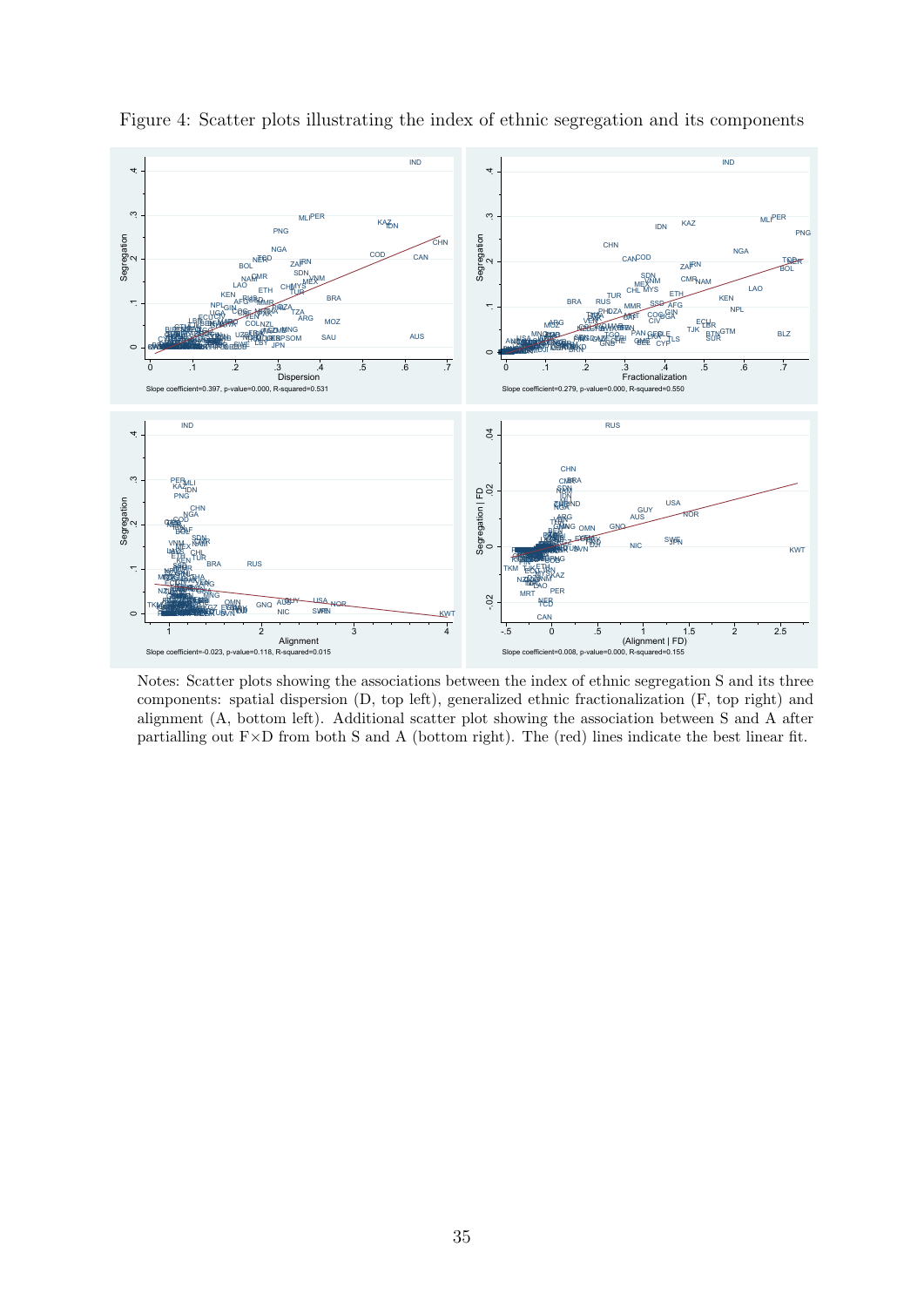

Figure 5: Scatter plots illustrating the relation between our indices and alternative indices

Notes: Left scatter plot shows the association between our spatial index of ethnic segregation (on the vertical axis) and the a-spatial segregation index by Alesina and Zhuravskaya (2011, on the horizontal axis), which is based on the population shares of different ethnic groups in different subnational units rather than ethnic and spatial distances. Right scatter plot shows the association between our index of generalized ethnic fractionalization (on the vertical axis) and the corresponding index by Esteban et al. (2012, on the horizontal axis), who refer to it as Greenberg-Gini index.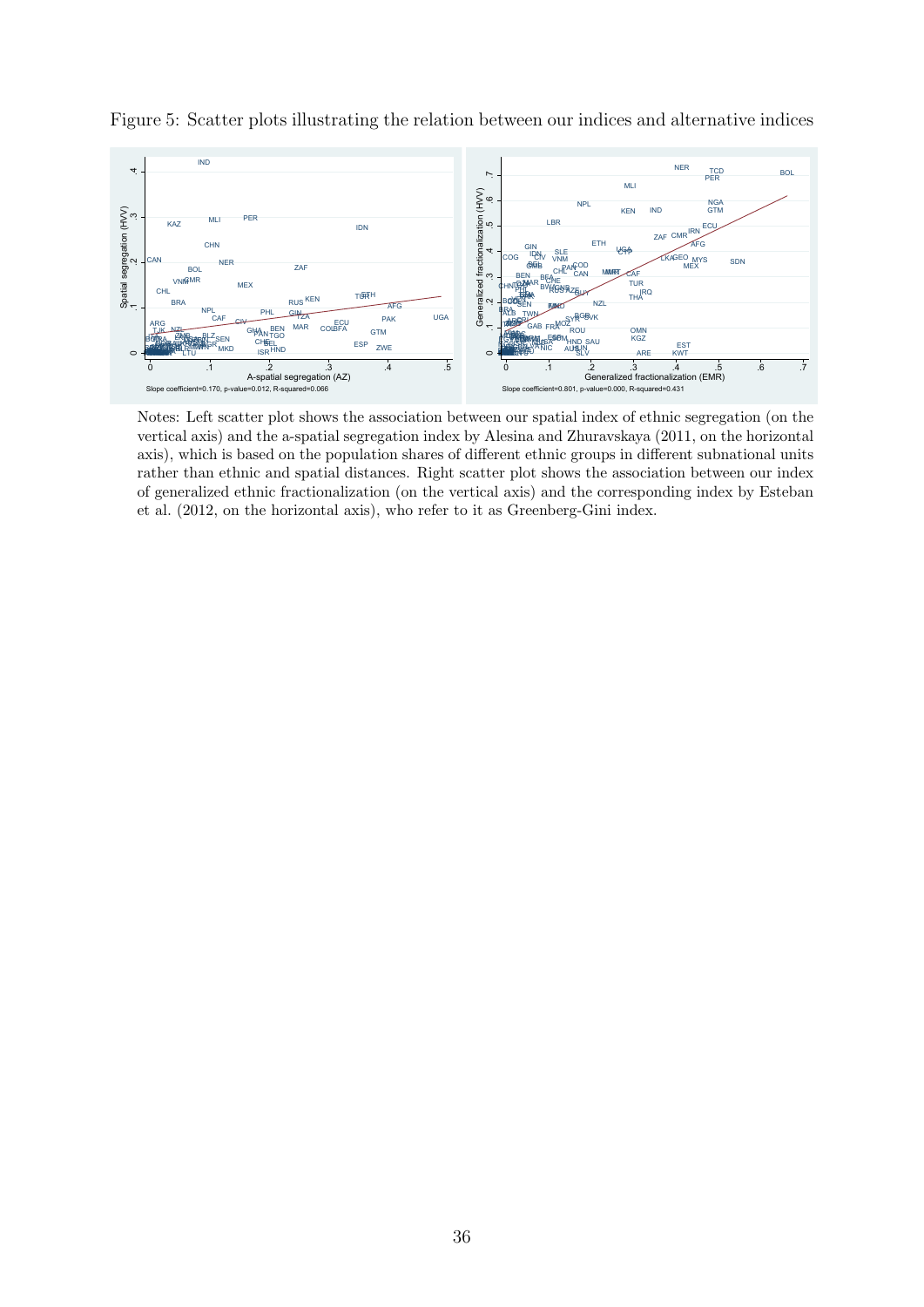Table 1: Summary statistics for our indices of ethnic geography

 $\overline{a}$ 

|                   | Observations | Mean  | Std. Dev. | Min.  | Max.  |
|-------------------|--------------|-------|-----------|-------|-------|
| Segregation       | 159          | 0.057 | 0.075     |       | 0.420 |
| Alignment         | 159          | 1.269 | 0.400     | 0.848 | 4.005 |
| Fractionalization | 159          | 0.213 | 0.201     |       | 0.750 |
| Dispersion        | 159          | 0.188 | 0.139     | 0.011 | 0.685 |

Table 2: Ethnic geography and the rule of law

|                   | $\left(1\right)$ | $\overline{(2)}$ | $\left( 3\right)$ | $\left(4\right)$ | (5)            | (6)        | (7)            | (8)            |
|-------------------|------------------|------------------|-------------------|------------------|----------------|------------|----------------|----------------|
| Segregation       | $-3.04***$       | $-0.78$          | $-0.59$           | $-0.73$          | $-0.08$        | $-1.02$    | $-0.63$        | $-1.35$        |
|                   | (0.96)           | (0.84)           | (0.82)            | (0.84)           | (0.97)         | (0.90)     | (0.77)         | (0.92)         |
| $\mathbb{R}^2$    | 0.05             | 0.42             | 0.43              | 0.43             | 0.47           | 0.42       | 0.46           | 0.45           |
| Alignment         | $0.43**$         | $0.43***$        | $0.43***$         | $0.42***$        | $0.36***$      | $0.49***$  | $0.36**$       | $0.47***$      |
|                   | (0.20)           | (0.14)           | (0.14)            | (0.15)           | (0.16)         | (0.14)     | (0.14)         | (0.16)         |
| Fractionalization | $-1.51***$       | $-0.37$          | $-0.35$           | $-0.27$          | $-0.14$        | $-0.35$    | $-0.54$        | $-0.45$        |
|                   | (0.35)           | (0.33)           | (0.33)            | (0.34)           | (0.37)         | (0.33)     | (0.34)         | (0.40)         |
| Dispersion        | 0.25             | 0.18             | 0.33              | 0.12             | 0.48           | $-0.06$    | 0.50           | $-0.40$        |
|                   | (0.60)           | (0.45)           | (0.46)            | (0.47)           | (0.49)         | (0.51)     | (0.43)         | (0.48)         |
| $\mathbb{R}^2$    | 0.14             | 0.46             | 0.47              | 0.46             | 0.50           | 0.47       | 0.49           | 0.49           |
| Main controls     | No               | Yes              | Yes               | Yes              | Yes            | Yes        | Yes            | Yes            |
| Add. controls     | No               | N <sub>o</sub>   | Climate           | Rugged           | Geo. var.      | Deep hist. | Col. hist.     | N <sub>o</sub> |
| Restricted sample | No               | No               | No                | No               | N <sub>0</sub> | No         | N <sub>o</sub> | Yes            |
| Countries         | 155              | 155              | 154               | 154              | 148            | 150        | 155            | 129            |

Notes: The dependent variable is rule of law in 2010 from the World Bank Governance Indicators. Each column presents two OLS regressions with the same set of controls. In the upper panel the main explanatory variable is ethnic segregation, and in the lower panel these are ethno-spatial alignment, generalized ethnic fractionalization and spatial dispersion. These indices are all explained in Sections 2 and 3. Main controls are absolute latitude and continental dummy variables. Additional controls are temperature and precipitation in column (3); terrain ruggedness and its interaction with a dummy variable for Africa in column (4); averages and standard deviations of elevation and land suitability for agriculture in column (5); migratory distance from Addis Ababa, its square term, and the time elapsed since the agricultural transition in column (6); and dummy variables for former British/French/Spanish/other colonies in column (7). Online Appendix E contains more information on dependent and control variables. Settler colonies defined as former colonies where more than 10 percent of the current population has ancestors from former European colonial powers, according to Putterman and Weil's (2010) world migration matrix, are excluded in column (8). Robust standard errors. \*\*\*, \*\*, \* indicate significance at the 1, 5 and 10%-level, respectively.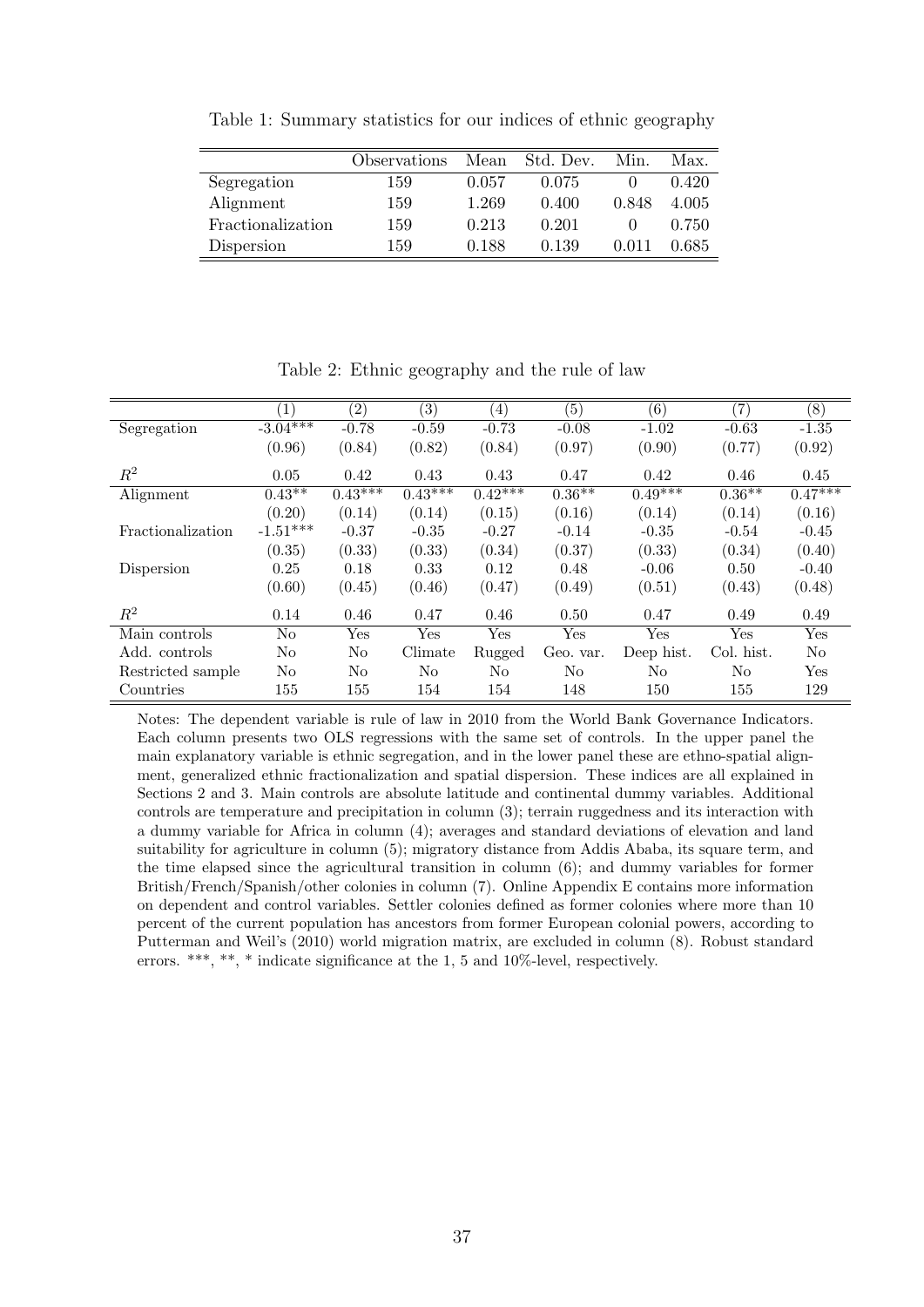|                   | (1)        | $\left( 2\right)$ | $\left( 3\right)$ | $\left(4\right)$ | (5)            | (6)        | (7)        | (8)            |
|-------------------|------------|-------------------|-------------------|------------------|----------------|------------|------------|----------------|
| Segregation       | $-4.00***$ | $-0.96$           | $-0.82$           | $-1.18$          | $-0.62$        | $-0.95$    | $-0.77$    | $-2.24***$     |
|                   | (1.26)     | (0.90)            | (0.97)            | (0.93)           | (1.09)         | (0.92)     | (0.90)     | (1.06)         |
| $R^2$             | 0.06       | 0.53              | 0.55              | 0.56             | 0.63           | 0.56       | 0.56       | 0.56           |
| Alignment         | $0.59***$  | $0.53***$         | $0.52***$         | $0.50***$        | $0.34***$      | $0.44***$  | $0.46***$  | $0.62***$      |
|                   | (0.17)     | (0.15)            | (0.16)            | (0.15)           | (0.17)         | (0.14)     | (0.14)     | (0.15)         |
| Fractionalization | $-2.20***$ | $-0.64$           | $-0.59$           | $-0.46$          | $-0.60$        | $-0.66$    | $-0.75*$   | $-1.05*$       |
|                   | (0.49)     | (0.43)            | (0.42)            | (0.43)           | (0.47)         | (0.42)     | (0.44)     | (0.53)         |
| Dispersion        | 0.52       | 0.31              | 0.38              | $-0.02$          | 0.53           | 0.31       | 0.64       | $-0.20$        |
|                   | (0.75)     | (0.53)            | (0.54)            | (0.56)           | (0.52)         | (0.57)     | (0.57)     | (0.63)         |
| $R^2$             | 0.19       | 0.58              | 0.58              | 0.59             | 0.65           | 0.59       | 0.60       | 0.61           |
| Main controls     | No         | Yes               | Yes               | Yes              | Yes            | Yes        | Yes        | Yes            |
| Add. controls     | No         | $\rm No$          | Climate           | Rugged           | Geo. var.      | Deep hist. | Col. hist. | N <sub>0</sub> |
| Restricted sample | No         | No                | N <sub>0</sub>    | No               | N <sub>0</sub> | No         | No         | Yes            |
| Countries         | 146        | 146               | 146               | 145              | 140            | 143        | 146        | 121            |

Table 3: Ethnic geography and income

Notes: The dependent variable is log of expenditure-side real GDP per capita in 2010 from the Penn World Tables 9.0. Each column presents two OLS regressions with the same set of controls. In the upper panel the main explanatory variable is ethnic segregation, and in the lower panel these are ethno-spatial alignment, generalized ethnic fractionalization and spatial dispersion. These indices are all explained in Sections 2 and 3. Main controls are absolute latitude and continental dummy variables. Additional controls are temperature and precipitation in column (3); terrain ruggedness and its interaction with a dummy variable for Africa in column (4); averages and standard deviations of elevation and land suitability for agriculture in column (5); migratory distance from Addis Ababa, its square term, and the time elapsed since the agricultural transition in column (6); and dummy variables for former British/French/Spanish/other colonies in column (7). Online Appendix E contains more information on dependent and control variables. Settler colonies defined as former colonies where more than 10 percent of the current population has ancestors from former European colonial powers, according to Putterman and Weil's (2010) world migration matrix, are excluded in column (8). Robust standard errors. \*\*\*, \*\*, \* indicate significance at the 1, 5 and 10%-level, respectively.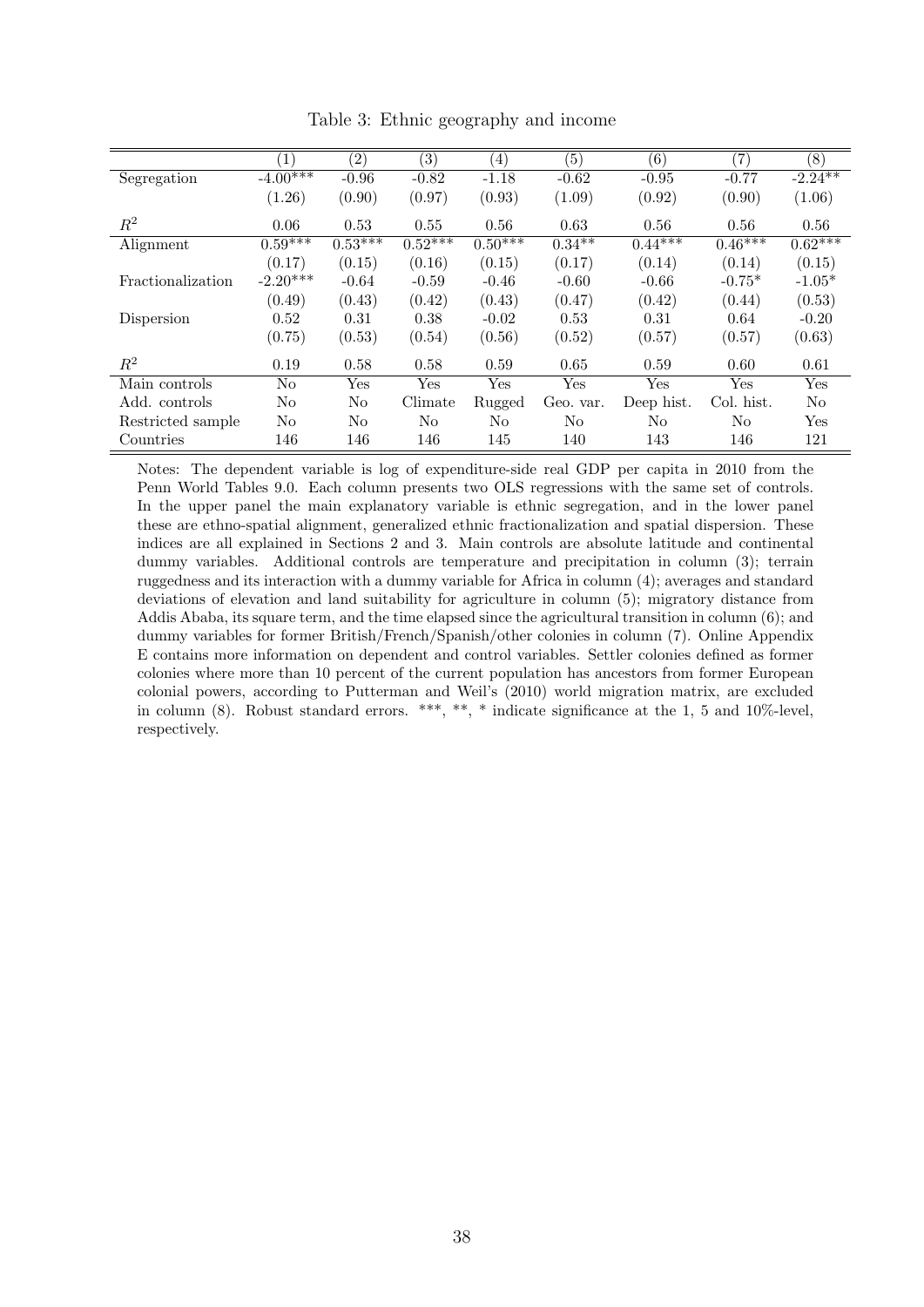|                   | $\left( 1\right)$ | $\left( 2\right)$ | (3)       | $\left(4\right)$ | (5)       | (6)        | (7)        | (8)            |
|-------------------|-------------------|-------------------|-----------|------------------|-----------|------------|------------|----------------|
| Segregation       | 0.15              | $0.48***$         | $0.52***$ | $0.47***$        | 0.26      | $0.31**$   | $0.45***$  | $0.55***$      |
|                   | (0.18)            | (0.16)            | (0.16)    | (0.16)           | (0.19)    | (0.15)     | (0.17)     | (0.20)         |
| $R^2$             | 0.01              | 0.40              | 0.44      | 0.41             | 0.51      | 0.48       | 0.40       | 0.30           |
| Alignment         | $0.11***$         | $0.10***$         | $0.09***$ | $0.11***$        | $0.08**$  | $0.09***$  | $0.10***$  | $0.12***$      |
|                   | (0.04)            | (0.03)            | (0.03)    | (0.04)           | (0.03)    | (0.04)     | (0.04)     | (0.04)         |
| Fractionalization | $-0.15*$          | 0.03              | 0.02      | 0.08             | 0.07      | 0.04       | 0.02       | $-0.02$        |
|                   | (0.08)            | (0.08)            | (0.07)    | (0.08)           | (0.09)    | (0.07)     | (0.09)     | (0.09)         |
| Dispersion        | $0.25**$          | $0.27***$         | $0.30***$ | $0.23**$         | $0.19*$   | $0.18**$   | $0.27***$  | $0.37***$      |
|                   | (0.11)            | (0.09)            | (0.09)    | (0.09)           | (0.11)    | (0.09)     | (0.09)     | (0.10)         |
| $\mathbb{R}^2$    | 0.23              | 0.50              | 0.55      | 0.52             | 0.57      | 0.54       | 0.51       | 0.47           |
| Main controls     | No                | Yes               | Yes       | Yes              | Yes       | Yes        | Yes        | Yes            |
| Add. controls     | No                | No                | Climate   | Rugged           | Geo. var. | Deep hist. | Col. hist. | N <sub>0</sub> |
| Restricted sample | No                | No                | $\rm No$  | No               | No        | No         | No         | Yes            |
| Countries         | 76                | 76                | 76        | 76               | 74        | 75         | 76         | 62             |

Table 4: Ethnic geography and trust

Notes: The dependent variable is generalized trust from the World Value Survey in the 1981-2008 time period (taken from Ashraf and Galor 2013). This is the fraction of people answering "most people can be trusted" (as opposed to "can't be too careful") when asked the standard trust question. Each column presents two OLS regressions with the same set of controls. In the upper panel the main explanatory variable is ethnic segregation, and in the lower panel these are ethno-spatial alignment, generalized ethnic fractionalization and spatial dispersion. These indices are all explained in Sections 2 and 3. Main controls are absolute latitude and continental dummy variables. Additional controls are temperature and precipitation in column (3); terrain ruggedness and its interaction with a dummy variable for Africa in column (4); averages and standard deviations of elevation and land suitability for agriculture in column (5); migratory distance from Addis Ababa, its square term, and the time elapsed since the agricultural transition in column (6); and dummy variables for former British/French/Spanish/other colonies in column (7). Online Appendix E contains more information on dependent and control variables. Settler colonies defined as former colonies where more than 10 percent of the current population has ancestors from former European colonial powers, according to Putterman and Weil's (2010) world migration matrix, are excluded in column (8). Robust standard errors. \*\*\*, \*\*, \* indicate significance at the 1, 5 and 10%-level, respectively.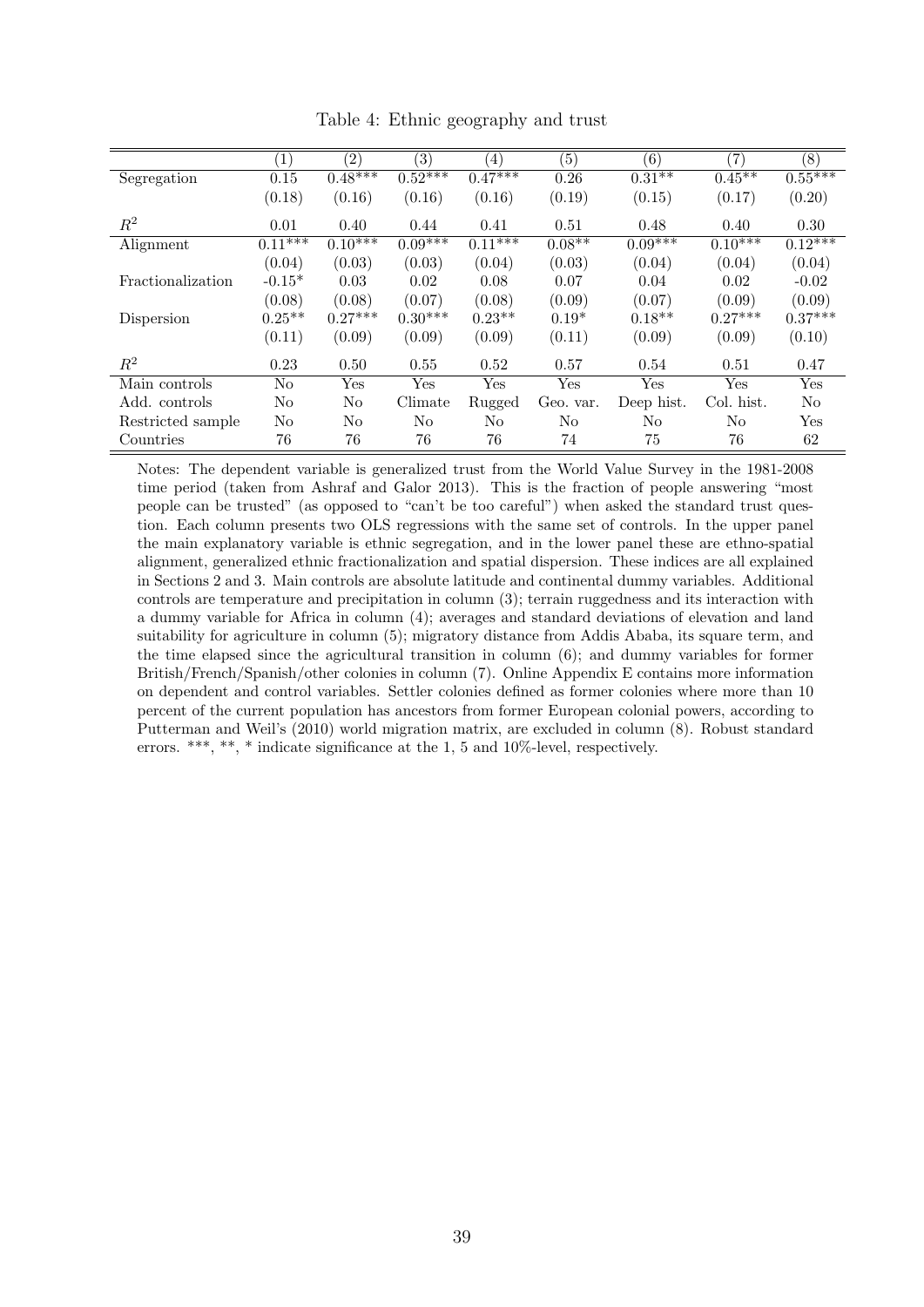# Online Appendix to "Ethnic Geography: Measurement and Evidence<sup>"</sup>

Roland Hodler, Michele Valsecchi and Alberto Vesperoni<sup>1</sup>

## Sections:

- A Shortcomings of a-spatial segregation indices
- B Geometric interpretation of our segregation index
- C List of countries
- D Correlations between our indices and alternative indices
- E Definitions and sources of dependent and control variables
- F Trust as a possible mechanism
- G Robustness of cross-country regressions
- H Cross-country regressions including alternative indices

<sup>&</sup>lt;sup>1</sup>Hodler: Department of Economics, University of St.Gallen; CEPR, London; CESifo, Munich; email: roland.hodler@unisg.ch.

Valsecchi: New Economic School, Moscow; email: mvalsecchi@nes.ru.

Vesperoni: Department of Economics, University of Klagenfurt; email: alberto.vesperoni@gmail.com.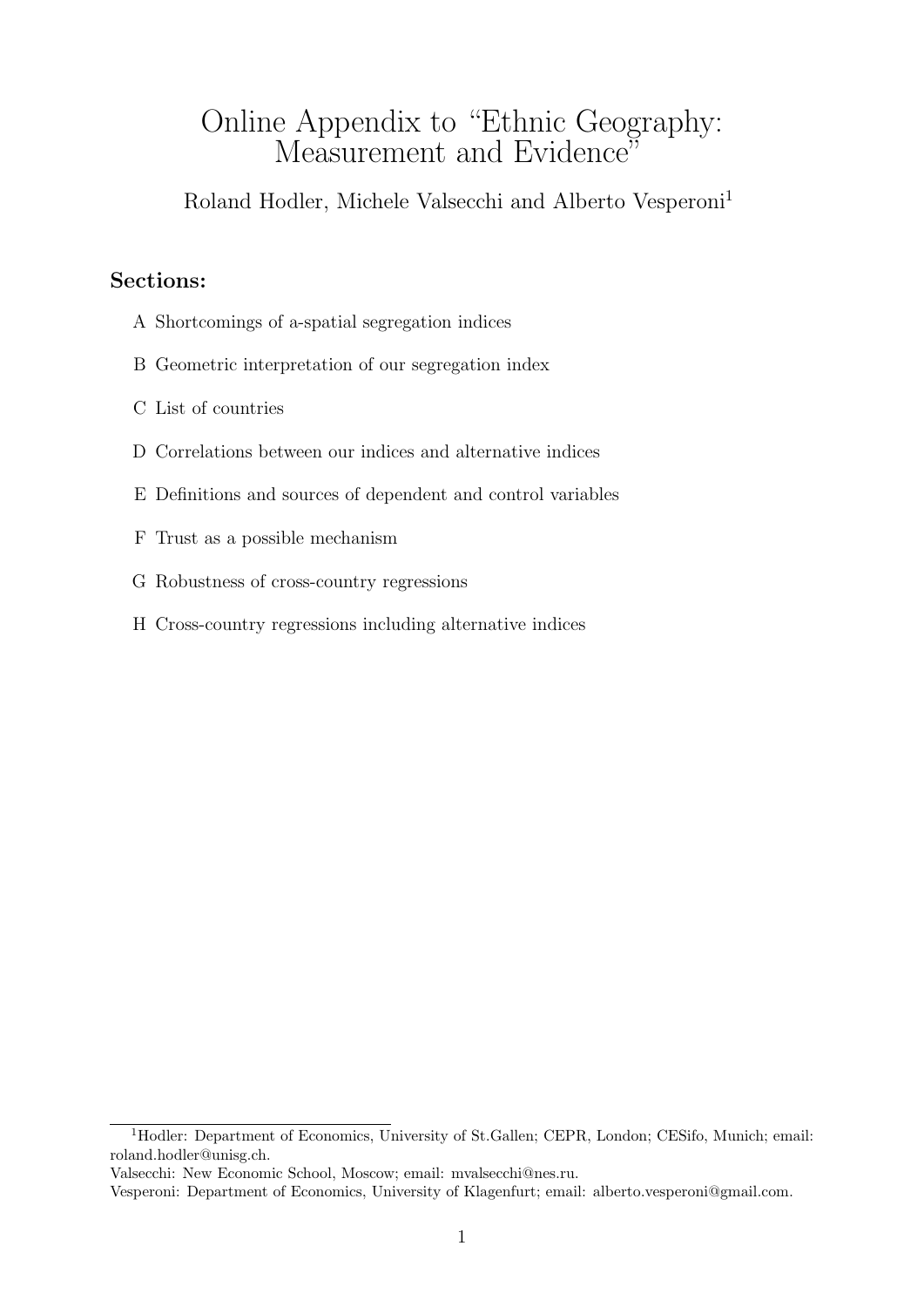# A. Shortcomings of a-spatial segregation indices

Border dependence: Border dependence occurs due to the (implicit) assumption of aspatial segregation measures that the distance between two individuals is zero when they are located in the same subnational unit, and one when located in different subnational units. As a result, the index value of a-spatial segregation measures heavily depends on the type of subnational units used when computing the index values. For example, it may depend on whether provinces or districts are used when relying on administrative units, or on the size of cells or circles when researchers construct "geometric" subnational units.

Figure A.1 illustrates the problem of border dependence: The spatial distribution of individuals from different ethnic groups is identical in the left and the right diagram, however there are four administrative units in the left diagram, but only two in the right diagram. Any a-spatial segregation measure would classify the society in the left diagram as highly segregated, because the population is ethnically homogenous in each administrative unit, but as non-segregated in the right diagram, where the two groups' population shares are the same in each administrative unit.



#### Figure A.1: Illustration of border dependence

Notes: The two diagrams depict two distributions of ethnic groups in space. Each tone of gray indicates a different ethnic group, and ethnic distances between groups are given by differences in tones of gray. Spatial locations are on the horizontal axis, which also measures spatial distances, while the vertical axis measures the population mass at each location. The dotted vertical lines indicate administrative boundaries.

To illustrate that border dependence is a real concern, we use data from the Nigeria Development and Health Survey (DHS) 2013. This survey of more than 38,000 mothers of childbearing age provides information on, among other things, these mothers' self-reported ethnicity and the geo-coordinates of cluster locations. We use these geo-coordinates to assign each cluster (and thereby each mother) to a state and a local government area (LGA). The DHS further groups Nigeria into 6 regions that play no administrative or political role. Table A.1, column (1) shows that, according to the Nigeria DHS 2013, there are 307 different ethnic groups and the population share of the largest group (Hausa) is 24 percent. We then collapse the data at the level of DHS regions, states and LGAs. For each of these levels, we report in columns  $(2)-(4)$  the average number of groups, the average population share of the largest group, and the number of subnational units on which these two summary statistics are based. We see an inverse relation between the level of spatial disaggregation and the average ethnic heterogeneity within subnational units. As a result, any a-spatial segregation index would provide markedly different index values for Nigeria in 2013, depending on whether DHS regions, states or LGAs were used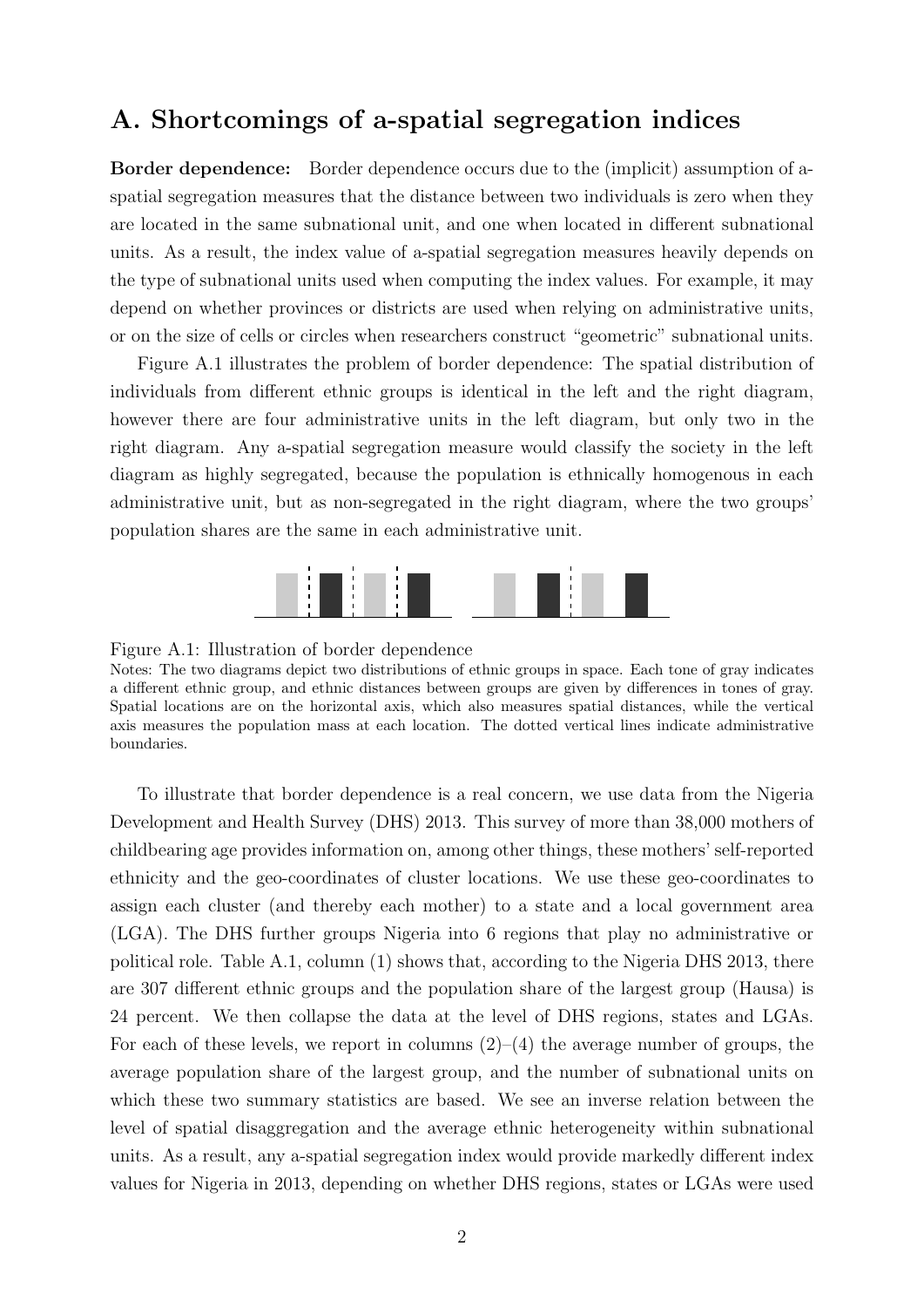as the relevant subnational units. The index value would be highest for LGAs and lowest for DHS regions.<sup>2</sup>

|                                |         |             |               | 4    |
|--------------------------------|---------|-------------|---------------|------|
|                                | Country | DHS regions | <b>States</b> | LGAs |
| Number of units                |         |             | 38            | 501  |
| Average number of groups       | 307     | 98.17       | 28.29         | 5.08 |
| Average share of largest group | 0.24    | 0.53        | 0.59          | 0.80 |

Table A.1: Ethnic heterogeneity in subnational units in Nigeria

Checkerboard problem: The checkerboard problem refers to the impossibility of aspatial segregation measures to account for the arrangements or relative positions of subnational units in space. It occurs due to the (implicit) assumption of a-spatial segregation measures that the distance between two individuals is one when they are located in different subnational units, no matter how far apart these units are.

Figure A.2 illustrates the problem: A-spatial segregation measures classify the societies in the left and the right diagram as equally segregated, even though the society represented in the left diagram appears more segregated than the one in the right diagram.



#### Figure A.2: Illustration of the checkerboard problem

Notes: The two diagrams of each sub-figure depict two distributions of ethnic groups in space. Each tone of gray indicates a different ethnic group, and ethnic distances between groups are given by differences in tones of gray. Spatial locations are on the horizontal axis, which also measures spatial distances, while the vertical axis measures the population mass at each location. The dotted vertical lines indicate administrative boundaries.

<sup>&</sup>lt;sup>2</sup>Alesina and Zhursavskaysa (2011) use DHS to compute ethnic segregation in various countries, including Nigeria, where they take DHS regions as the relevant subnational units.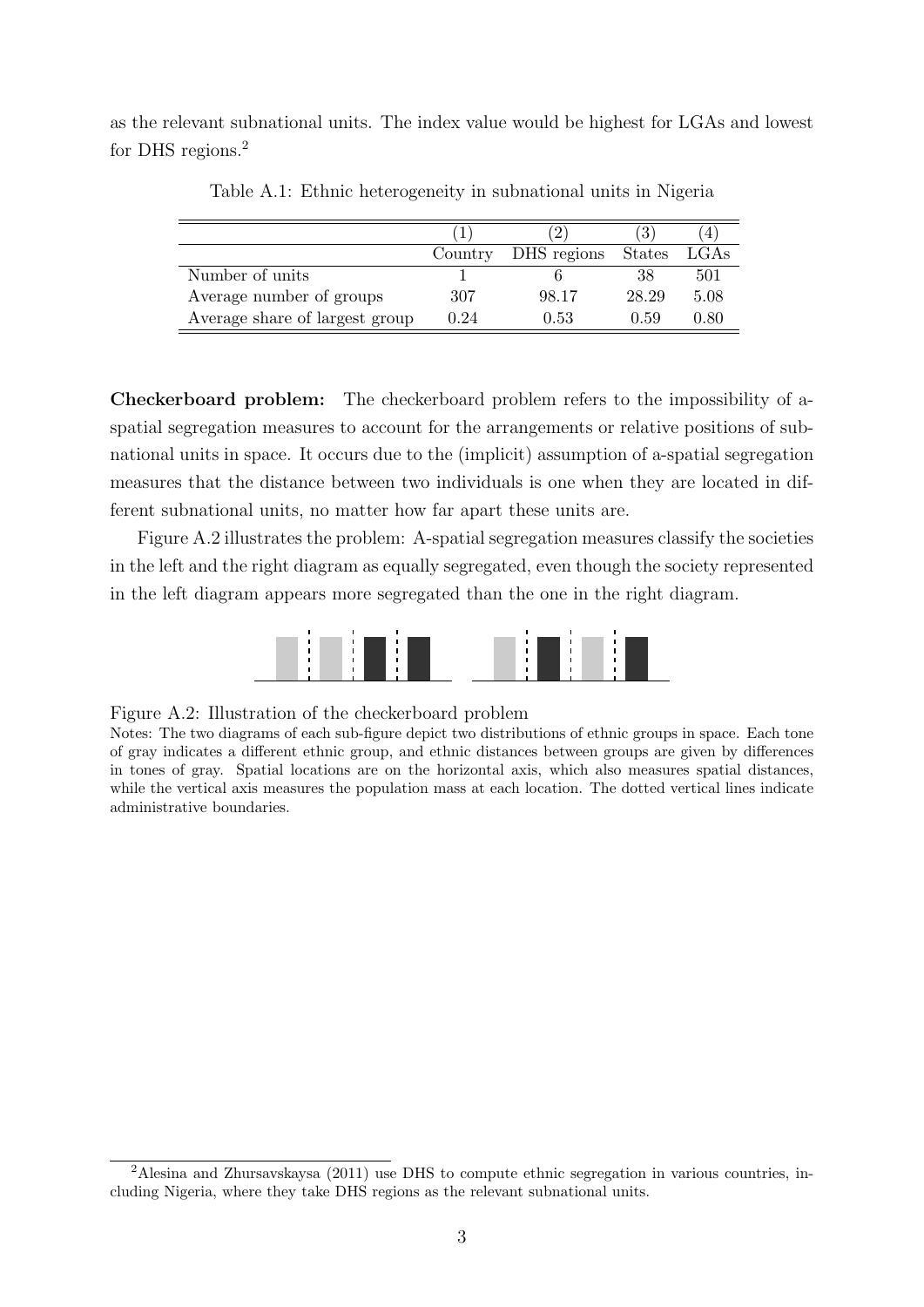# B. Geometric interpretation of our segregation index

To illustrate the general properties of our segregation index and its various components, we now provide a geometric interpretation. Suppose the population is finite, where  $P :=$  $\{1,\ldots,m\}$  is the set of individuals and  $m\geq 3$ . For each pair of individuals  $i,j\in P$ , denote by  $\lambda_{i,j}$  and  $\gamma^{i,j}$  the spatial and ethnic distance between them. Let

$$
\Lambda := (\lambda_{1,1}, \dots, \lambda_{m,m}) \text{ and } \Gamma := (\gamma^{1,1}, \dots, \gamma^{m,m})
$$

be the vectors of spatial and ethnic distances between all unordered pairs of individuals. Then, equation (2) can be written as  $S(\mu, \lambda, \gamma) = \frac{4}{m^2} \Lambda \cdot \Gamma$ , and by definition of inner product our segregation index can be decomposed into

$$
S(\mu, \lambda, \gamma) = \frac{4}{m^2} ||\Lambda||_2 ||\Gamma||_2 \cos[\theta_{\Lambda, \Gamma}],
$$
\n(B.1)

where

$$
||\Lambda||_2 := \left(\frac{1}{2} \sum_{(i,j)\in P^2} (\lambda_{i,j})^2\right)^{1/2} \text{ and } ||\Gamma||_2 := \left(\frac{1}{2} \sum_{(i,j)\in P^2} (\gamma^{i,j})^2\right)^{1/2}
$$

are the Euclidean norms of the two vectors  $\Lambda$  and  $\Gamma$ , and  $\theta_{\Lambda,\Gamma}$  is the angle between them.

Since  $\cos[0] = 1$ , our segregation index is maximized when the two vectors point in the same direction ( $\theta_{\Lambda,\Gamma} = 0$ ), which means that  $\Lambda$  and  $\Gamma$  are linearly dependent, i.e., there is some  $k > 0$  such that  $\lambda_{i,j} = k \gamma^{i,j}$  for all  $i, j \in P$ . In this sense, S can be interpreted as a geometric projection. To see an example, consider the two joint distributions in Figure 1(c). Clearly, by S the left distribution is more segregated than the right, as  $\Lambda$  and  $\Gamma$ are co-directional in the left but not in the right distribution, everything else equal. This is in line with our intuition in the Introduction. Another relevant feature of our index is that any increase in the mean of the two vectors, or in their Euclidean norms, also leads to higher segregation. For example, in Figure 1(b) the distribution on the left is more segregated than that on the right as the mean ethnic distance (and the Euclidean norm  $||\Gamma||_2$ ) is higher, everything else being equal. Moreover, any mean-preserving spread of the elements of each of the two vectors  $\Lambda$  and  $\Gamma$  that keeps their alignment constant leads to higher segregation. This can be easily shown by the convexity of the (square of the) Euclidean norms  $||\Lambda||_2$  and  $||\Gamma||_2$  in the spatial distance and in the ethnic distance between each pair of individuals, respectively.

This geometric interpretation of our segregation index resembles the decomposition in Proposition 1: The generalized social fractionalization index  $F$  and the spatial dispersion index D are related to the Euclidean norms of the two respective vectors, and the alignment index A is therefore related to the cosign of the angle between the vectors of ethnic and spatial distances. In particular, it follows from Proposition 1 and Equation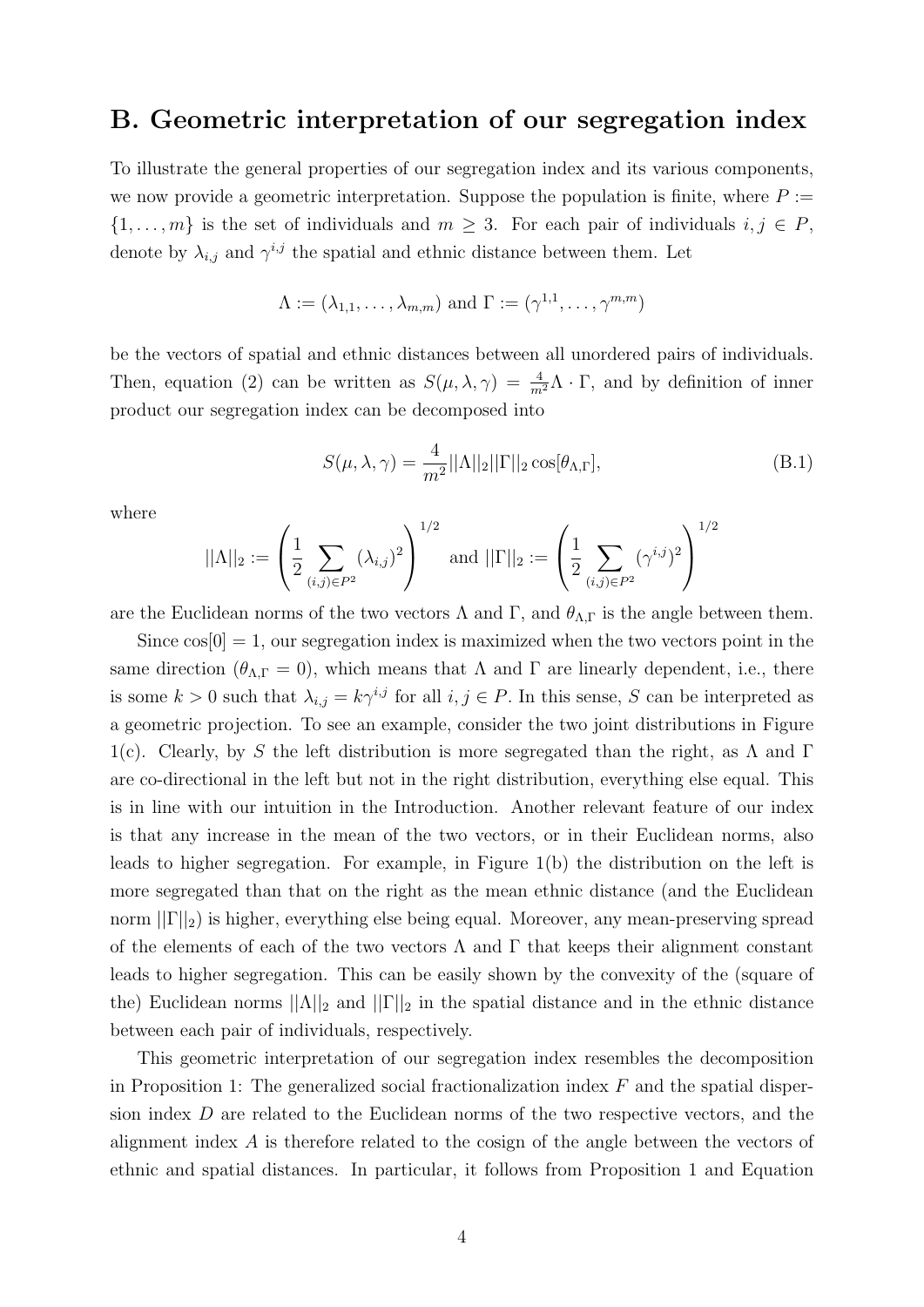(B.1) that  $A(\mu, \lambda, \gamma) \approx \cos[\theta_{\Lambda, \Gamma}]$  and  $F(\mu, \gamma)D(\mu, \lambda) \approx 4||\Lambda||_2||\Gamma||_2/m^2$ . To see this, it is useful to write

$$
F(\mu, \gamma)D(\mu, \lambda) = \left(\frac{2}{m^2}\right)^2 \left(\sum_{(i,j)\in P^2} \gamma^{i,j}\right) \left(\sum_{(i,j)\in P^2} \lambda_{i,j}\right),
$$
  

$$
4||\Lambda||_2||\Gamma||_2/m^2 = \left(\frac{2}{m^2}\right) \left(\sum_{(i,j)\in P^2} (\gamma^{i,j})^2\right)^{1/2} \left(\sum_{(i,j)\in P^2} (\lambda_{i,j})^2\right)^{1/2}.
$$

Note the proportionality across the two equations for each of the three elements that respectively correspond to population size  $(m)$ , social distances  $(\gamma^{i,j})$  and spatial distances  $(\lambda_{i,j})$ . Although different,  $F(\mu, \gamma)D(\mu, \lambda)$  and  $4||\Lambda||_2||\Gamma||_2/m^2$  are closely related, which means that  $A(\mu, \lambda, \gamma)$  and the cosign of  $\theta_{\Lambda,\Gamma}$  are closely related as well.<sup>3</sup> This relation further justifies our interpretation of A as alignment or co-directionality of spatial and ethnic distances. For the purpose of empirical applications, A has the advantage – compared to the consign of  $\theta_{\Lambda,\Gamma}$  – that its computation does not require data at the individual level. Similarly, F and D are related to the Euclidean norms  $||\Gamma||_2$  and  $||\Lambda||_2$  and have the same empirical advantage compared to them.

<sup>&</sup>lt;sup>3</sup>One can show that  $A(\mu, \lambda, \gamma)$  is a positively-biased proxy of  $cos[\theta_{\Lambda},r]$ . This follows from  $4||\Lambda||_2||\Gamma||_2/m^2 \geq S(\mu, \lambda, \gamma)$  for all  $\mu \in \mathcal{M}$  (as  $\cos[\theta_{\Lambda, \Gamma}] \in [0, 1]$ ) and  $F(\mu, \gamma)D(\mu, \lambda) = S(\overline{\mu}, \lambda, \gamma)$ , which jointly imply  $4||\Lambda||_2||\Gamma||_2/m^2 \geq F(\mu, \gamma)D(\mu, \lambda)$ . Hence,  $A(\mu, \lambda, \gamma) \geq \cos[\theta_{\Lambda, \Gamma}]$ .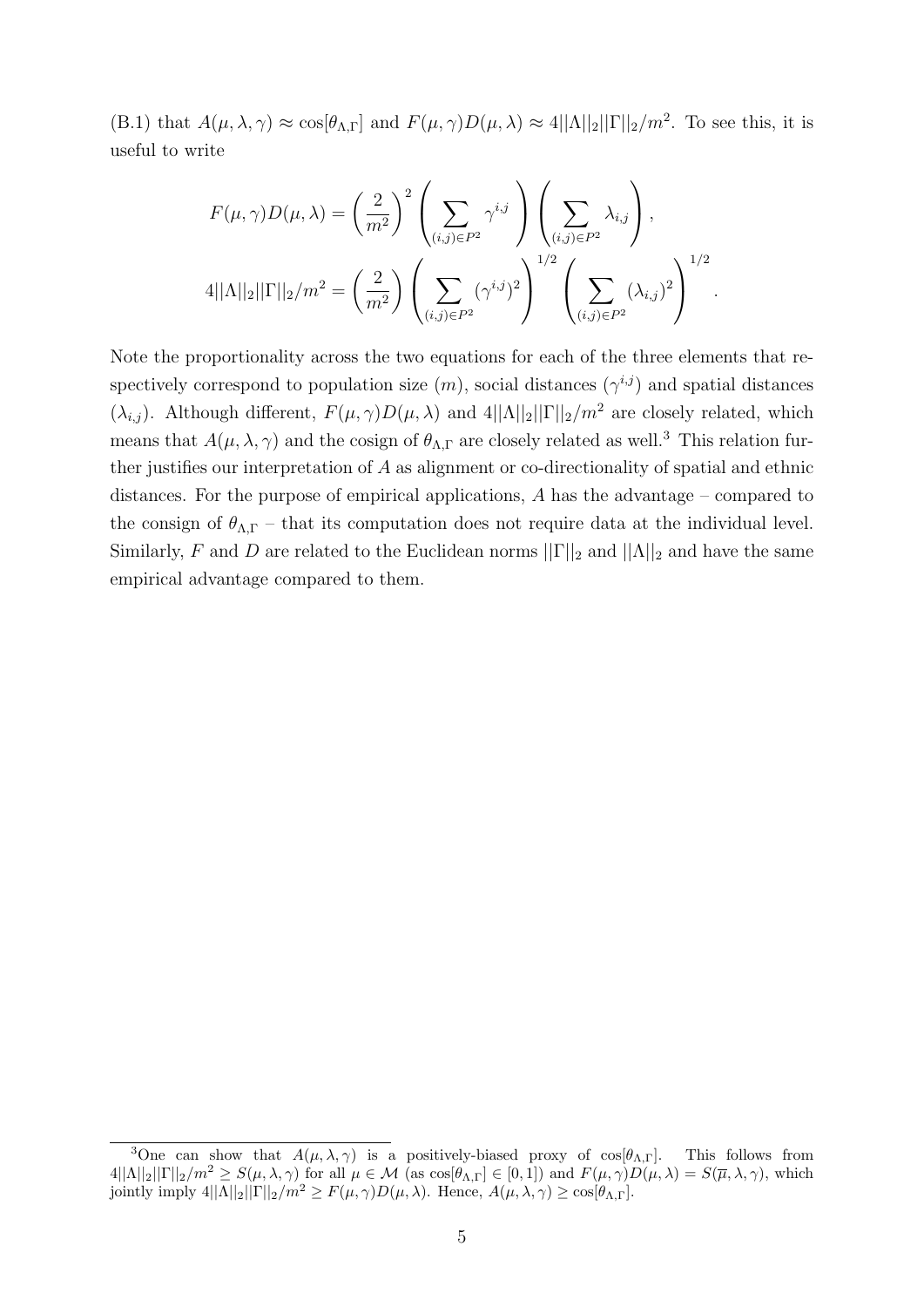# C. List of countries

We provide our four indices of ethnic geography (i.e., ethnic segregation, generalized ethnic fractionalization, spatial dispersion, and ethno-spatial alignment) for the following 159 countries with a current population of more than 250,000 and a land surface area of more than 5,000 km<sup>2</sup>: Afghanistan, Albania, Algeria, Angola, Argentina, Armenia, Australia, Azerbaijan, Bangladesh, Belarus, Belgium, Belize, Benin, Bhutan, Bolivia, Bosnia and Herzegovina, Botswana, Brazil, Brunei, Bulgaria, Burkina Faso, Burundi, Cambodia, Cameroon, Canada, Central African Republic, Chad, Chile, China, Colombia, Congo, Costa Rica, Cote d'Ivoire, Croatia, Cuba, Cyprus, Czech Republic, Democratic Republic of the Congo, Denmark, Djibouti, Dominican Republic, East Timor, Ecuador, Egypt, El Salvador, Equatorial Guinea, Eritrea, Estonia, Ethiopia, Finland, France, Gabon, Gambia, Georgia, Germany, Ghana, Greece, Guatemala, Guinea, Guinea-Bissau, Guyana, Haiti, Honduras, Hungary, Iceland, India, Indonesia, Iran, Iraq, Ireland, Israel, Italy, Jamaica, Japan, Jordan, Kazakhstan, Kenya, Kuwait, Kyrgyzstan, Laos, Latvia, Lebanon, Lesotho, Liberia, Libya, Lithuania, Macedonia, Madagascar, Malawi, Malaysia, Mali, Mauritania, Mexico, Moldova, Mongolia, Montenegro, Morocco, Mozambique, Myanmar, Namibia, Nepal, Netherlands, New Zealand, Nicaragua, Niger, Nigeria, North Korea, Norway, Oman, Palestine, Pakistan, Panama, Papua New Guinea, Paraguay, Peru, Philippines, Poland, Portugal, Qatar, Romania, Russian Federation, Rwanda, Saudi Arabia, Senegal, Sierra Leone, Slovakia, Slovenia, Somalia, South, Africa, South Korea, South Sudan, Spain, Sri Lanka, Sudan, Suriname, Swaziland, Sweden, Switzerland, Syria, Taiwan, Tajikistan, Tanzania, Thailand, Togo, Tunisia, Turkey, Turkmenistan, Uganda, Ukraine, United Arab Emirates, United Kingdom, United States, Uruguay, Uzbekistan, Venezuela, Viet Nam, Yemen, Zambia, Zimbabwe.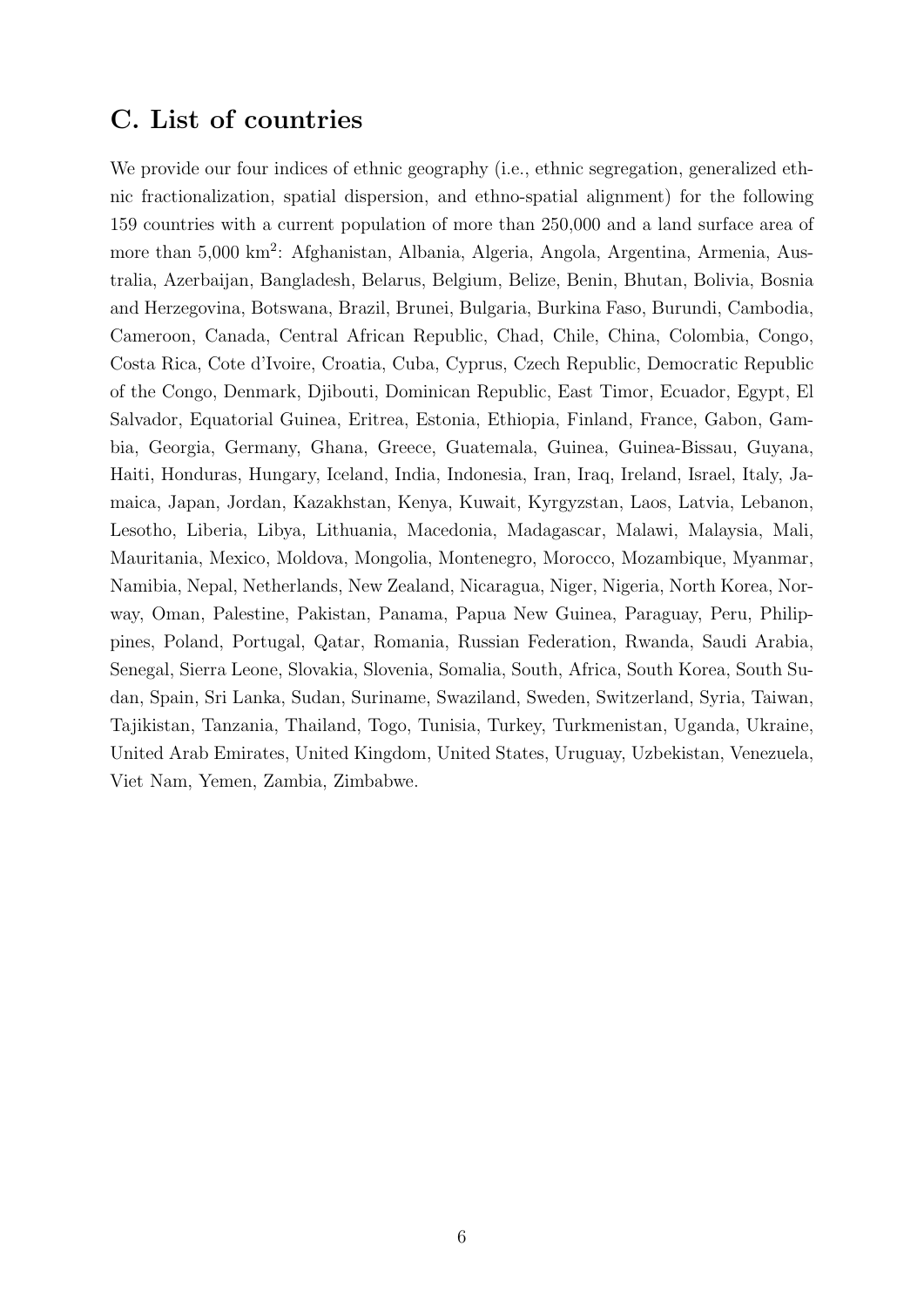# D. Correlations between our indices and alternative indices

| Index $(i)$                   | Source       | Cor(S,i) | Cor(A,i) | Cor(F,i) | Cor(D,i) | Obs. |
|-------------------------------|--------------|----------|----------|----------|----------|------|
| Standard fractionalization    | <b>ADEKW</b> | 0.349    | $-0.146$ | 0.517    | 0.146    | 154  |
| Standard fractionalization    | AΖ           | 0.385    | $-0.158$ | 0.574    | 0.167    | 95   |
| A-spatial segregation         | AΖ           | 0.256    | $-0.121$ | 0.438    | 0.107    | 95   |
| Standard fractionalization    | EMR.         | 0.426    | $-0.160$ | 0.587    | 0.191    | 133  |
| Generalized fractionalization | EMR.         | 0.528    | $-0.010$ | 0.656    | 0.208    | 133  |
| Polarization                  | EMR.         | 0.319    | 0.008    | 0.473    | 0.098    | 133  |

Table D.1: Correlations between our indices and alternative indices

Notes: Standard fractionalization refers to the index of ethnic fractionalization based on categorical data, whereas generalized fractionalization is based on (non-binary) ethnic distances and sometimes called the Greenberg-Gini index. A-spatial segregation refers to the segregation index used by Alesina and Zhuravskaya (2011), which is based on the population shares of different ethnic groups in different subnational units rather than ethnic and spatial distances. Polarization refers to the polarization index by Duclos et al. (2004). ADEKW stands for Alesina et al. (2003), AZ for Alesina and Zhuravskaya (2011), and EMR for Esteban et al. (2012).  $Cor(X,i)$  refers to the correlation between our index X and the index i given in the first column.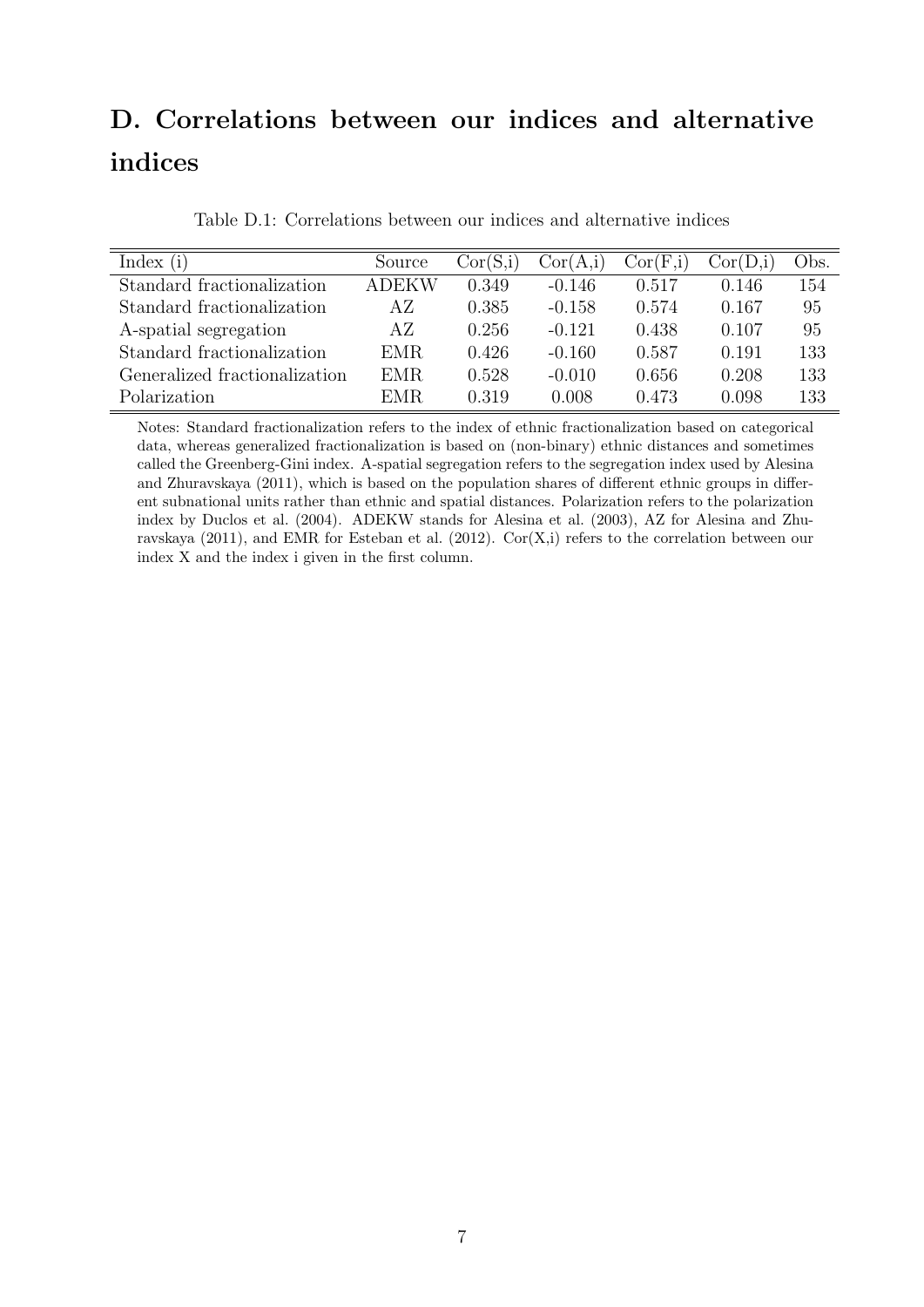# E. Definitions of dependent and control variables

## E.1. Dependent variables

### E.1.1. Main dependent variables

Rule of law: This is one of six World Bank Governance Indicators (also called Worldwide Governance Indicators) for 2010. These indicators are based on several hundred individual variables from many different organizations measuring perceptions of governance. These individual measures of governance are assigned to categories capturing key dimensions of governance. An unobserved component model is used to construct the six aggregate governance indicators. They are normally distributed with a mean of zero and a standard deviation of one each year of measurement. The rule of law indicator includes several indicators that measure the extent to which agents have confidence in and abide by the rules of society. These include perceptions of the incidence of crime, the effectiveness and predictability of the judiciary, and the enforceability of contracts. This indicator thus measures the success of a society in developing an environment in which fair and predictable rules form the basis for economic and social interactions and the extent to which property rights are protected.

Income (PWT): Logarithm of expenditure-side real GDP per capita in 2010 at chained purchasing power parities (in 2011 US dollars) by Penn World Table, version 9.

Trust: Measure of generalized trust based on World Values Surveys conducted from 1981-2008. It is calculated as the fraction of total respondents who responded with "most people can be trusted" (as opposed to "can't be too careful") when asked: "Generally speaking, would you say that most people can be trusted or that you can't be too careful in dealing with people?" Variable taken from Ashraf and Galor (2013).

#### E.1.2. Additional dependent variables used in Online Appendix E

Control of corruption: This is one of six World Bank Governance Indicators for 2010. It measures perceptions of corruption, including the frequency of bribe payments in the business environment and the extent of political corruption.

Government effectiveness: This is one of six World Bank Governance Indicators for 2010. It measures public service provision, the quality of the bureaucracy, the competence of civil servants, and the independence of the civil service from political pressures.

Political stability: This is one of six World Bank Governance Indicators for 2010. It measures perceptions of the likelihood that the government in power will be destabilized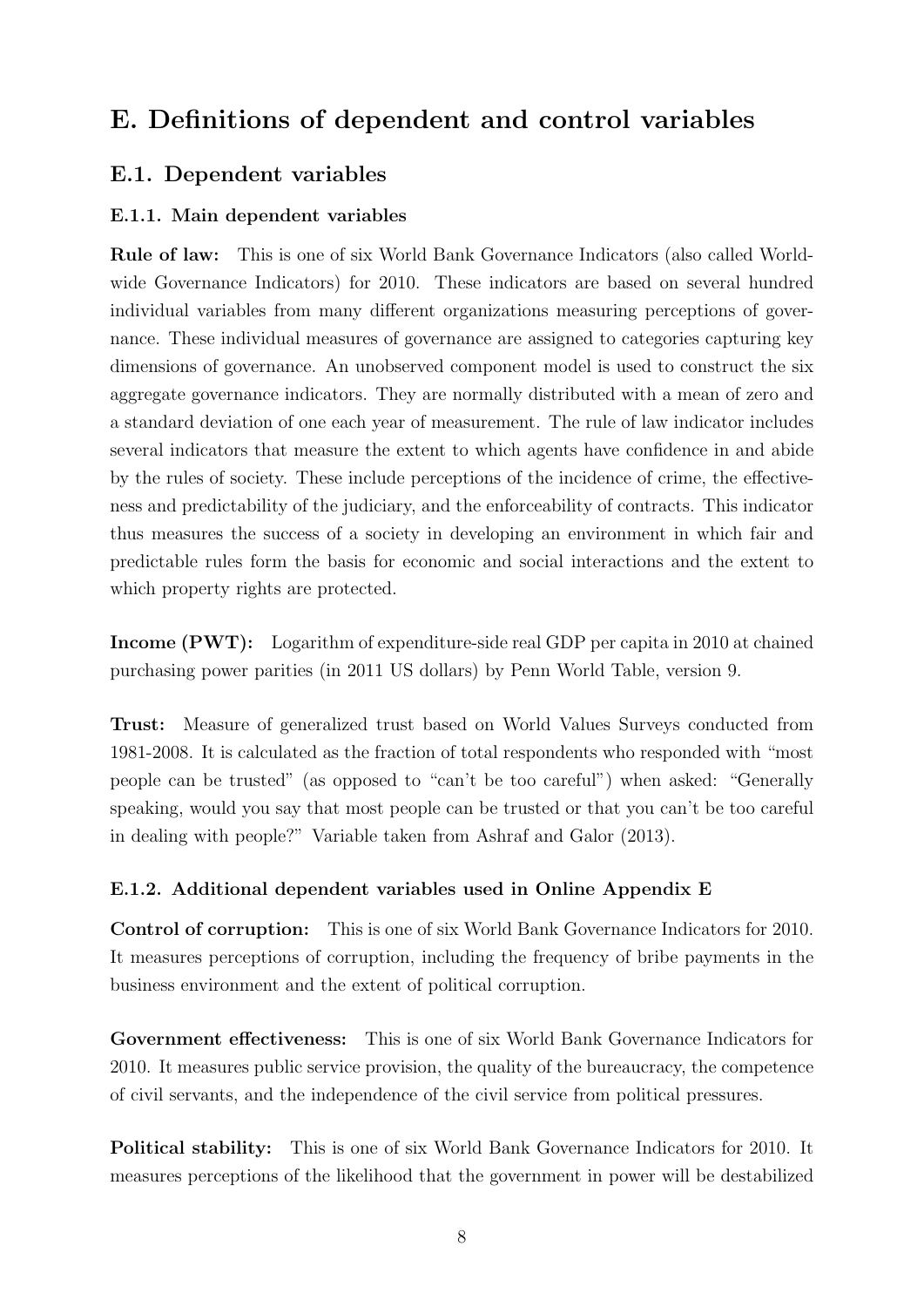or overthrown by possibly unconstitutional and/or violent means.

Regulatory quality: This is one of six World Bank Governance Indicators for 2010. It measures the incidence of market-unfriendly policies and perceptions of the burdens imposed by excessive regulation in areas such as foreign trade and business development.

Voice and accountability: This is one of six World Bank Governance Indicators for 2010. It measures various aspects of the political process, civil liberties and political rights to indicate the extent to which citizens of a country are able to participate in the selection of governments.

Quality of government: This indicator from the International Country Risk Guide (ICRG) corresponds to the mean of three ICRG variables in 2010: Corruption, law and order, and bureaucratic quality.

Corruption perception index: This index from Transparency International focuses on perceptions of corruption in the public sector in 2010 and includes both administrative and political corruption. We have rescaled it so that it ranges between zero and one, with higher values implying less corruption.

Income (WDI): Logarithm of GDP per capita in 2010 based on purchasing power parity (in constant 2011 international dollars) from the World Development Indicators.

### E.1.3. Summary statistics

|                             | Observations | Mean     | Std. Dev. | Min.     | Max.   |
|-----------------------------|--------------|----------|-----------|----------|--------|
| Rule of law                 | 155          | $-0.212$ | 0.995     | $-2.448$ | 1.977  |
| Income (PWT, in logs)       | 146          | 9.032    | 1.243     | 6.341    | 11.708 |
| Trust                       | 76           | 0.280    | 0.140     | 0.049    | 0.664  |
| Control of corruption       | 155          | $-0.186$ | 1.000     | $-1.739$ | 2.414  |
| Government effectiveness    | 155          | $-0.135$ | 0.988     | $-2.239$ | 2.245  |
| Political stability         | 155          | 0.249    | 0.381     | 0.000    | 1.393  |
| Regulatory quality          | 155          | $-0.111$ | 0.994     | $-2.446$ | 1.888  |
| Voice and accountability    | 155          | $-0.239$ | 1.007     | $-2.193$ | 1.637  |
| Quality of government       | 130          | 0.523    | 0.198     | 0.083    | 1.000  |
| Corruption perception index | 152          | 0.386    | 0.206     | 0.110    | 0.930  |
| Income (WDI, in logs)       | 149          | 9.035    | 1.255     | 6.391    | 11.157 |

Table E.1: Summary statistics for our dependent variables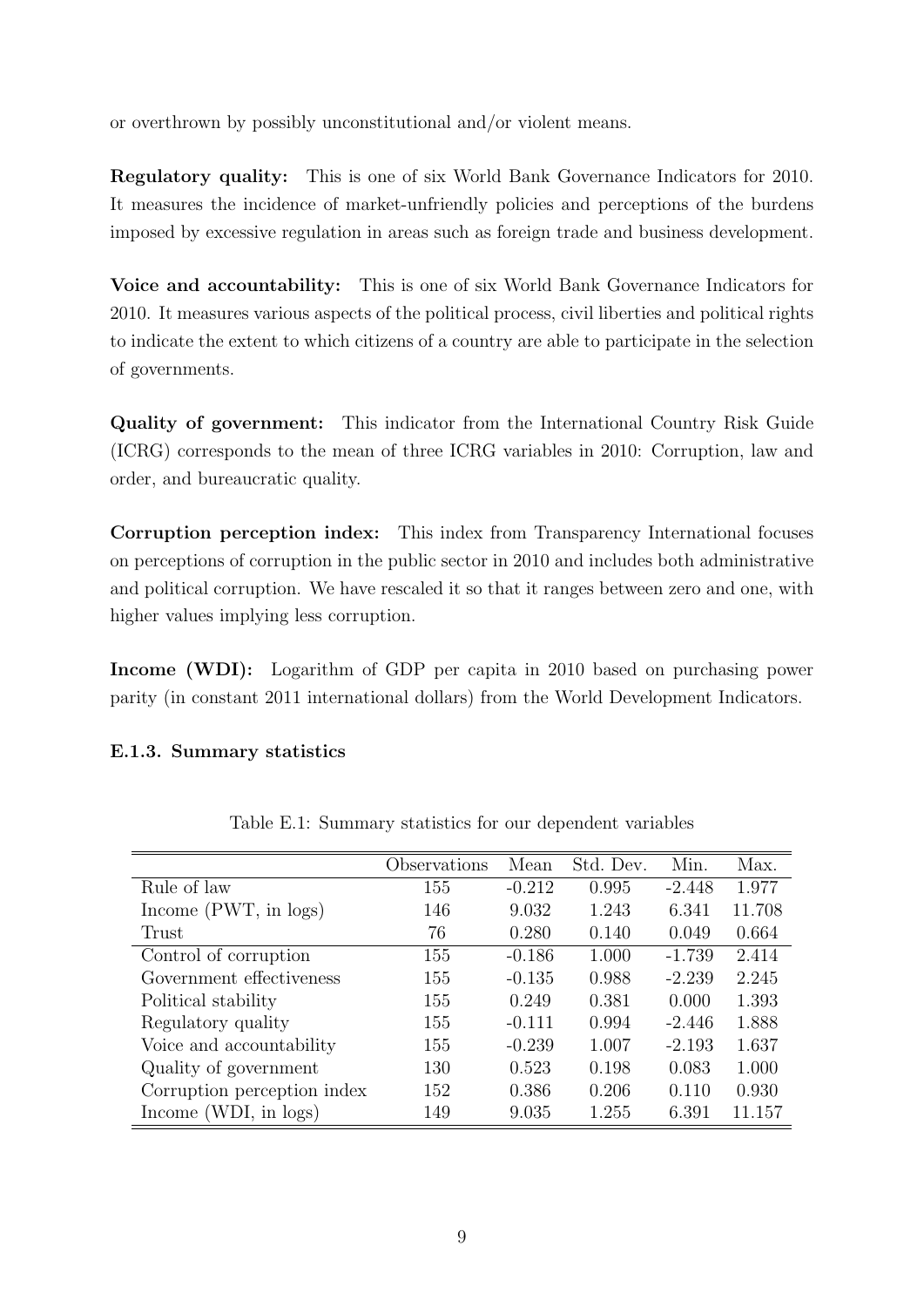## E.2. Control variables

Absolute latitude: The absolute value of the latitude of a country's approximate centroid, as reported by the CIA's World Factbook, taken from Ashraf and Galor (2013).

Temperature: The intertemporal average monthly temperature of a country in degrees Celsius per month over the 1961–1990 time period, calculated using geospatial average monthly temperature data, taken from Ashraf and Galor (2013).

Precipitation: The intertemporal average monthly precipitation of a country in mm per month over the 1961–1990 time, calculated using geospatial average monthly precipitation data, taken from Ashraf and Galor (2013).

Terrain roughness: Terrain Ruggedness Index by Nunn and Puga (2012), which quantifies average local topographic heterogeneity by measuring elevation differences for grid points within 30 arc-seconds.

Average and standard deviation of elevation: Variables based on geospatial elevation data, taken from Michalopoulos (2012).

Average and standard deviation of land suitability: Variables based on a geospatial index of the suitability of land for agriculture based on ecological indicators of climate and soil suitability for cultivation, taken from Michalopoulos (2012).

Migratory distance from Addis Ababa: The great circle distance from Addis Ababa (Ethiopia) to the country's modern capital city along a land-restricted path forced through one or more of five intercontinental waypoints (Cairo, Istanbul, Phnom Penh, Anadyr, and Prince Rupert), taken from Ashraf and Galor (2013).

Time elapsed since the agricultural transition: The number of years elapsed up to the year 2000 CE since the majority of the population residing within a country's modern national borders began practicing sedentary agriculture as the primary mode of subsistence, taken from Ashraf and Galor (2013).

Former colonizer: A variable indicating whether a country is a former British colony, a former French colony, a former Spanish colony, the former colony of another Western colonizer, or not a former Western colony. It is based on the classification of Western overseas colonies in the Authoritarian Regime Dataset.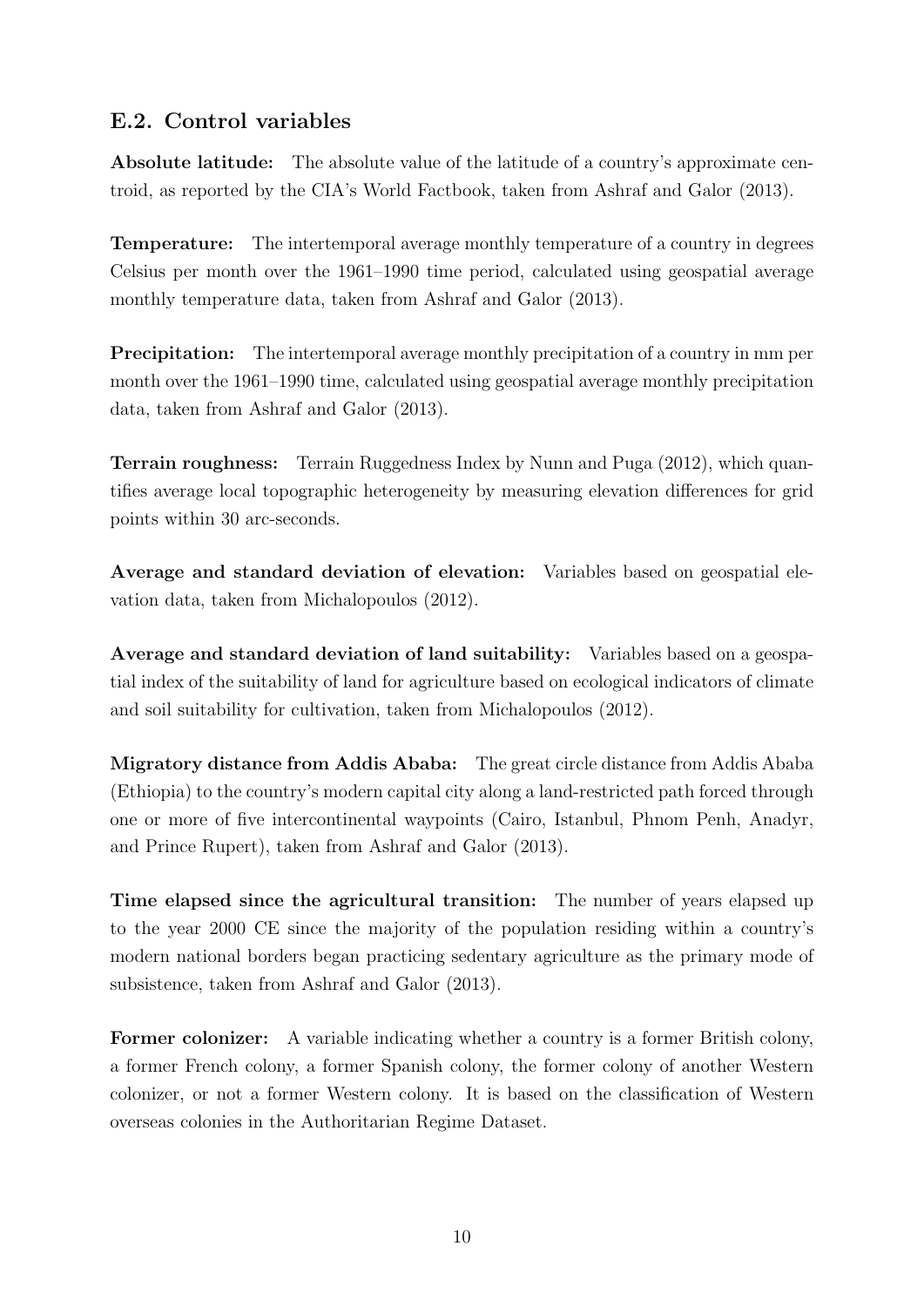# F. Trust as a possible mechanism

|                   | $\left  \right $ | 2)                   | $\left(3\right)$ | $\left(4\right)$ |
|-------------------|------------------|----------------------|------------------|------------------|
| Dependent var.    | Rule of law      | Rule of law          | Income           | Income           |
| Alignment         | $0.48**$         | 0.21                 | $0.38***$        | 0.26             |
|                   | (0.23)           | (0.26)               | (0.14)           | (0.17)           |
| Fractionalization | $-0.36$          | $-0.44$              | $-0.40$          | $-0.44$          |
|                   | (0.74)           | (0.73)               | (0.60)           | (0.61)           |
| Dispersion        | 0.34             | $-0.38$              | 0.61             | 0.28             |
|                   | (0.67)           | (0.74)               | (0.53)           | (0.55)           |
| Trust             |                  | $2.71***$            |                  | $1.24*$          |
|                   |                  | (0.85)               |                  | (0.68)           |
| Main controls     | Yes              | $\operatorname{Yes}$ | Yes              | Yes              |
| Countries         | 76               | 76                   | 76               | 76               |
| $R^2$             | 0.47             | 0.53                 | 0.66             | 0.67             |

Table F.1 Ethnic geography, trust, rule of law, and income

Notes: OLS regressions. The dependent variable is the rule of law in 2010 from the World Bank Governance Indicators in columns (1) and (2), and expenditure-side real GDP per capita in 2010 from the Penn World Tables 9.0 in columns (3) and (4). The sample is restricted to countries for which generalized trust from the World Value Survey in the 1981-2008 time period is available. Main controls are absolute latitude and continental dummy variables. Online Appendix E contains more information on the dependent and control variables, and on generalized trust. Ethno-spatial alignment, generalized ethnic fractionalization and spatial dispersion are explained in Sections 2 and 3. Robust standard errors. \*\*\*, \*\*, \* indicate significance at the 1, 5 and 10%-level, respectively.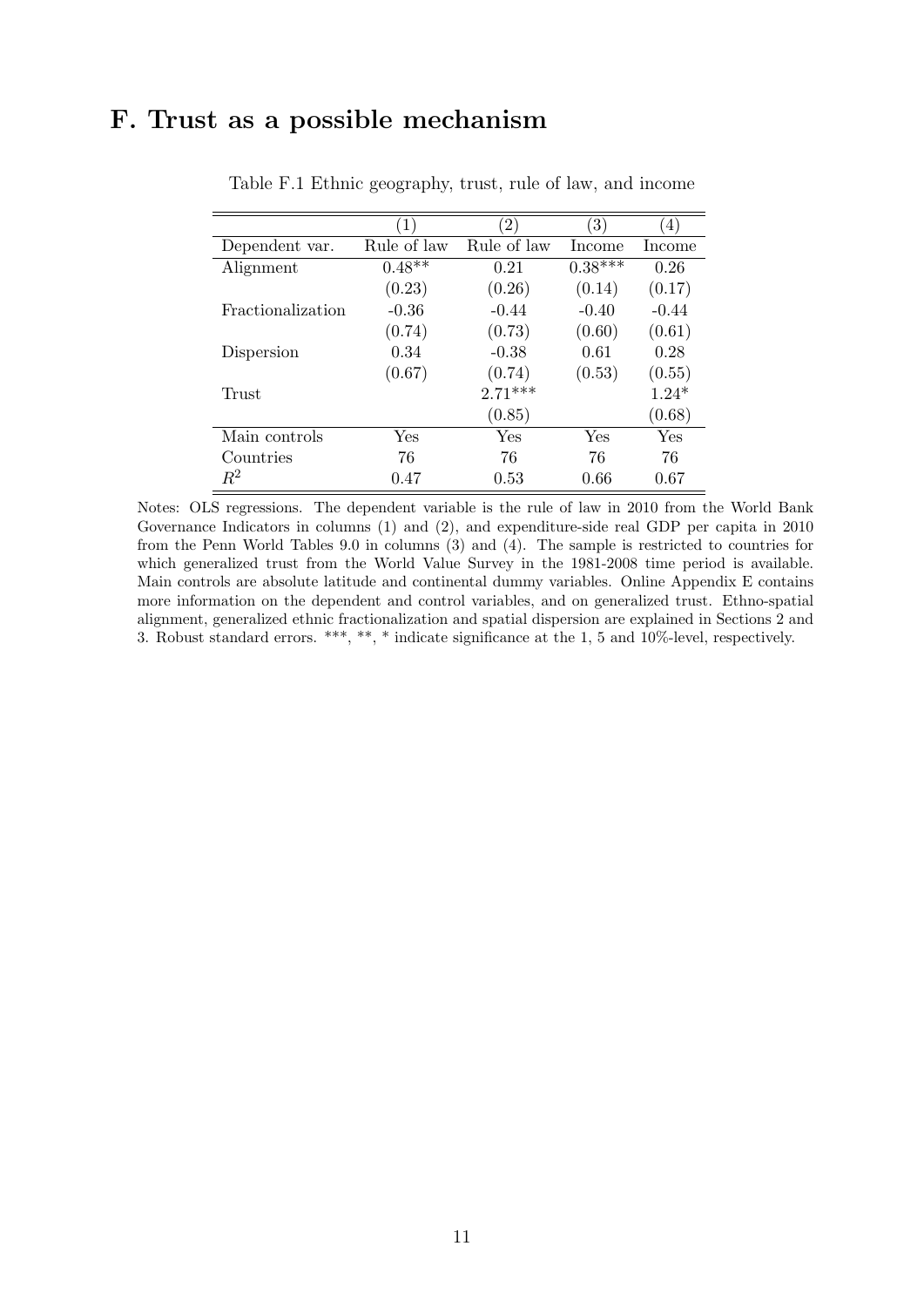# G. Robustness of cross-country regressions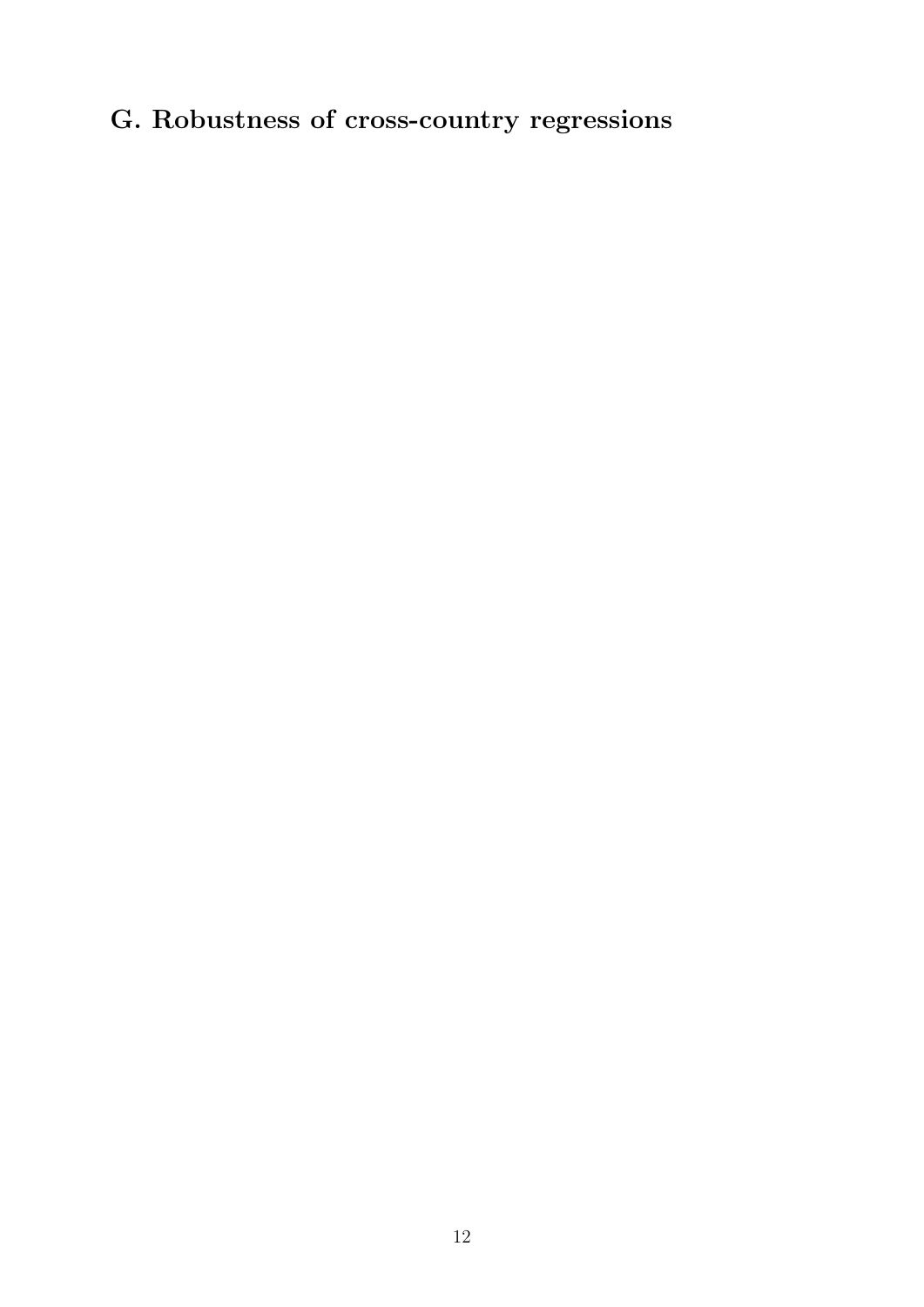|                      |                                                                 | $\widetilde{\mathcal{S}}$                                                                                          | $\widetilde{\mathcal{S}}$                                               | (4)                                                                                                   | $\widehat{5}$                                                                        |                                                                      | $\widetilde{\mathcal{L}}$                                    | $\infty$                                                                                                   |
|----------------------|-----------------------------------------------------------------|--------------------------------------------------------------------------------------------------------------------|-------------------------------------------------------------------------|-------------------------------------------------------------------------------------------------------|--------------------------------------------------------------------------------------|----------------------------------------------------------------------|--------------------------------------------------------------|------------------------------------------------------------------------------------------------------------|
| Dependent var.       |                                                                 |                                                                                                                    |                                                                         |                                                                                                       | Rule of law (WBG)                                                                    |                                                                      |                                                              |                                                                                                            |
| Alignment            | $0.43***$                                                       | $0.47***$                                                                                                          | $0.34*$                                                                 | $\frac{1}{0.40}$ **                                                                                   | $0.44***$                                                                            | $0.40***$                                                            | $0.46***$                                                    | $0.46***$                                                                                                  |
|                      |                                                                 |                                                                                                                    |                                                                         |                                                                                                       |                                                                                      |                                                                      |                                                              |                                                                                                            |
| Fractionalization    |                                                                 |                                                                                                                    |                                                                         |                                                                                                       |                                                                                      |                                                                      |                                                              |                                                                                                            |
|                      | $\begin{array}{c} (0.15) \\ -0.68 \\ 0.44) \\ 0.52 \end{array}$ |                                                                                                                    |                                                                         |                                                                                                       |                                                                                      |                                                                      |                                                              |                                                                                                            |
| Dispersion           |                                                                 |                                                                                                                    |                                                                         |                                                                                                       |                                                                                      |                                                                      |                                                              |                                                                                                            |
|                      | (0.52)                                                          | $\begin{array}{c} (0.16) \\ -0.61 \\ (0.42) \\ -0.21 \\ \hline (0.47) \\ (0.47) \\ \hline Y \text{es} \end{array}$ | $\begin{array}{c} (0.18) \\ 0.09 \\ 0.38) \\ 0.11 \\ 0.56) \end{array}$ | $\begin{array}{c} (0.15) \\ -0.44 \\ (0.33) \\ 0.34 \\ \hline (0.46) \\ (0.46) \\ \hline \end{array}$ | $\begin{array}{c} (0.14) \\ -0.24 \\ (0.33) \\ 0.13 \\ (0.47) \\ \hline \end{array}$ | $\begin{array}{c} (0.14) \\ -0.25 \\ (0.32) \\ -0.20 \\ \end{array}$ | $(0.15)$<br>$-0.32$<br>$(0.39)$<br>$0.30$<br>$(0.46)$<br>Yes | $\begin{array}{c} (0.12) \\ -0.22 \\ (0.29) \\ -0.00 \\ (0.41) \\ \hline Y_{\mbox{\small 4S}} \end{array}$ |
| Main controls        | $\sqrt{\text{res}}$                                             |                                                                                                                    | $\sqrt{\text{res}}$                                                     |                                                                                                       |                                                                                      | Yes                                                                  |                                                              |                                                                                                            |
| Omitted observations |                                                                 | Americas                                                                                                           | Asia                                                                    | Europe                                                                                                | Oceania                                                                              | <b>veo-Europe</b>                                                    |                                                              | Outliers                                                                                                   |
| $R^2$                | Africa $0.41$                                                   | $0.49$<br>129                                                                                                      | 0.59                                                                    | $0.25\,$                                                                                              | $\,0.44$                                                                             | $\begin{array}{c} 0.45 \\ 151 \end{array}$                           | $F=0$ $0.47$ $140$                                           | $\begin{array}{c} 0.51 \\ 147 \end{array}$                                                                 |
| Countries            | 107                                                             |                                                                                                                    | 112                                                                     | $120\,$                                                                                               | 152                                                                                  |                                                                      |                                                              |                                                                                                            |

Table G.1: Ethnic geography and the rule of law in restricted samples Table G.1: Ethnic geography and the rule of law in restricted samples Notes: OLS regressions. Dependent variable is the rule of law in 2010 by the World Bank Governance Indicators. We omit countries from one continent in each of the columns  $(1)$ – $(5)$ , the settler colonies Australia, Canada, New Zealand and United States in column  $(6)$ , the ethnically homogeneous countries in column  $(7)$ , and outliers as identified by Cook's distance (with a threshold of 4/155) in column (8). Main controls are absolute latitude and continental dummy variables. Online Appendix E contains more information on dependent and control variables. Alignment, fractionalization and dispersion are explained in Notes: OLS regressions. Dependent variable is the rule of law in 2010 by the World Bank Governance Indicators. We omit countries from one continent in each of the columns  $(1)-(5)$ , the settler colonies Australia, Canada, New Zealand and United States in column  $(6)$ , the ethnically homogeneous countries in column (7), and outliers as identified by Cook's distance (with a threshold of 4/155) in column (8). Main controls are absolute latitude and continental dummy variables. Online Appendix E contains more information on dependent and control variables. Alignment, fractionalization and dispersion are explained in Sections 2 and 3. Robust standard errors. \*\*\*, \*\*, \* indicate significance at the 1, 5 and 10%-level, respectively. Sections 2 and 3. Robust standard errors. \*\*\*, \* indicate significance at the 1, 5 and 10%-level, respectively.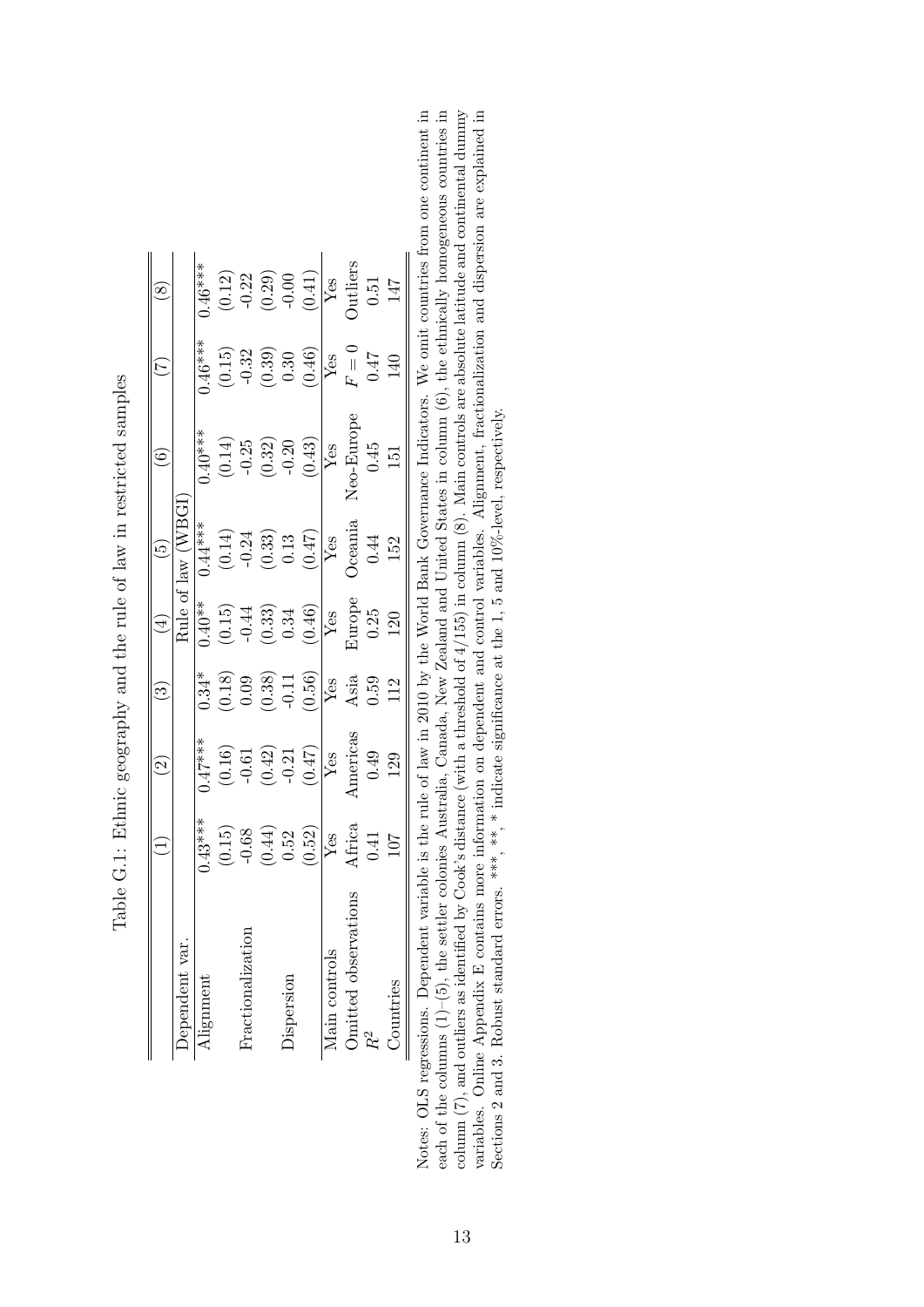|                      |                                                                              | $\widetilde{\mathcal{S}}$                                                     | <u>ි</u>                                                                  | $\bigoplus$                                                                          | $\widetilde{\Xi}$                                                     | $\widehat{\mathfrak{s}}$                                                   | É)                                                                         | $\infty$                                                                                                    |
|----------------------|------------------------------------------------------------------------------|-------------------------------------------------------------------------------|---------------------------------------------------------------------------|--------------------------------------------------------------------------------------|-----------------------------------------------------------------------|----------------------------------------------------------------------------|----------------------------------------------------------------------------|-------------------------------------------------------------------------------------------------------------|
| Dependent var.       |                                                                              |                                                                               |                                                                           |                                                                                      | Income (PWT)                                                          |                                                                            |                                                                            |                                                                                                             |
| Alignment            | $(1.42***)$                                                                  | $0.59***$                                                                     | $0.49*$                                                                   | $0.57***$                                                                            | $0.54***$                                                             | $0.53***$                                                                  | $0.56***$                                                                  | $0.51***$                                                                                                   |
|                      |                                                                              |                                                                               |                                                                           |                                                                                      |                                                                       |                                                                            |                                                                            |                                                                                                             |
| Fractionalization    |                                                                              |                                                                               |                                                                           |                                                                                      |                                                                       |                                                                            |                                                                            |                                                                                                             |
|                      |                                                                              |                                                                               |                                                                           |                                                                                      |                                                                       |                                                                            |                                                                            |                                                                                                             |
| Dispersion           |                                                                              |                                                                               |                                                                           |                                                                                      |                                                                       |                                                                            |                                                                            |                                                                                                             |
|                      | $\begin{array}{c} (0.16) \\ -0.88^* \\ (0.51) \\ 0.54 \\ (0.55) \end{array}$ | $\begin{array}{c} (0.14) \\ -1.05^* \\ (0.54) \\ -0.08 \\ (0.62) \end{array}$ | $\begin{array}{c} (0.25) \\ 0.09 \\ (0.47) \\ 0.46 \\ (0.69) \end{array}$ | $\begin{array}{c} (0.19) \\ -0.72 \\ (0.47) \\ 0.35 \\ (0.56) \\ \hline \end{array}$ | $(0.16)$<br>$-0.66$<br>$(0.43)$<br>$0.34$<br>$Y$ es<br>Yes<br>Oceania | $\begin{array}{c} (0.16) \\ -0.65 \\ (0.43) \\ 0.16 \\ (0.57) \end{array}$ | $\begin{array}{c} (0.15) \\ -0.68 \\ (0.45) \\ 0.49 \\ (0.53) \end{array}$ | $\begin{array}{c c} (0.12) \\ -0.66 \\ (0.40) \\ 0.77 \\ (0.49) \\ \hline Y_{\mbox{\small 6S}} \end{array}$ |
| Main controls        | Yes                                                                          | ${\bf Yes}$                                                                   | Yes                                                                       |                                                                                      |                                                                       | $\sqrt{\text{res}}$                                                        | $\overline{Y}$ es                                                          |                                                                                                             |
| Omitted observations | Africa                                                                       | Americas                                                                      | Asia                                                                      | Europe                                                                               |                                                                       | eo-Europe                                                                  | $F = 0$                                                                    | <b>Dutliers</b>                                                                                             |
| $R^2$                | 0.32                                                                         | $\!0.61$                                                                      | 0.69                                                                      | $\begin{array}{c} 0.47 \\ 111 \end{array}$                                           | $\sqrt{2.0}$                                                          | $0.56\,$                                                                   | 0.60                                                                       | $0.65\,$                                                                                                    |
| Countries            | 101                                                                          | 122                                                                           | 106                                                                       |                                                                                      | 144                                                                   | 142                                                                        | 133                                                                        | 139                                                                                                         |

Table G.2: Ethnic geography and income in restricted samples Table G.2: Ethnic geography and income in restricted samples Notes: OLS regressions. Dependent variable is the log of expenditure-side real GDP per capita in 2010 from the Penn World Tables 9.0. We omit countries from one continent in each of the columns  $(1)-(5)$ , the settler colonies Australia, Canada, New Zealand and United States in column  $(6)$ , the ethnically homogeneous countries in column  $(7)$ , and outliers as identified by Cook's distance (with a threshold of  $4/146$ ) in column  $(8)$ . Main controls are absolute latitude and continental dummy variables. Online Appendix E contains more information on dependent and control variables. Alignment, fractionalization and dispersion are explained in Sections 2 and 3. Robust standard erro from one continent in each of the columns (1)–(5), the settler colonies Australia, Canada, New Zealand and United States in column (6), the ethnically latitude and continental dummy variables. Online Appendix E contains more information on dependent and control variables. Alignment, fractionalization Notes: OLS regressions. Dependent variable is the log of expenditure-side real GDP per capita in 2010 from the Penn World Tables 9.0. We omit countries homogeneous countries in column (7), and outliers as identified by Cook's distance (with a threshold of 4/146) in column (8). Main controls are absolute and dispersion are explained in Sections 2 and 3. Robust standard errors. \*\*\*, \* \* indicate significance at the 1, 5 and 10%-level, respectively.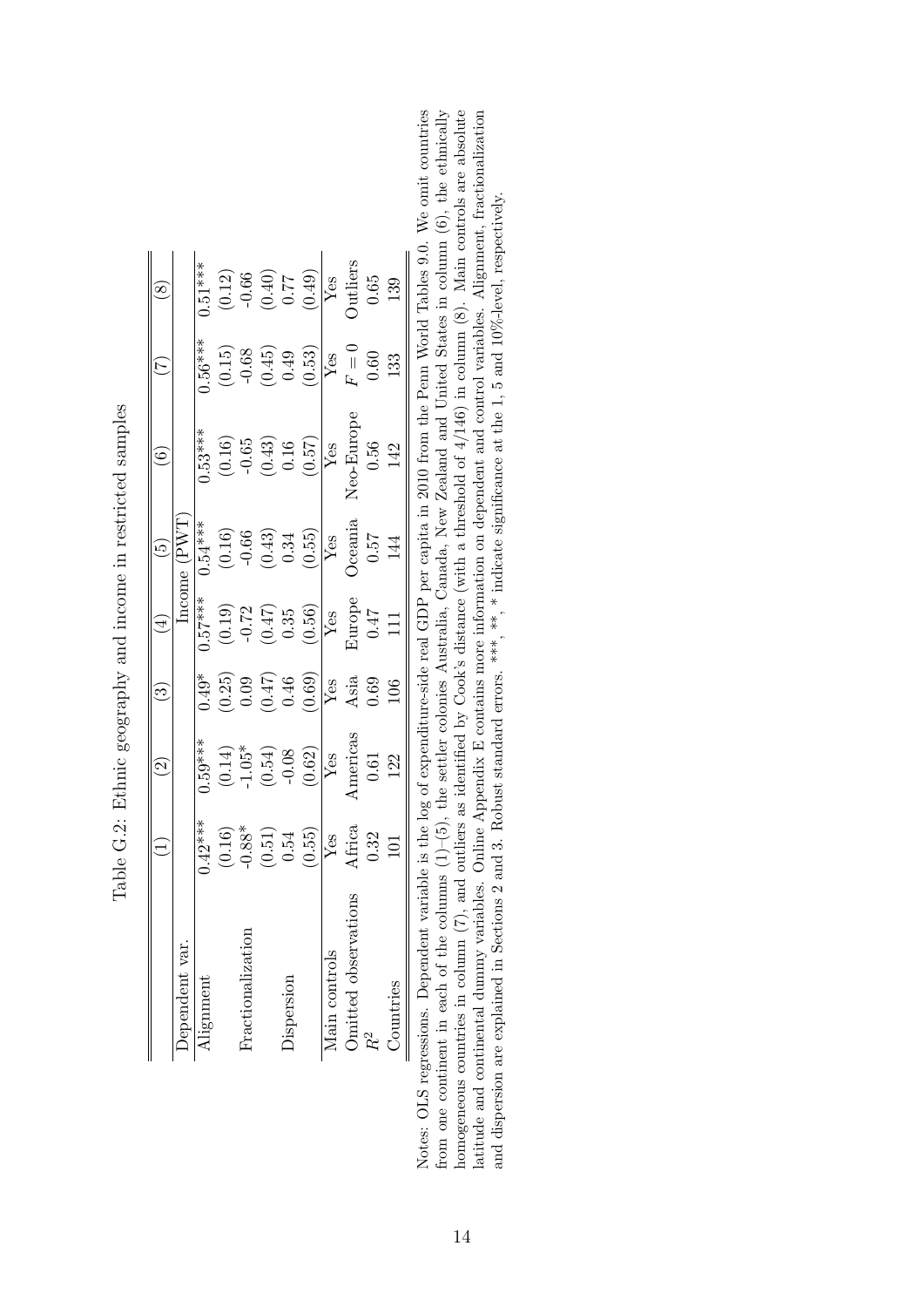|                      |                                         | $\widetilde{\mathcal{S}}$                                                                            | ్ర                                                                         | $\widehat{A}$                                                                                           | $\widetilde{\mathbb{G}}$                                               | عجَ                                                                                              | É                                                                                        | $\propto$                                                          |
|----------------------|-----------------------------------------|------------------------------------------------------------------------------------------------------|----------------------------------------------------------------------------|---------------------------------------------------------------------------------------------------------|------------------------------------------------------------------------|--------------------------------------------------------------------------------------------------|------------------------------------------------------------------------------------------|--------------------------------------------------------------------|
| Dependent var.       |                                         |                                                                                                      |                                                                            | Trust                                                                                                   | $\overline{\text{(WVS)}}$                                              |                                                                                                  |                                                                                          |                                                                    |
| Alignment            | $0.09***$                               | $0.10**$                                                                                             | $0.11***$                                                                  | 0.04                                                                                                    | $0.11***$                                                              | $0.11***$                                                                                        | $0.11***$                                                                                | $0.09**$                                                           |
|                      | $(0.04)$<br>0.03<br>$(0.10)$<br>0.28*** |                                                                                                      |                                                                            |                                                                                                         | $\begin{array}{c} (0.03) \\ 0.00 \\ (0.08) \\ (0.30^{***} \end{array}$ |                                                                                                  |                                                                                          | $\begin{array}{c} (0.04) \\ 0.01 \\ (0.08) \\ (0.28** \end{array}$ |
| Fractionalization    |                                         |                                                                                                      |                                                                            |                                                                                                         |                                                                        |                                                                                                  |                                                                                          |                                                                    |
|                      |                                         |                                                                                                      |                                                                            |                                                                                                         |                                                                        |                                                                                                  |                                                                                          |                                                                    |
| Dispersion           |                                         |                                                                                                      |                                                                            |                                                                                                         |                                                                        |                                                                                                  |                                                                                          |                                                                    |
|                      | (0.09)                                  | $\begin{array}{c} (0.04) \\ 0.01 \\ (0.09) \\ 0.32*** \\ \hline Y_{\text{CS}} \\ \hline \end{array}$ | $\begin{array}{c} (0.03) \\ 0.05 \\ (0.07) \\ -0.02 \\ (0.10) \end{array}$ | $\begin{array}{c c} (0.05) \\ -0.01 \\ (0.07) \\ 0.30^{***} \\ (0.10) \\ \hline \text{Yes} \end{array}$ | $\frac{(0.09)}{Yes}$                                                   | $\begin{array}{c} (0.04) \\ 0.00 \\ (0.08) \\ 0.28** \\ (0.10) \\ \hline \text{Yes} \end{array}$ | $\begin{array}{c} (0.04) \\ 0.08 \\ 0.09) \\ 0.29^{***} \\ (0.09) \\ (0.09) \end{array}$ | $\frac{(0.09)}{Yes}$                                               |
| Main controls        | Yes                                     |                                                                                                      | Yes                                                                        |                                                                                                         |                                                                        |                                                                                                  | ${\rm Yes}$                                                                              |                                                                    |
| Omitted observations | Africa                                  | Americas                                                                                             | Asia                                                                       | Europe                                                                                                  | $\lambda$ ceania                                                       | Jeo-Europe                                                                                       | $F = 0$                                                                                  | $\hbox{Outliers}$                                                  |
| R <sup>2</sup>       | 0.42                                    | 74.0                                                                                                 | 0.66                                                                       | 0.59                                                                                                    | 0.50                                                                   | 0.48                                                                                             | 0.49                                                                                     | $0.50\,$                                                           |
| Countries            | 66                                      | 65                                                                                                   | 89                                                                         |                                                                                                         |                                                                        | $\mathbb{Z}$                                                                                     | $_{69}$                                                                                  |                                                                    |

| that and the last<br>ł<br>l<br>۱<br>ו<br>ו<br>i<br>I<br>I                                                                                 |
|-------------------------------------------------------------------------------------------------------------------------------------------|
| $\frac{1}{2}$                                                                                                                             |
| $\frac{3}{2}$                                                                                                                             |
| Creat Can can concert come of the concert come of the concert come of the concert of the concert of the concert<br>$\frac{1}{2}$<br>31212 |
| $\mathbf{I}$<br>֕                                                                                                                         |
| .<br>آ<br>$\frac{1}{2}$                                                                                                                   |

Notes: OLS regressions. Dependent variable is generalized trust from the World Value Survey in the 1981-2008 time period (Ashraf and Galor 2013). We omit homogeneous countries in column  $(7)$ , and outliers as identified by Cook's distance (with a threshold of 4/76) in column  $(8)$ . Main controls are absolute latitude and continental dummy variables. Online Appendix E contains more information on dependent and control variables. Alignment, fractionalization<br>and dispersion are explained in Sections 2 and 3. Robust standard erro countries from one continent in each of the columns  $(1)-(5)$ , the settler colonies Australia, Canada, New Zealand and United States in column  $(6)$ , the ethnically countries from one continent in each of the columns (1)–(5), the settler colonies Australia, Canada, New Zealand and United States in column (6), the ethnically latitude and continental dummy variables. Online Appendix E contains more information on dependent and control variables. Alignment, fractionalization Notes: OLS regressions. Dependent variable is generalized trust from the World Value Survey in the 1981-2008 time period (Ashraf and Galor 2013). We omit homogeneous countries in column (7), and outliers as identified by Cook's distance (with a threshold of 4/76) in column (8). Main controls are absolute and dispersion are explained in Sections 2 and 3. Robust standard errors. \*\*\*, \* \* indicate significance at the 1, 5 and 10%-level, respectively.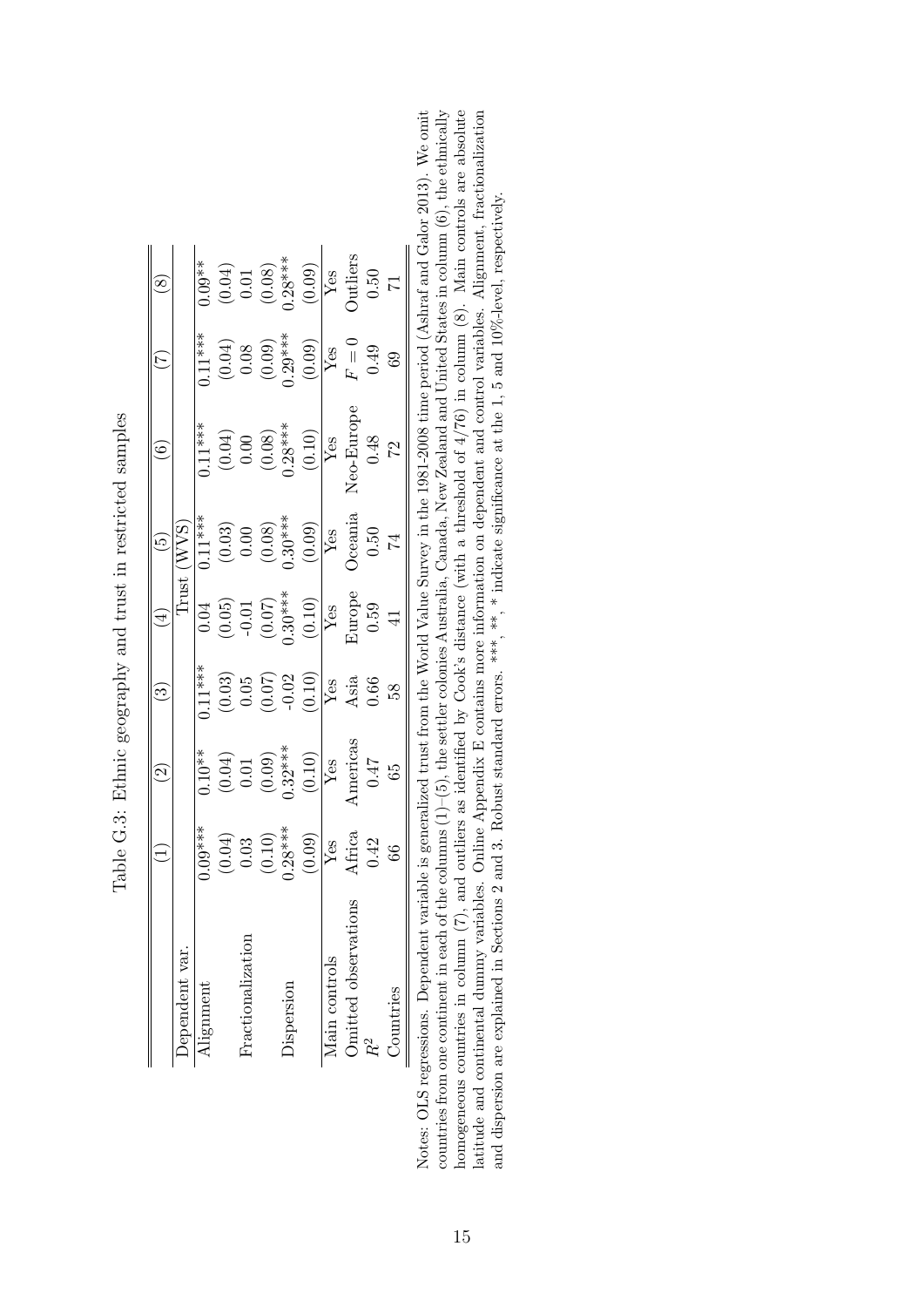|               |                                                                                                                                                                                                                                      |                                                                                                                                                                                                                                                                                                                                                                                                                                                                |                                                                                                                                                                                                                                                                                                                                                                                            | $(\pm)$                                                                                                                                                                                                        |                                                                                                                                                                 |                                                                                                                                                                                                                                                                                                                                                                                                                                              | $\widetilde{C}$                                                                                                                                                                                                                                                                                                                                                                               |                                                                                                                                                                                                                                                                                                     |
|---------------|--------------------------------------------------------------------------------------------------------------------------------------------------------------------------------------------------------------------------------------|----------------------------------------------------------------------------------------------------------------------------------------------------------------------------------------------------------------------------------------------------------------------------------------------------------------------------------------------------------------------------------------------------------------------------------------------------------------|--------------------------------------------------------------------------------------------------------------------------------------------------------------------------------------------------------------------------------------------------------------------------------------------------------------------------------------------------------------------------------------------|----------------------------------------------------------------------------------------------------------------------------------------------------------------------------------------------------------------|-----------------------------------------------------------------------------------------------------------------------------------------------------------------|----------------------------------------------------------------------------------------------------------------------------------------------------------------------------------------------------------------------------------------------------------------------------------------------------------------------------------------------------------------------------------------------------------------------------------------------|-----------------------------------------------------------------------------------------------------------------------------------------------------------------------------------------------------------------------------------------------------------------------------------------------------------------------------------------------------------------------------------------------|-----------------------------------------------------------------------------------------------------------------------------------------------------------------------------------------------------------------------------------------------------------------------------------------------------|
| ependen       |                                                                                                                                                                                                                                      |                                                                                                                                                                                                                                                                                                                                                                                                                                                                |                                                                                                                                                                                                                                                                                                                                                                                            |                                                                                                                                                                                                                |                                                                                                                                                                 |                                                                                                                                                                                                                                                                                                                                                                                                                                              | E                                                                                                                                                                                                                                                                                                                                                                                             |                                                                                                                                                                                                                                                                                                     |
|               |                                                                                                                                                                                                                                      |                                                                                                                                                                                                                                                                                                                                                                                                                                                                |                                                                                                                                                                                                                                                                                                                                                                                            |                                                                                                                                                                                                                |                                                                                                                                                                 |                                                                                                                                                                                                                                                                                                                                                                                                                                              |                                                                                                                                                                                                                                                                                                                                                                                               |                                                                                                                                                                                                                                                                                                     |
| lignment      |                                                                                                                                                                                                                                      |                                                                                                                                                                                                                                                                                                                                                                                                                                                                |                                                                                                                                                                                                                                                                                                                                                                                            |                                                                                                                                                                                                                |                                                                                                                                                                 |                                                                                                                                                                                                                                                                                                                                                                                                                                              |                                                                                                                                                                                                                                                                                                                                                                                               |                                                                                                                                                                                                                                                                                                     |
|               |                                                                                                                                                                                                                                      |                                                                                                                                                                                                                                                                                                                                                                                                                                                                |                                                                                                                                                                                                                                                                                                                                                                                            |                                                                                                                                                                                                                |                                                                                                                                                                 |                                                                                                                                                                                                                                                                                                                                                                                                                                              |                                                                                                                                                                                                                                                                                                                                                                                               |                                                                                                                                                                                                                                                                                                     |
| ractionaliza: |                                                                                                                                                                                                                                      |                                                                                                                                                                                                                                                                                                                                                                                                                                                                |                                                                                                                                                                                                                                                                                                                                                                                            |                                                                                                                                                                                                                |                                                                                                                                                                 |                                                                                                                                                                                                                                                                                                                                                                                                                                              |                                                                                                                                                                                                                                                                                                                                                                                               |                                                                                                                                                                                                                                                                                                     |
|               |                                                                                                                                                                                                                                      |                                                                                                                                                                                                                                                                                                                                                                                                                                                                |                                                                                                                                                                                                                                                                                                                                                                                            |                                                                                                                                                                                                                |                                                                                                                                                                 |                                                                                                                                                                                                                                                                                                                                                                                                                                              |                                                                                                                                                                                                                                                                                                                                                                                               |                                                                                                                                                                                                                                                                                                     |
| ispersion     |                                                                                                                                                                                                                                      |                                                                                                                                                                                                                                                                                                                                                                                                                                                                |                                                                                                                                                                                                                                                                                                                                                                                            |                                                                                                                                                                                                                |                                                                                                                                                                 |                                                                                                                                                                                                                                                                                                                                                                                                                                              |                                                                                                                                                                                                                                                                                                                                                                                               |                                                                                                                                                                                                                                                                                                     |
|               | $\begin{array}{r} \begin{array}{c} (1) \\ \hline \text{CG} \\ \text{WBE1} \\ \text{MBE1} \\ \text{O.38} \end{array} \\ (0.16) \\ (0.32) \\ (0.36) \\ (0.47) \\ (0.47) \\ \text{Ves} \\ (0.41) \\ \text{Ves} \end{array} \end{array}$ | $\begin{array}{c c} (2) \\ \hline \text{GE} \\ \hline \text{GE} \\ \hline \text{MBCI} \\ \hline \text{C} \\ \text{C} \\ \text{D} \\ \text{C} \\ \text{D} \\ \text{D} \\ \text{M} \\ \text{M} \\ \text{M} \\ \text{M} \\ \text{M} \\ \text{M} \\ \text{M} \\ \text{M} \\ \text{M} \\ \text{M} \\ \text{M} \\ \text{M} \\ \text{M} \\ \text{M} \\ \text{M} \\ \text{M} \\ \text{M} \\ \text{M} \\ \text{M} \\ \text{M} \\ \text{M} \\ \text{M} \\ \text{M} \\ \$ | $\begin{array}{c c} (3)\\ \hline \text{PS} \\ \text{NEGI} \\ \text{M} \overset{\text{st}}{\sim} \\ (0.06)\\ \text{C} \\ (0.13)\\ \text{C} \\ (1.13)\\ \text{C} \\ (0.18)\\ \text{V} \\ (0.18)\\ \text{V} \\ (0.31)\\ \text{V} \\ (0.31)\\ \text{V} \\ (0.31)\\ \text{V} \\ (0.31)\\ \text{V} \\ (0.31)\\ \text{V} \\ (0.31)\\ \text{V} \\ (0.31)\\ \text{V} \\ (0.31)\\ \text{V} \\ (0.31$ | $\begin{array}{r l} \hline \text{RG} \\ \hline \text{KBH} \\ \hline 0.32** \\ \hline 0.34* \\ \hline 0.34) \\ \hline 0.034) \\ \hline 0.05 \\ \hline 0.44 \\ \hline 0.44 \\ \hline 1.55 \\ \hline \end{array}$ | $\begin{array}{c} (5) \\ \hline V\&A \\ \hline V\&G1 \\ \hline 0.27* \\ (0.15) \\ (0.44) \\ (0.33) \\ (0.48) \\ (0.48) \\ Y\&8 \\ (0.51) \\ \hline \end{array}$ | $\underbrace{6}{0}$<br>$\underbrace{0}{0}$<br>$\underbrace{0}{0}$<br>$\underbrace{0}{0}$<br>$\underbrace{0}{0}$<br>$\underbrace{0}{0}$<br>$\underbrace{0}{0}$<br>$\underbrace{0}{0}$<br>$\underbrace{0}{0}$<br>$\underbrace{0}{0}$<br>$\underbrace{0}{0}$<br>$\underbrace{0}{0}$<br>$\underbrace{0}{0}$<br>$\underbrace{0}{0}$<br>$\underbrace{0}{0}$<br>$\underbrace{0}{0}$<br>$\underbrace{0}{0}$<br>$\underbrace{0}{0}$<br>$\underbrace{$ | $\begin{array}{c} \begin{array}{c} \text{(TI)} \\ \text{(10,04)} \\ \text{(0.04)} \\ \text{(0.05)} \\ \text{(0.06)} \\ \text{(0.07)} \\ \text{(0.08)} \\ \text{(0.09)} \\ \text{(0.01)} \\ \text{(0.10)} \\ \text{(0.11)} \\ \text{(0.12)} \\ \text{(0.19)} \\ \text{(1.10)} \\ \text{(1.11)} \\ \text{(1.12)} \\ \text{(1.13)} \\ \text{(1.14)} \\ \text{(1.15)} \\ \end{array} \end{array}$ | $\begin{array}{r rr}\n 80 \\  \hline\n 160\text{me} \\  148\text{*}4 \\  1.07\text{*}3 \\  1.07\text{*}4 \\  0.16 \\  0.55 \\  \hline\n Y & 0.54 \\  0.55 \\  0.54 \\  0.54 \\  0.54 \\  0.54 \\  0.54 \\  0.54 \\  0.54 \\  0.54 \\  0.54 \\  0.54 \\  0.55 \\  0.55 \\  0.56 \\  0.57\end{array}$ |
|               |                                                                                                                                                                                                                                      |                                                                                                                                                                                                                                                                                                                                                                                                                                                                |                                                                                                                                                                                                                                                                                                                                                                                            |                                                                                                                                                                                                                |                                                                                                                                                                 |                                                                                                                                                                                                                                                                                                                                                                                                                                              |                                                                                                                                                                                                                                                                                                                                                                                               |                                                                                                                                                                                                                                                                                                     |
|               |                                                                                                                                                                                                                                      |                                                                                                                                                                                                                                                                                                                                                                                                                                                                |                                                                                                                                                                                                                                                                                                                                                                                            |                                                                                                                                                                                                                |                                                                                                                                                                 |                                                                                                                                                                                                                                                                                                                                                                                                                                              |                                                                                                                                                                                                                                                                                                                                                                                               |                                                                                                                                                                                                                                                                                                     |
|               |                                                                                                                                                                                                                                      |                                                                                                                                                                                                                                                                                                                                                                                                                                                                |                                                                                                                                                                                                                                                                                                                                                                                            |                                                                                                                                                                                                                | $155$                                                                                                                                                           |                                                                                                                                                                                                                                                                                                                                                                                                                                              |                                                                                                                                                                                                                                                                                                                                                                                               |                                                                                                                                                                                                                                                                                                     |

| /Content of the content of the content of the content of the content of the content of the content of the content of the content of the content of the content of the content of the content of the content of the content of<br>í<br>;<br>;<br>$\sim$ 2. $\sim$ 1. $\sim$ 1. $\sim$ |
|--------------------------------------------------------------------------------------------------------------------------------------------------------------------------------------------------------------------------------------------------------------------------------------|
|                                                                                                                                                                                                                                                                                      |
|                                                                                                                                                                                                                                                                                      |
| j                                                                                                                                                                                                                                                                                    |
| I<br>$\frac{1}{2}$                                                                                                                                                                                                                                                                   |
| )<br>}<br>}<br>${1\over 2}$                                                                                                                                                                                                                                                          |
| $\frac{1}{2}$<br>$\frac{1}{2}$<br>í<br>j<br>$\cdots$                                                                                                                                                                                                                                 |
| l<br>Ì                                                                                                                                                                                                                                                                               |
| $\frac{1}{2}$<br>;<br> <br>İ                                                                                                                                                                                                                                                         |

accountability by the World Bank Governance Indicators in columns  $(1)-(5)$ ; quality of government by ICRG in column  $(6)$ ; the corruption perception index and control variables. Alignment, fractionalization and dispersion are explained in Sections 2 and 3. Robust standard errors. \*\*\*, \*\*, \* indicate significance Notes: OLS regressions. Dependent variables are control of corruption, government effectiveness, political stability, regulatory quality, and voice and by Transparency International in column (7), and the log of real GDP per capita from the World Development Indicators in column (8). All dependent variables refer to 2010. Main controls are absolute latitude and continental dummy variables. Online Appendix E contains more information on dependent accountability by the World Bank Governance Indicators in columns  $(1)-(5)$ ; quality of government by ICRG in column  $(6)$ ; the corruption perception index Notes: OLS regressions. Dependent variables are control of corruption, government effectiveness, political stability, regulatory quality, and voice and by Transparency International in column (7), and the log of real GDP per capita from the World Development Indicators in column (8). All dependent variables refer to 2010. Main controls are absolute latitude and continental dummy variables. Online Appendix E contains more information on dependent and control variables. Alignment, fractionalization and dispersion are explained in Sections 2 and 3. Robust standard errors. \*\*\*, \* indicate significance at the 1, 5 and 10%-level, respectively. at the 1, 5 and 10%-level, respectively.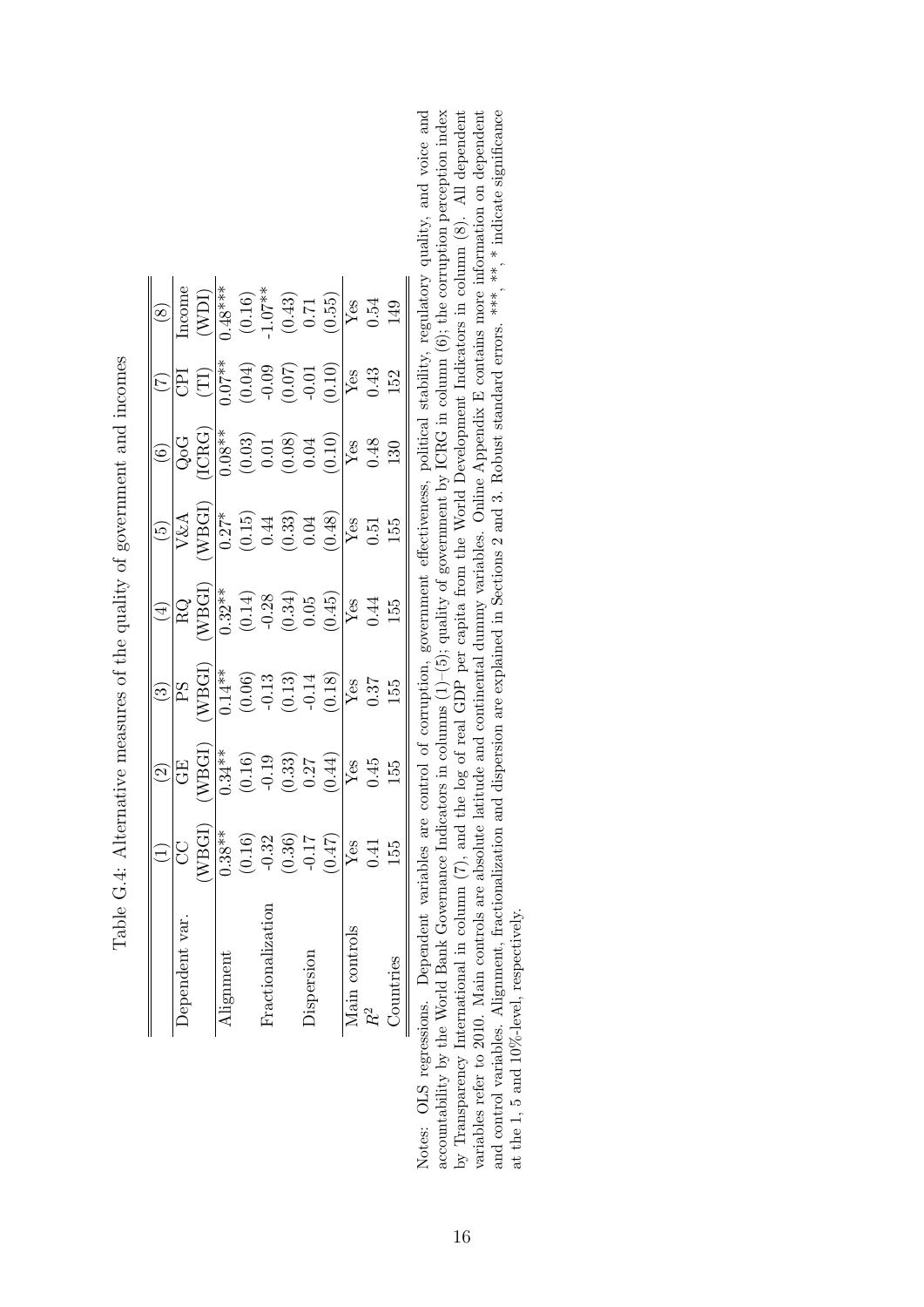|                               |                                                        | $\widehat{\mathfrak{O}}$                                                                                                                     | $\widetilde{\mathcal{C}}$                                                                                                      |                                                                                                 | $\widetilde{5}$                                                                                                                                                                                                                                                                                                            | $\widehat{6}$                                                                                                  | À,                                                                                               | $\circledS$                                                                                                       |                                                                                                                                                |
|-------------------------------|--------------------------------------------------------|----------------------------------------------------------------------------------------------------------------------------------------------|--------------------------------------------------------------------------------------------------------------------------------|-------------------------------------------------------------------------------------------------|----------------------------------------------------------------------------------------------------------------------------------------------------------------------------------------------------------------------------------------------------------------------------------------------------------------------------|----------------------------------------------------------------------------------------------------------------|--------------------------------------------------------------------------------------------------|-------------------------------------------------------------------------------------------------------------------|------------------------------------------------------------------------------------------------------------------------------------------------|
| Dependent var.                |                                                        | Rule of law (                                                                                                                                |                                                                                                                                |                                                                                                 | Income $(PW)$                                                                                                                                                                                                                                                                                                              |                                                                                                                |                                                                                                  | Trust (WVS                                                                                                        |                                                                                                                                                |
| Alignment                     | $0.68***$                                              | $0.78*$                                                                                                                                      | $0.42***$                                                                                                                      | ,77****                                                                                         | $****00.$                                                                                                                                                                                                                                                                                                                  | $0.53***$                                                                                                      | $0.18***$                                                                                        | $0.16**$                                                                                                          | $0.10***$                                                                                                                                      |
|                               | (0.22)                                                 | (0.41)                                                                                                                                       | (0.14)                                                                                                                         | (0.20)                                                                                          |                                                                                                                                                                                                                                                                                                                            |                                                                                                                |                                                                                                  |                                                                                                                   |                                                                                                                                                |
| Fractionalization             |                                                        | $-0.36$                                                                                                                                      | $-0.45$                                                                                                                        | $-0.68$                                                                                         |                                                                                                                                                                                                                                                                                                                            |                                                                                                                | $\left(0.05\right)$ $0.13^*$                                                                     |                                                                                                                   |                                                                                                                                                |
|                               | $\begin{array}{c} -0.35 \\ (0.34) \\ 0.37 \end{array}$ |                                                                                                                                              | $\begin{array}{c} (0.34) \\ 0.32 \end{array}$                                                                                  |                                                                                                 |                                                                                                                                                                                                                                                                                                                            |                                                                                                                |                                                                                                  |                                                                                                                   |                                                                                                                                                |
| Dispersion                    |                                                        |                                                                                                                                              |                                                                                                                                |                                                                                                 |                                                                                                                                                                                                                                                                                                                            |                                                                                                                |                                                                                                  |                                                                                                                   |                                                                                                                                                |
|                               | (0.46)                                                 | $\begin{array}{c} (0.37)\\ -0.09\\ \hline (0.56)\\ \hline Y\&0\\ \hline Y\&0\\ \hline Y\&0\\ \hline Y\&0\\ \hline Y\&0\\ \hline \end{array}$ |                                                                                                                                | $\begin{array}{c} (0.43) \\ 0.57 \\ (0.52) \\ \hline Y \text{es} \\ Y \text{es} \\ \end{array}$ | $\begin{array}{c} (0.33) \\ -0.62 \\ (0.43) \\ 0.09 \\ (0.68) \end{array}$                                                                                                                                                                                                                                                 | $(0.15)$<br>$-0.68$<br>$-0.38$<br>$(0.44)$<br>$(0.44)$<br>$(0.49)$<br>$X = 2$<br>$X = 3$<br>$X = 3$<br>$X = 6$ | $\begin{array}{c} (0.07) \\ 0.24*** \\ (0.09) \\ \hline Yes \\ Yes \\ \hline Yes \\ \end{array}$ | $\begin{array}{c} (0.07) \\ 0.01 \\ (0.07) \\ .38*** \\ \hline (0.11) \\ \hline Yes \\ \hline Yes \\ \end{array}$ | $\begin{array}{c c} (0.03) \\ 0.03 \\ \hline 0.08 \\ (0.08) \\ (0.08) \\ \hline Y_{\rm CS} \\ Y_{\rm CS} \\ Y_{\rm CS} \\ 0.50 \\ \end{array}$ |
| Main controls                 | $\overline{Y}$ es                                      |                                                                                                                                              |                                                                                                                                |                                                                                                 |                                                                                                                                                                                                                                                                                                                            |                                                                                                                |                                                                                                  |                                                                                                                   |                                                                                                                                                |
| Alternative ethnic distances  | $_{\rm Y_{\rm OS}}$ $_{\rm N_{\rm O}}$                 |                                                                                                                                              |                                                                                                                                |                                                                                                 |                                                                                                                                                                                                                                                                                                                            |                                                                                                                |                                                                                                  |                                                                                                                   |                                                                                                                                                |
| Alternative spatial distances |                                                        |                                                                                                                                              |                                                                                                                                |                                                                                                 |                                                                                                                                                                                                                                                                                                                            |                                                                                                                |                                                                                                  |                                                                                                                   |                                                                                                                                                |
| Alternative year              | $\overline{R}$                                         |                                                                                                                                              | $\begin{array}{c c} (0.46) \\ \hline \text{Yes} \\ \text{X} & \text{S} \\ \text{Yes} \\ \text{Yes} \\ \text{O.46} \end{array}$ | $\overline{R}$                                                                                  | $\sqrt{\frac{1}{2}}$ $\frac{8}{2}$ $\frac{8}{2}$ $\frac{1}{2}$ $\frac{1}{2}$ $\frac{1}{2}$ $\frac{1}{2}$ $\frac{1}{2}$ $\frac{1}{2}$ $\frac{1}{2}$ $\frac{1}{2}$ $\frac{1}{2}$ $\frac{1}{2}$ $\frac{1}{2}$ $\frac{1}{2}$ $\frac{1}{2}$ $\frac{1}{2}$ $\frac{1}{2}$ $\frac{1}{2}$ $\frac{1}{2}$ $\frac{1}{2}$ $\frac{1}{2}$ |                                                                                                                | $\Sigma$                                                                                         | $\frac{1}{2}$                                                                                                     |                                                                                                                                                |
|                               | 0.46                                                   |                                                                                                                                              |                                                                                                                                | 0.58                                                                                            |                                                                                                                                                                                                                                                                                                                            |                                                                                                                | 0.52                                                                                             |                                                                                                                   |                                                                                                                                                |
| Countries                     | 155                                                    | 155                                                                                                                                          | 155                                                                                                                            | 146                                                                                             | 146                                                                                                                                                                                                                                                                                                                        | 146                                                                                                            | $\frac{9}{7}$                                                                                    |                                                                                                                   | $\sqrt{6}$                                                                                                                                     |

Table G.5: Alternative computations of our indices of ethnic geography Table G.5: Alternative computations of our indices of ethnic geography

Notes: OLS regressions. Dependent variables are the rule of law in 2010 by the World Bank Governance Indicators in columns  $(1)-(3)$ , the log of expenditureside real GDP per capita in 2010 from the Penn World Tables 9.0 in time period (Ashraf and Galor 2013) in columns (7)–(9). Main controls are absolute latitude and continental dummy variables. Appendix E contains more information on dependent and control variables. Alignment, fractionalization and dispersion are explained in Sections 2 and 3. However, we compute these indices slightly differently than reported in Section 3. We use ethnolinguistic distances calculated using the formula in Fearon (2003) in columns (1), (4) and (7); spatial distances as the square root of the geodesic dis (7); spatial distances as the square root of the geodesic distance in columns (2), (5) and (8); and the HYDE population map for 1950 in columns (3), (6) and Notes: OLS regressions. Dependent variables are the rule of law in 2010 by the World Bank Governance Indicators in columns (1)–(3), the log of expenditureside real GDP per capita in 2010 from the Penn World Tables 9.0 in columns  $(4)-(6)$ , and generalized trust from the World Value Survey in the 1981-2008 time period (Ashraf and Galor 2013) in columns (7)–(9). Main controls are absolute latitude and continental dummy variables. Appendix E contains more information on dependent and control variables. Alignment, fractionalization and dispersion are explained in Sections 2 and 3. However, we compute these indices slightly differently than reported in Section 3. We use ethnolinguistic distances calculated using the formula in Fearon (2003) in columns (1), (4) and (9). Robust standard errors. \*\*\*, \*\*, \* indicate significance at the 1, 5 and 10%-level, respectively.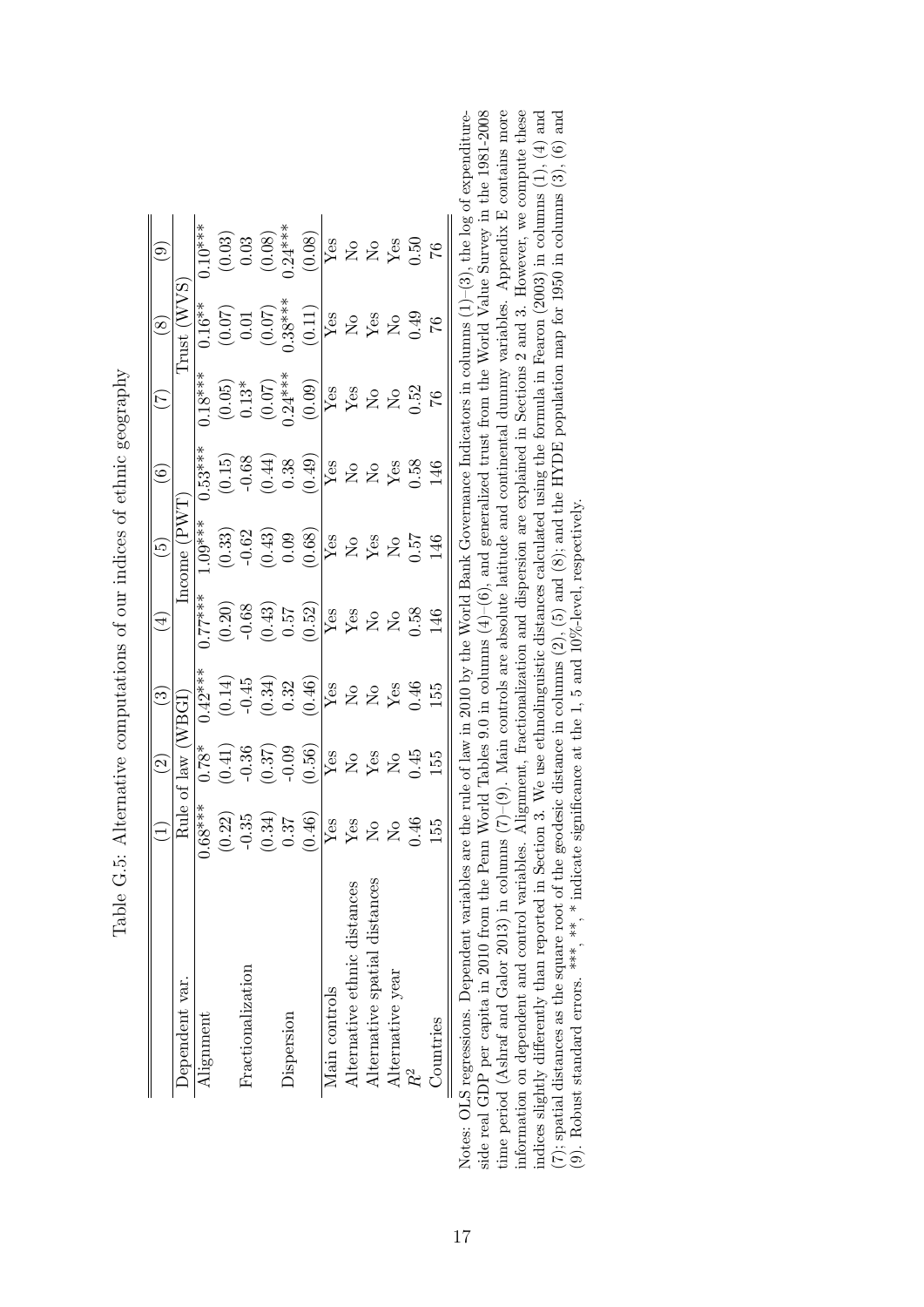|                   | $\left(1\right)$ | $\left( 2\right)$ | (3)       |
|-------------------|------------------|-------------------|-----------|
| Dependent var.    | Rule of law      | Income            | Trust     |
|                   | (WBGI)           | (PWT)             | (WVS)     |
| Alignment         | $0.33**$         | $0.42**$          | $0.09**$  |
|                   | (0.15)           | (0.21)            | (0.04)    |
| Fractionalization | $-0.42$          | $-0.68$           | 0.04      |
|                   | (0.33)           | (0.43)            | (0.08)    |
| Average distance  | 0.21             | 0.21              | $0.15***$ |
|                   | (0.33)           | (0.34)            | (0.05)    |
| Scattering        | $-0.57$          | $-0.71$           | $-0.05$   |
|                   | (0.47)           | (0.69)            | (0.10)    |
| Main controls     | Yes              | Yes               | Yes       |
| $R^2$             | 0.47             | 0.58              | 0.51      |
| Countries         | 155              | 146               | 76        |

Table G.6: Decomposition of spatial dispersion into average distance and scattering

Notes: OLS regressions. Dependent variables are the rule of law in 2010 by the World Bank Governance Indicators in column (1), expenditure-side real GDP per capita in 2010 from the Penn World Tables 9.0 in column (2), and generalized trust from the World Value Survey in the 1981-2008 time period (Ashraf and Galor 2013) in column (3). Instead of dispersion, we use its two components (see footnote (18)): the average spatial distance between locations  $L(\lambda)$  and the scattering of individuals across locations  $K(\mu, \lambda)$ . Main controls are absolute latitude and continental dummy variables. Online Appendix E contains more information on dependent and control variables. Alignment, fractionalization and dispersion are explained in Sections 2 and 3. Robust standard errors. \*\*\*, \*\*, \* indicate significance at the 1, 5 and 10%-level, respectively.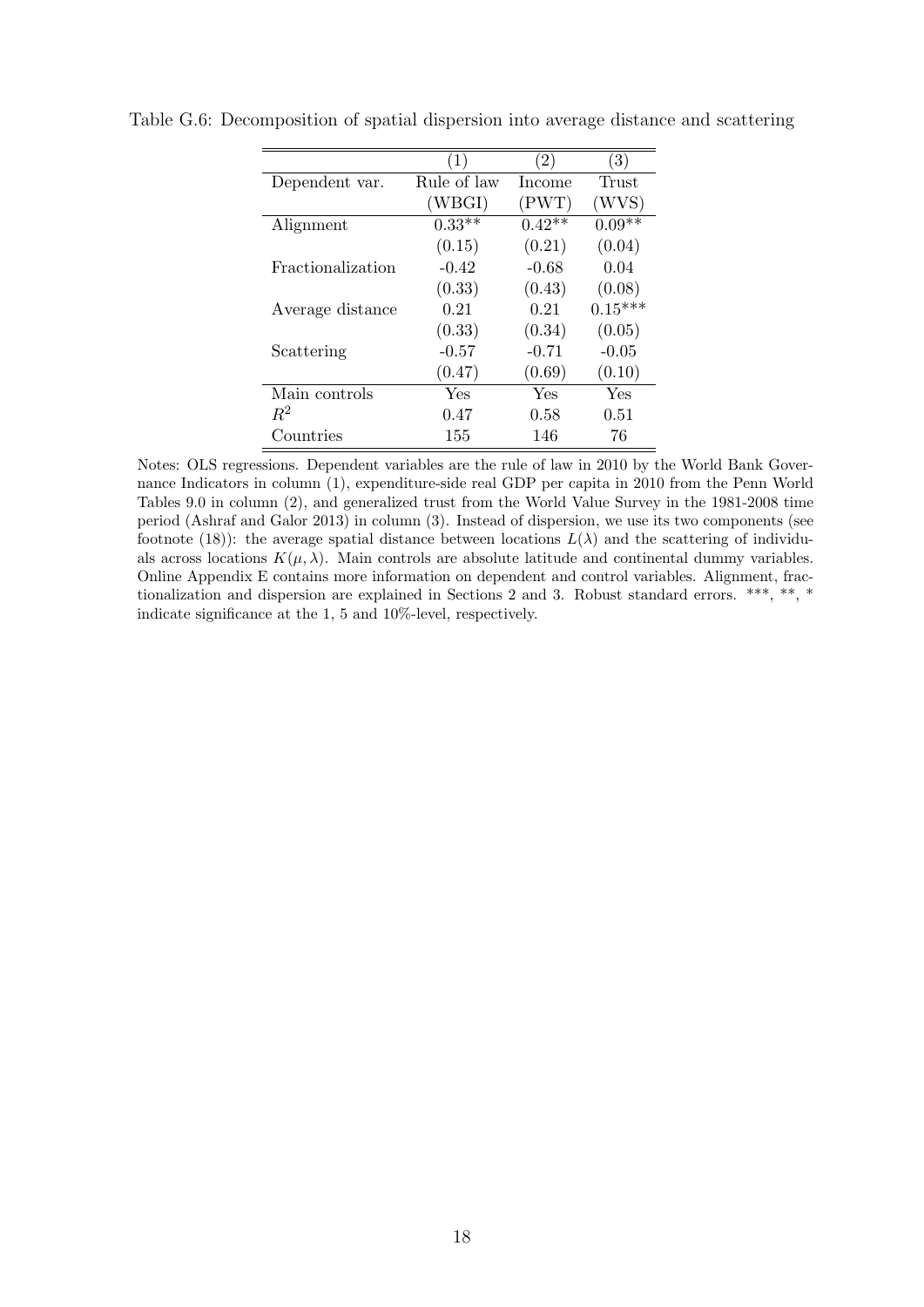|                                | (1)         | (2)       | (3)       |
|--------------------------------|-------------|-----------|-----------|
| Dependent var.                 | Rule of law | Income    | Trust     |
|                                | (WBGI)      | (PWT)     | WVS)      |
| Alignment                      | $0.42***$   | $0.55***$ | $0.12***$ |
|                                | (0.15)      | (0.16)    | (0.04)    |
| Fractionalization              | 0.04        | 0.06      | $-0.08$   |
|                                | (1.05)      | (1.21)    | (0.22)    |
| Fractionalization <sup>2</sup> | $-0.30$     | $-1.54$   | $-0.15$   |
|                                | (1.65)      | (1.69)    | (0.42)    |
| Dispersion                     | $-2.35$     | $-0.19$   | $-0.00$   |
|                                | (1.47)      | (1.70)    | (0.30)    |
| Disperson <sup>2</sup>         | $4.87**$    | 0.04      | 0.03      |
|                                | (2.44)      | (2.26)    | (0.41)    |
| Fractionalization              | $-0.78$     | 1.41      | 0.90      |
| $\times$ Dispersion            | (2.14)      | (2.75)    | (0.60)    |
| Main controls                  | Yes         | Yes       | Yes       |
| $R^2$                          | 0.48        | 0.58      | 0.52      |
| Countries                      | 155         | 146       | 76        |

Table G.7: Allowing for non-linear effects of fractionalization and dispersion

Notes: OLS regressions. Dependent variables are the rule of law in 2010 by the World Bank Governance Indicators in column (1), expenditure-side real GDP per capita in 2010 from the Penn World Tables 9.0 in column (2), and generalized trust from the World Value Survey in the 1981-2008 time period (Ashraf and Galor 2013) in column (3). The addition of square and interaction terms of fractionalization and dispersion allows showing that the coefficient on alignment is not driven by some non-linearity in the effects of fractionalization or dispersion. Main controls are absolute latitude and continental dummy variables. Online Appendix E contains more information on dependent and control variables. Alignment, fractionalization and dispersion are explained in Sections 2 and 3. Robust standard errors. \*\*\*, \*\*, \* indicate significance at the 1, 5 and 10%-level, respectively.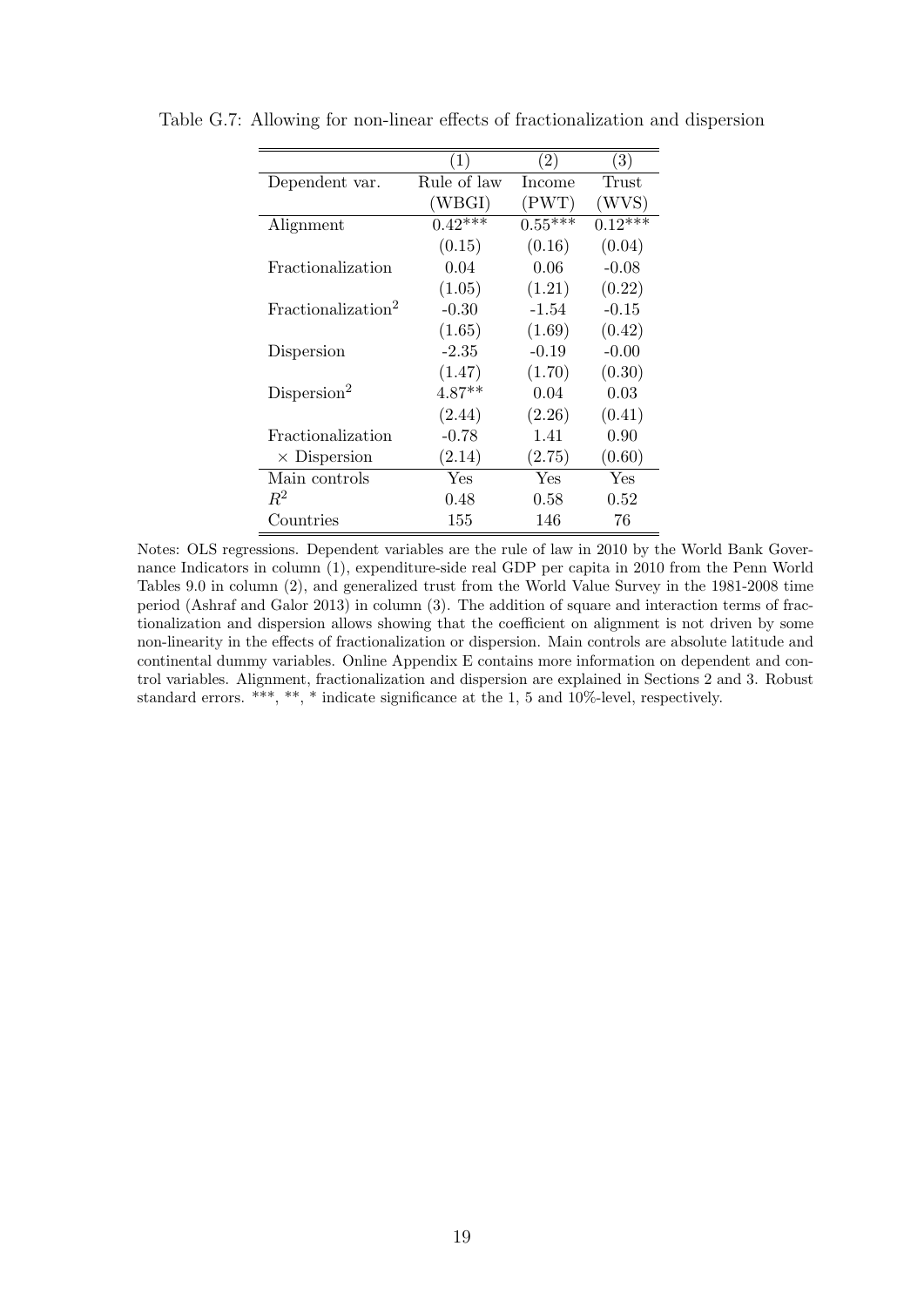|                   | $\left(1\right)$ | $\left( 2\right)$ | $\left(3\right)$        | $\left(4\right)$ | $\left(5\right)$ | (6)                  |
|-------------------|------------------|-------------------|-------------------------|------------------|------------------|----------------------|
| Dependent var.    | Rule of law      | (WBGI)            | Income                  | (PWT)            | Trust            | WVS)                 |
| Alignment         | $0.45***$        | $0.43***$         | $0.52^{\overline{***}}$ | $0.49***$        | $0.10^{***}$     | $0.10^{***}$         |
|                   | (0.15)           | (0.16)            | (0.15)                  | (0.15)           | (0.03)           | (0.03)               |
| Fractionalization | $-0.41$          | $-0.41$           | $-0.63$                 | $-0.66$          | 0.03             | 0.03                 |
|                   | (0.34)           | (0.35)            | (0.43)                  | (0.43)           | (0.08)           | (0.08)               |
| Dispersion        | 0.28             | 0.31              | 0.35                    | 0.40             | $0.27***$        | $0.26***$            |
|                   | (0.44)           | (0.45)            | (0.52)                  | (0.52)           | (0.09)           | (0.09)               |
| Main controls     | Yes              | Yes               | $\operatorname{Yes}$    | Yes              | Yes              | $\operatorname{Yes}$ |
| Weights           | Pop.             | Area              | Pop.                    | Area             | Pop.             | Area                 |
| $R^2$             | 0.46             | 0.46              | 0.59                    | 0.59             | 0.50             | 0.51                 |
| Countries         | 155              | 155               | 146                     | 146              | 76               | 76                   |

Table G.8: Weight least squares (WLS)

Notes: WLS regressions. Weights are the log of population size in odd columns and the log of surface area in even columns, both from the World Development Indicators. Dependent variables are the rule of law in 2010 by the World Bank Governance Indicators in columns (1) and (2), expenditure-side real GDP per capita in 2010 from the Penn World Tables 9.0 in columns (3) and (4), and generalized trust from the World Value Survey in the 1981-2008 time period (Ashraf and Galor 2013) in columns (5) and (6). Main controls are absolute latitude and continental dummy variables. Online Appendix E contains more information on dependent and control variables. Alignment, fractionalization and dispersion are explained in Sections 2 and 3. Robust standard errors. \*\*\*, \*\*, \* indicate significance at the 1, 5 and 10%-level, respectively.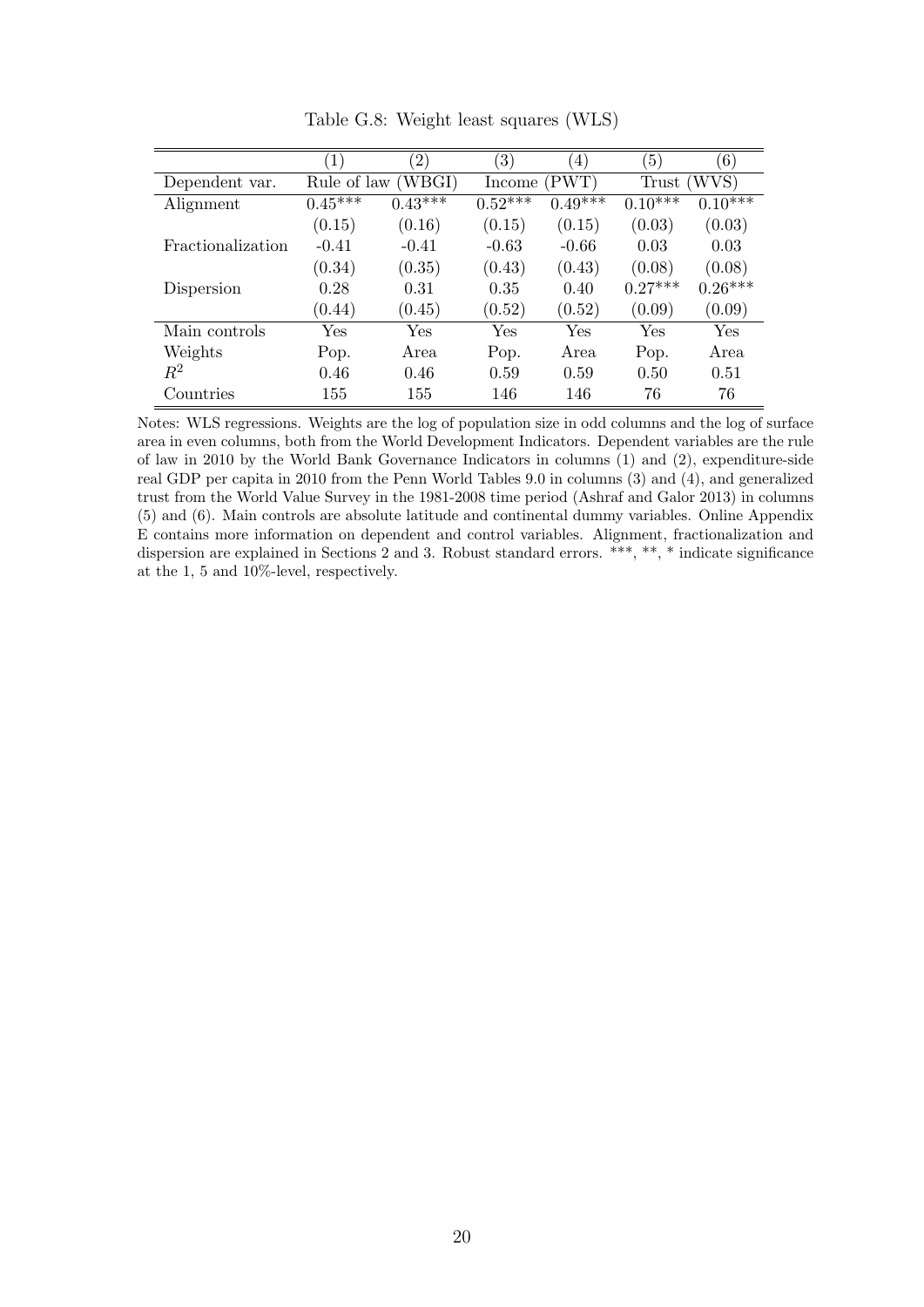|                   | $\left(1\right)$ | $\left(2\right)$ | $\left(3\right)$ | $\left(4\right)$ | (5)       | (6)       |
|-------------------|------------------|------------------|------------------|------------------|-----------|-----------|
| Dependent var.    | QoG              | (ICRG)           | Income           | (PWT             | Trust     | (WVS)     |
| Alignment         | 0.16             | $0.23**$         | $0.10^{***}$     | $0.10^{***}$     | $0.46**$  | $0.39**$  |
|                   | (0.12)           | (0.09)           | (0.03)           | (0.03)           | (0.18)    | (0.16)    |
| Fractionalization | $-0.02$          | $-0.01$          | $-0.01*$         | $-0.01$          | 0.01      | $-0.01$   |
|                   | (0.02)           | (0.02)           | (0.01)           | (0.00)           | (0.05)    | (0.02)    |
| Dispersion        | 0.01             | 0.01             | 0.01             | $-0.00$          | $0.21***$ | $0.21***$ |
|                   | (0.04)           | (0.04)           | (0.01)           | (0.01)           | (0.07)    | (0.06)    |
| Main controls     | Yes              | Yes              | Yes              | Yes              | Yes       | Yes       |
| Windsorizing F    | No               | Yes              | No               | Yes              | No        | Yes       |
| $R^2$             | 0.46             | 0.45             | 0.58             | 0.56             | 0.42      | 0.44      |
| Countries         | 118              | 130              | 133              | 146              | 69        | 76        |

Table G.9: Poisson pseudo-maximum likelihood (PPML)

Notes: PPML regressions. Dependent variables are the quality of government by ICRG in columns (1) and (2), expenditure-side real GDP per capita in 2010 from the Penn World Tables 9.0 in columns (3) and (4), and generalized trust from the World Value Survey in the 1981-2008 time period (Ashraf and Galor 2013) in columns (5) and (6). We use the quality of government by ICRG rather than the rule of law in 2010 by the World Bank Governance Indicators as in most other tables, because PPML requires non-negative dependent variables. This change of the dependent variable leads to a drop in the sample size. Main controls are the log of absolute latitude and continental dummy variables. Alignment, fractionalization and dispersion all enter in logs as well. We thus lose all countries in which fractionalization is zero in odd columns. We add a small constant (0.001) to fractionalization before taking logs in even columns, which allows keeping these countries in the sample. Online Appendix E contains more information on dependent and control variables. Alignment, fractionalization and dispersion are explained in Sections 2 and 3. Robust standard errors. \*\*\*, \*\*, \* indicate significance at the 1, 5 and 10%-level, respectively.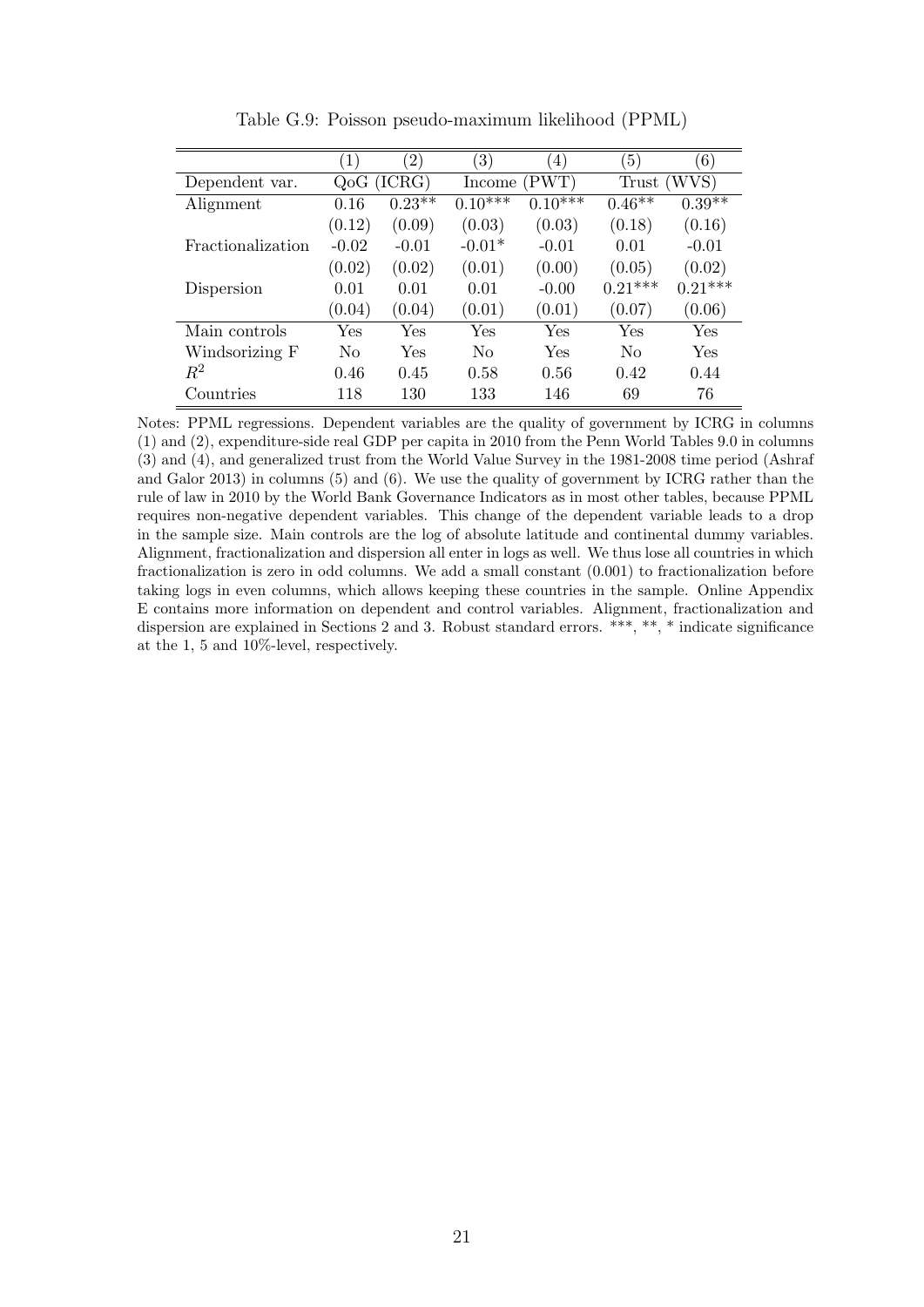# H. Cross-country regressions including alternative indices

|                                     | $\left(1\right)$ | $\left( 2\right)$ | $\left(3\right)$ |
|-------------------------------------|------------------|-------------------|------------------|
| Dependent variable                  | Rule of law      | Income            | Trust            |
|                                     | (WBGI)           | (PWT)             | (WVS)            |
| Segregation (HVV)                   | $-0.43$          | $-0.57$           | $0.57***$        |
|                                     | (0.87)           | (1.05)            | (0.19)           |
| Standard fractionalization (ADEKW)  | $-0.55$          | $-0.54$           | $-0.12*$         |
|                                     | (0.33)           | (0.47)            | (0.06)           |
| $R^2$                               | 0.43             | 0.54              | 0.43             |
| Alignment (HVV)                     | $0.44***$        | $0.54***$         | $0.09**$         |
|                                     | (0.14)           | (0.15)            | (0.04)           |
| Generalized fractionalization (HVV) | $-0.18$          | $-0.53$           | 0.06             |
|                                     | (0.39)           | (0.53)            | (0.09)           |
| Dispersion (HVV)                    | 0.19             | 0.30              | $0.27***$        |
|                                     | (0.47)           | (0.54)            | (0.09)           |
| Standard fractionalization (ADEKW)  | $-0.47$          | $-0.31$           | $-0.07$          |
|                                     | (0.36)           | (0.50)            | (0.06)           |
| $\,R^2$                             | 0.46             | 0.58              | 0.51             |
| Main controls                       | Yes              | Yes               | Yes              |
| Countries                           | 153              | 145               | 76               |

Table H.1: Controlling for the standard fractionalization index by Alesina et al. (2003)

Notes: OLS regressions. Dependent variables are the rule of law in 2010 by the World Bank Governance Indicators in column (1), expenditure-side real GDP per capita in 2010 from the Penn World Tables 9.0 in column (2), and generalized trust from the World Value Survey in the 1981-2008 time period (Ashraf and Galor 2013) in column (3). Segregation (HVV), alignment (HVV), generalized fractionalization (HVV) and dispersion (HVV) are our indices explained in Sections 2 and 3. Standard fractionalization (ADEKW) is the index of ethnic fractionalization based on categorical data as computed by Alesina et al. (2003). Main controls are absolute latitude and continental dummy variables. Robust standard errors. \*\*\*, \*\*, \* indicate significance at the 1, 5 and 10%-level, respectively.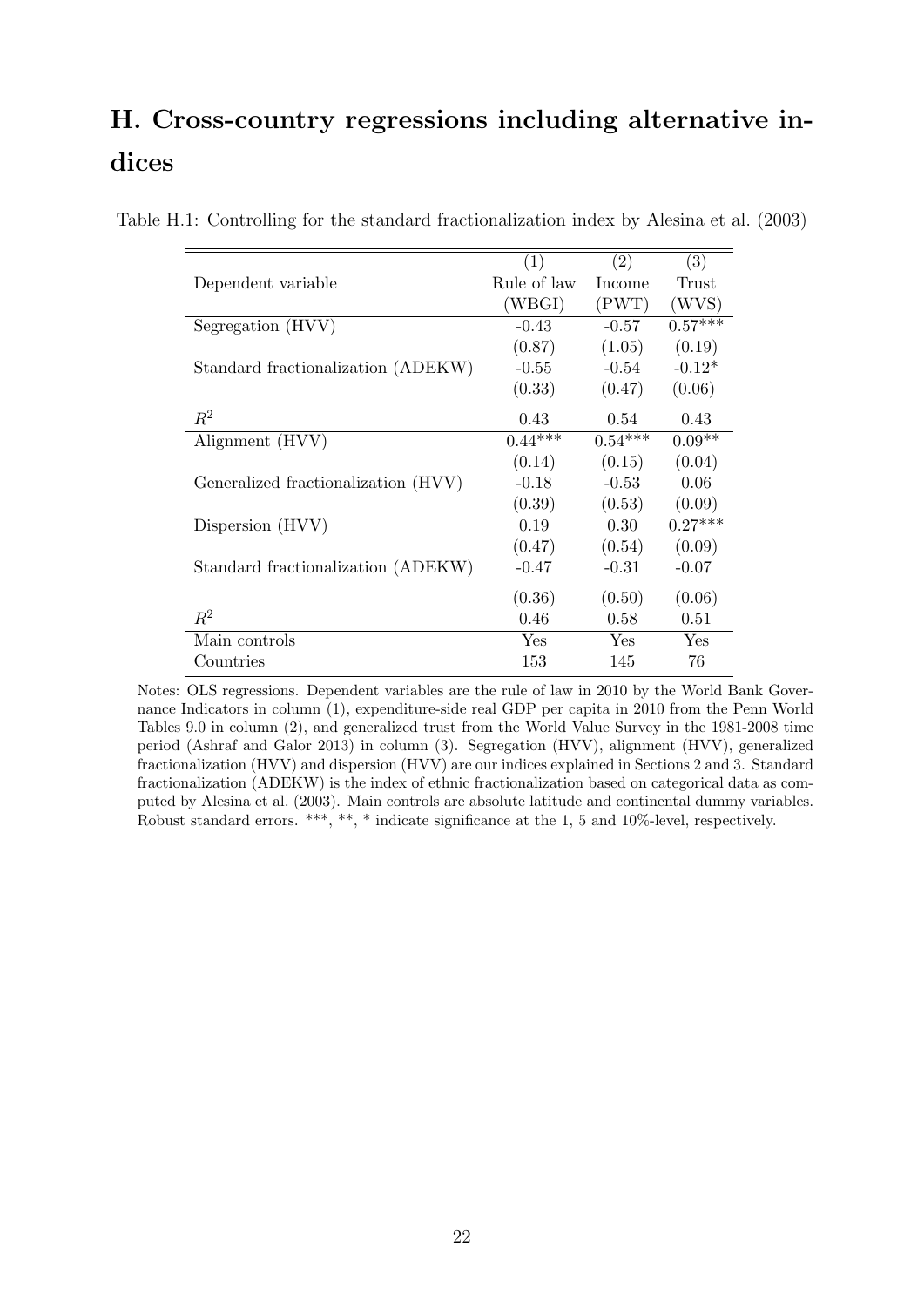|                                     | $\left( 1\right)$ | $\left( 2\right)$ | (3)          |
|-------------------------------------|-------------------|-------------------|--------------|
| Dependent variable                  | Rule of law       | Income            | <b>Trust</b> |
|                                     | (WBGI)            | (PWT)             | (WVS)        |
| Segregation (HVV)                   | 0.05              | $-0.55$           | $0.61***$    |
|                                     | (0.99)            | (1.01)            | (0.20)       |
| Standard fractionalization (AZ)     | $-0.54$           | $-0.29$           | $-0.12$      |
|                                     | (0.37)            | (0.41)            | (0.09)       |
| Segregation (AZ)                    | $-1.09$           | $-0.10$           | 0.05         |
|                                     | (0.80)            | (0.71)            | (0.16)       |
| $R^2$                               | 0.52              | 0.69              | 0.46         |
| Alignment (HVV)                     | 0.37              | 0.16              | $0.10***$    |
|                                     | (0.24)            | (0.17)            | (0.04)       |
| Generalized fractionalization (HVV) | $-0.56$           | $-1.40**$         | $0.23**$     |
|                                     | (0.50)            | (0.62)            | (0.11)       |
| Dispersion (HVV)                    | 0.44              | 0.91              | $0.23**$     |
|                                     | (0.59)            | (0.57)            | (0.09)       |
| Standard fractionalization (AZ)     | $-0.33$           | 0.10              | $-0.12$      |
|                                     | (0.37)            | (0.44)            | (0.08)       |
| Segregation (AZ)                    | $-1.00$           | 0.07              | $-0.02$      |
|                                     | (0.81)            | (0.68)            | (0.17)       |
| $R^2$                               | 0.55              | 0.72              | 0.56         |
| Main controls                       | Yes               | Yes               | Yes          |
| Countries                           | 94                | 93                | 61           |

Table H.2: Controlling for the indices of standard fractionalization and a-spatial segregation by Alesina and Zhuravskaya (2011)

Notes: OLS regressions. Dependent variables are the rule of law in 2010 by the World Bank Governance Indicators in column (1), expenditure-side real GDP per capita in 2010 from the Penn World Tables 9.0 in column (2), and generalized trust from the World Value Survey in the 1981-2008 time period (Ashraf and Galor 2013) in column (3). Segregation (HVV), alignment (HVV), generalized fractionalization (HVV) and dispersion (HVV) are our indices explained in Sections 2 and 3. Standard fractionalization (AZ) is the index of ethnic fractionalization based on categorical data as computed by Alesina and Zhuravskaya (2011). Segregation (AZ) is the a-spatial segregation index used by Alesina and Zhuravskaya (2011), which is based on the population shares of different ethnic groups in different subnational units rather than ethnic and spatial distances. Main controls are absolute latitude and continental dummy variables. Robust standard errors. \*\*\*, \*\*, \* indicate significance at the 1, 5 and 10%-level, respectively.